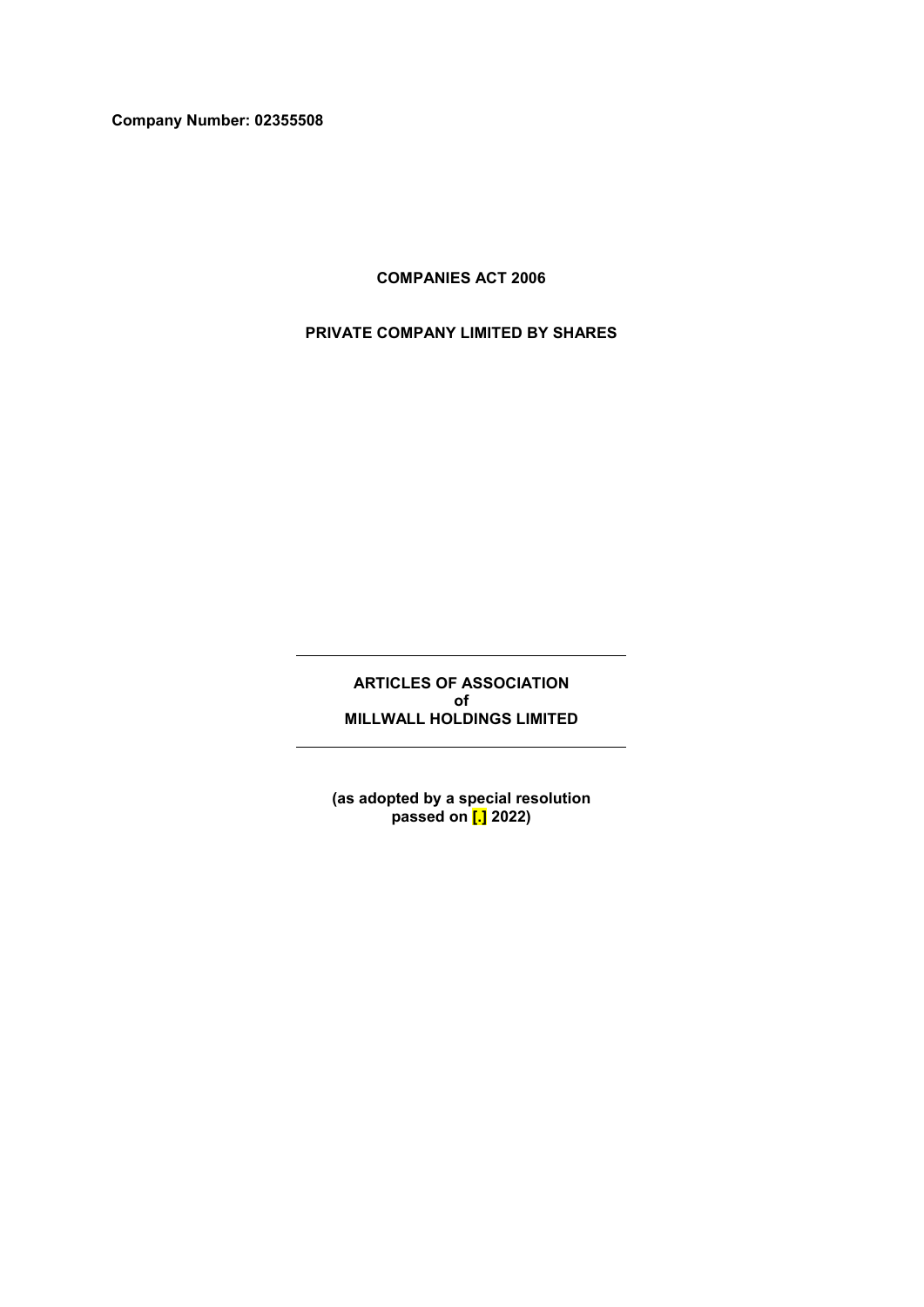# **CONTENTS**

# Page No.

| 1  |                                                                     |  |
|----|---------------------------------------------------------------------|--|
| 2  |                                                                     |  |
| 3  |                                                                     |  |
| 4  |                                                                     |  |
| 5  |                                                                     |  |
| 6  |                                                                     |  |
| 7  |                                                                     |  |
| 8  |                                                                     |  |
| 9  |                                                                     |  |
| 10 |                                                                     |  |
| 11 | SHARES WITH NO CERTIFICATES AND TRANSFER OF SHARES WITHOUT TRANSFER |  |
| 12 | ISSUE, HOLDING AND TRANSFER OF SHARES IN UNCERTIFICATED FORM  6     |  |
| 13 |                                                                     |  |
| 14 |                                                                     |  |
| 15 |                                                                     |  |
| 16 |                                                                     |  |
| 17 |                                                                     |  |
| 18 |                                                                     |  |
| 19 |                                                                     |  |
| 20 |                                                                     |  |
| 21 |                                                                     |  |
| 22 |                                                                     |  |
| 23 |                                                                     |  |
| 24 |                                                                     |  |
| 25 |                                                                     |  |
| 26 |                                                                     |  |
| 27 |                                                                     |  |
| 28 |                                                                     |  |
| 29 |                                                                     |  |
| 30 |                                                                     |  |
| 31 |                                                                     |  |
| 32 |                                                                     |  |
| 33 |                                                                     |  |
| 34 |                                                                     |  |
| 35 |                                                                     |  |
| 36 |                                                                     |  |
| 37 |                                                                     |  |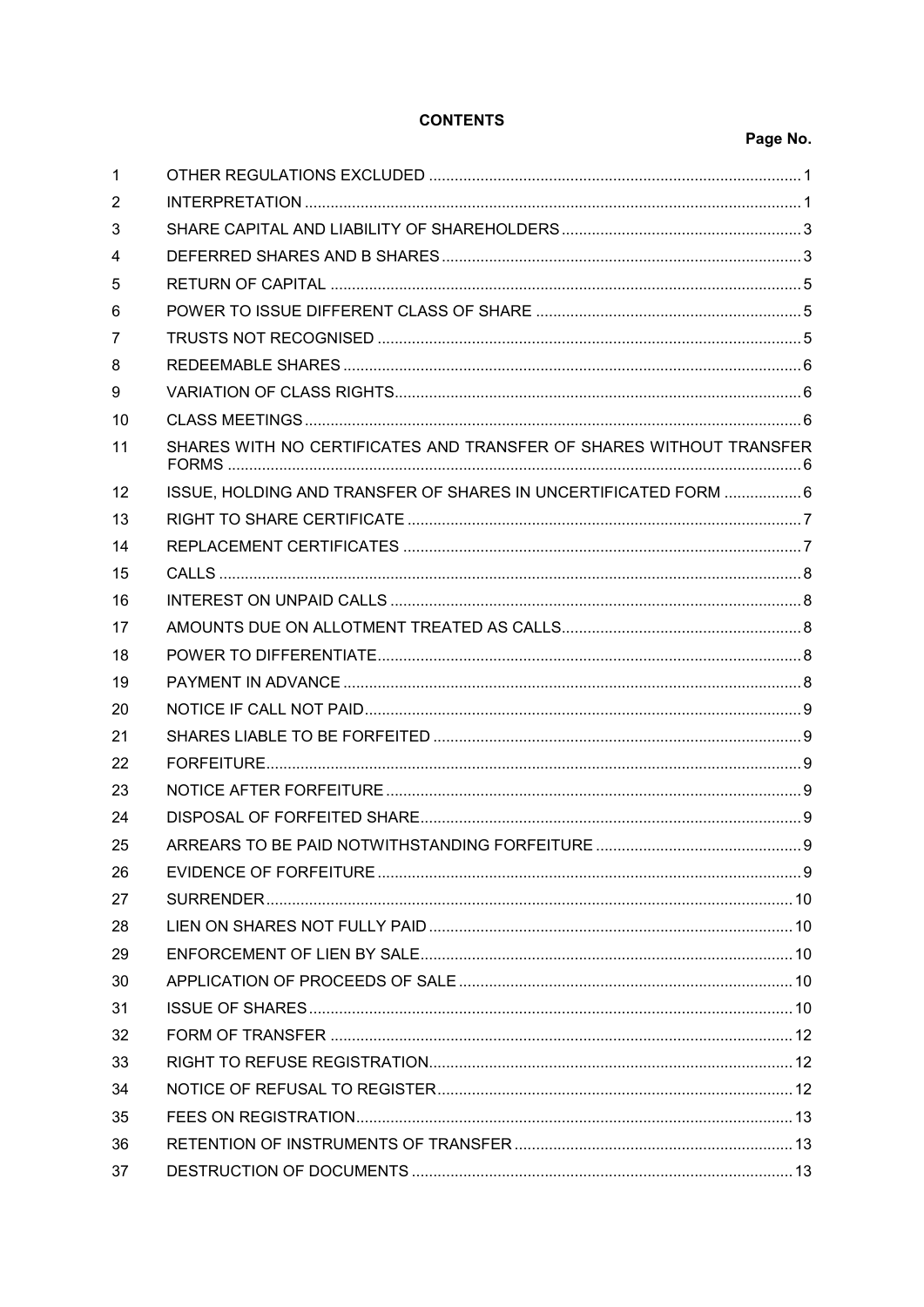| 38 |                                                                        |  |
|----|------------------------------------------------------------------------|--|
| 39 |                                                                        |  |
| 40 |                                                                        |  |
| 41 |                                                                        |  |
| 42 |                                                                        |  |
| 43 |                                                                        |  |
| 44 |                                                                        |  |
| 45 | OMISSION TO SEND NOTICE AND IRREGULARITIES IN PUBLICATION OF NOTICES16 |  |
| 46 |                                                                        |  |
| 47 |                                                                        |  |
| 48 |                                                                        |  |
| 49 |                                                                        |  |
| 50 |                                                                        |  |
| 51 |                                                                        |  |
| 52 |                                                                        |  |
| 53 |                                                                        |  |
| 54 |                                                                        |  |
| 55 |                                                                        |  |
| 56 |                                                                        |  |
| 57 |                                                                        |  |
| 58 |                                                                        |  |
| 59 |                                                                        |  |
| 60 |                                                                        |  |
| 61 |                                                                        |  |
| 62 |                                                                        |  |
| 63 |                                                                        |  |
| 64 |                                                                        |  |
| 65 |                                                                        |  |
| 66 |                                                                        |  |
| 67 |                                                                        |  |
| 68 |                                                                        |  |
| 69 |                                                                        |  |
| 70 |                                                                        |  |
| 71 |                                                                        |  |
| 72 |                                                                        |  |
| 73 |                                                                        |  |
| 74 |                                                                        |  |
| 75 |                                                                        |  |
| 76 |                                                                        |  |
| 77 |                                                                        |  |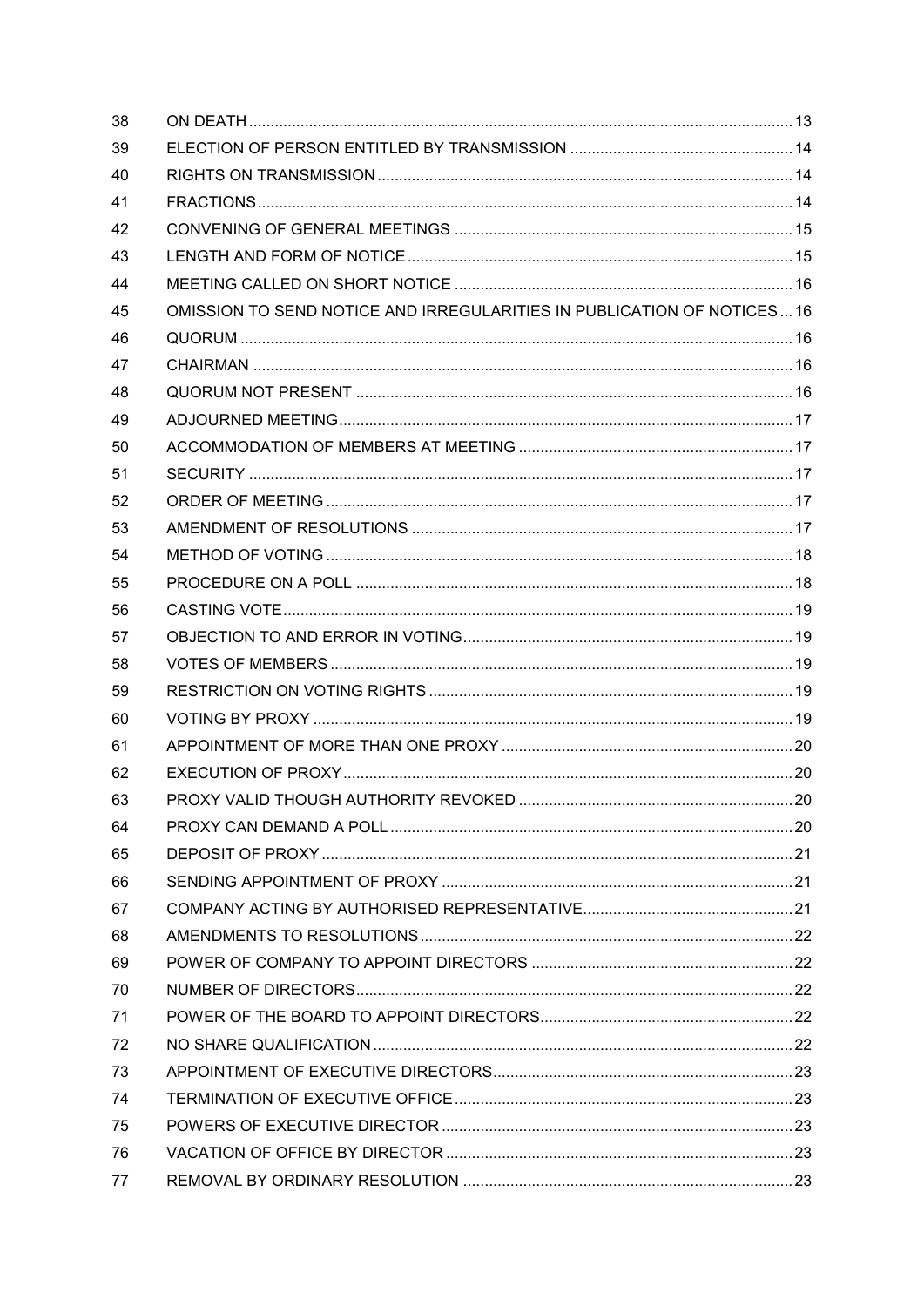| 78  |                                                           |  |
|-----|-----------------------------------------------------------|--|
| 79  |                                                           |  |
| 80  |                                                           |  |
| 81  |                                                           |  |
| 82  |                                                           |  |
| 83  |                                                           |  |
| 84  |                                                           |  |
| 85  |                                                           |  |
| 86  |                                                           |  |
| 87  | POWER OF THE BOARD TO AUTHORISE CONFLICTS OF INTEREST  27 |  |
| 88  |                                                           |  |
| 89  |                                                           |  |
| 90  |                                                           |  |
| 91  |                                                           |  |
| 92  |                                                           |  |
| 93  |                                                           |  |
| 94  |                                                           |  |
| 95  |                                                           |  |
| 96  |                                                           |  |
| 97  |                                                           |  |
| 98  |                                                           |  |
| 99  |                                                           |  |
| 100 |                                                           |  |
| 101 |                                                           |  |
| 102 |                                                           |  |
| 103 |                                                           |  |
| 104 |                                                           |  |
| 105 |                                                           |  |
| 106 |                                                           |  |
| 107 |                                                           |  |
| 108 |                                                           |  |
| 109 |                                                           |  |
| 110 |                                                           |  |
| 111 |                                                           |  |
| 112 |                                                           |  |
| 113 |                                                           |  |
| 114 |                                                           |  |
| 115 |                                                           |  |
| 116 |                                                           |  |
| 117 |                                                           |  |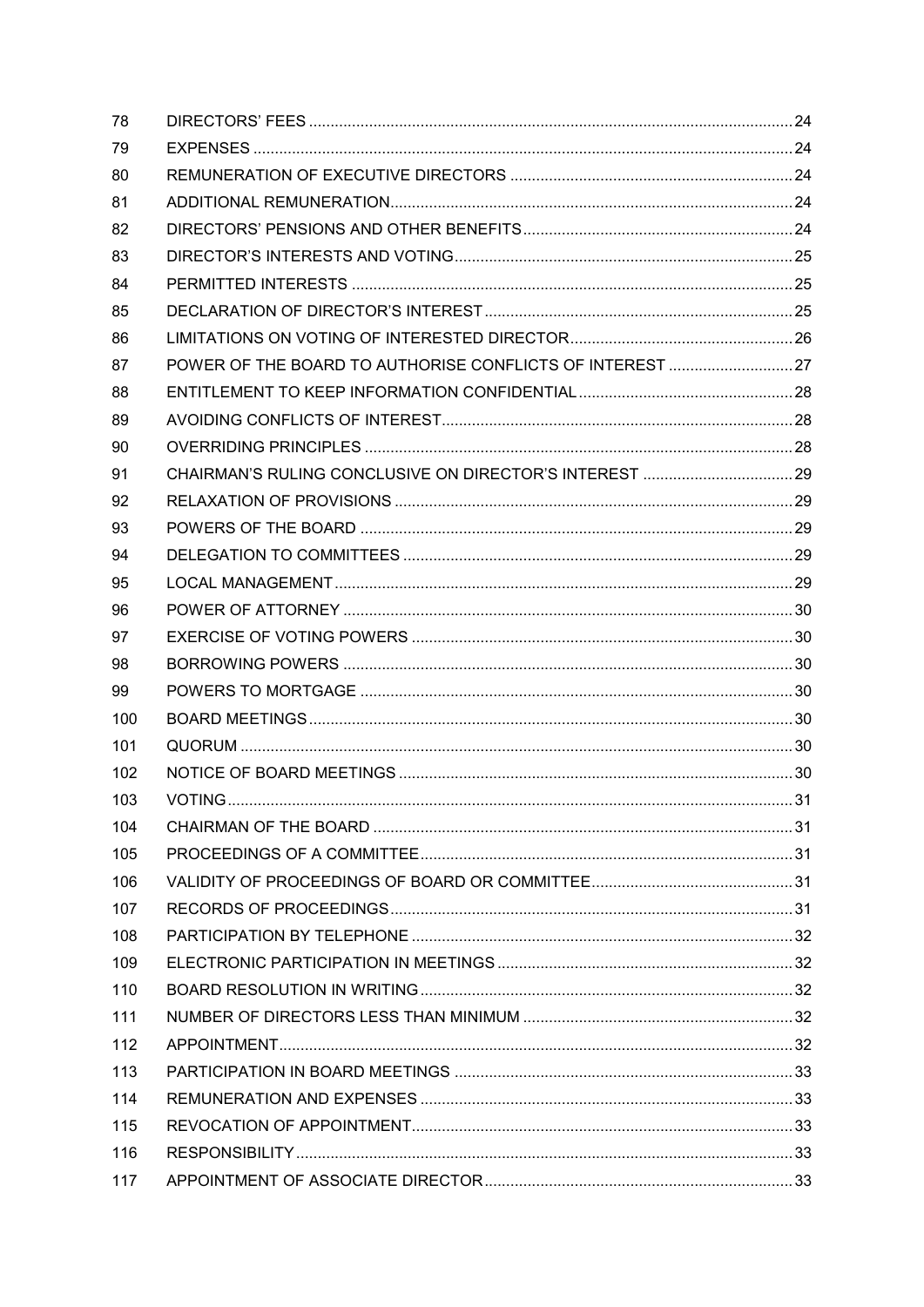| 118 |  |
|-----|--|
| 119 |  |
| 120 |  |
| 121 |  |
| 122 |  |
| 123 |  |
| 124 |  |
| 125 |  |
| 126 |  |
| 127 |  |
| 128 |  |
| 129 |  |
| 130 |  |
| 131 |  |
| 132 |  |
| 133 |  |
| 134 |  |
| 135 |  |
| 136 |  |
| 137 |  |
| 138 |  |
| 139 |  |
| 140 |  |
| 141 |  |
| 142 |  |
| 143 |  |
| 144 |  |
| 145 |  |
| 146 |  |
| 147 |  |
| 148 |  |
| 149 |  |
| 150 |  |
| 151 |  |
| 152 |  |
| 153 |  |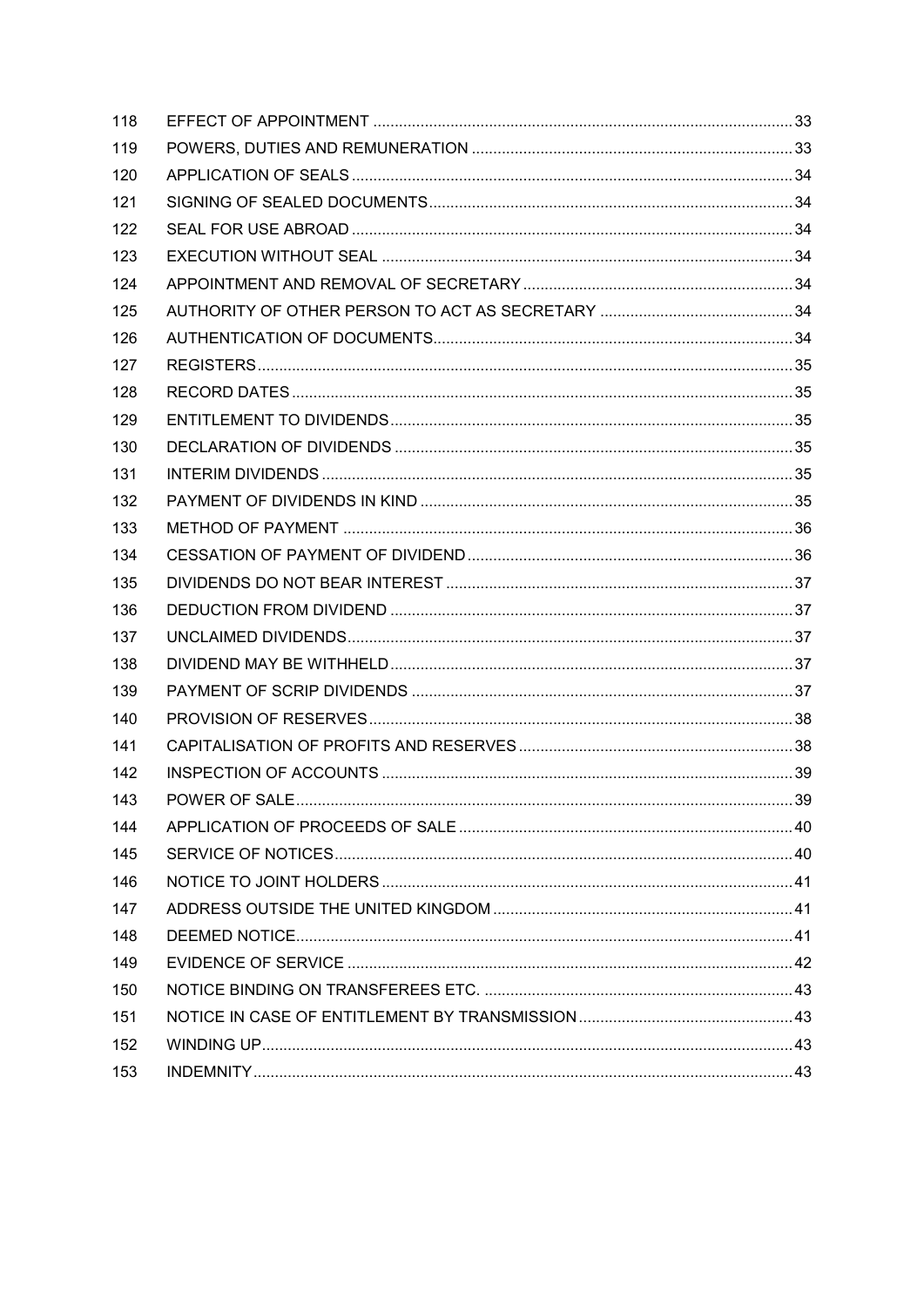#### **Company Number: 02355508**

## **COMPANIES ACT 2006**

### **PRIVATE COMPANY LIMITED BY SHARES**

## **ARTICLES OF ASSOCIATION**

## **OF MILLWALL HOLDINGS LIMITED**

**(the "Company")**

#### **(adopted by Special Resolution of the Company passed on [.])**

#### **PRELIMINARY**

#### **1 OTHER REGULATIONS EXCLUDED**

- 1.1 The following regulations shall be the articles of association of the Company to the exclusion of any article or regulation prescribed by or pursuant to, or deemed included by, any statute concerning companies
- 1.2 No provision of the Memorandum of Incorporation of the Company shall be deemed included in the articles of association of the Company by virtue of section 28 of the Companies Act 2006

### **2 INTERPRETATION**

2.1 In these Articles the following words and phrases have the following meanings:

**"Act"** means the Companies Act 2006 (as that act may be amended, consolidated or re-enacted from time to time);

**"Articles"** means these articles of association as amended from time to time;

**"Auditors"** means the auditors of the Company from time to time;

**"Board"** means the board of Directors or the Directors present or deemed to be present at a duly convened and quorate meeting of the Directors or a duly authorised committee of the Directors as the context requires;

**"B Share"** means a B ordinary share of £1 in the capital of the Company and **"B Shares"** shall be construed accordingly;

**"Business Day"** means a day (other than a Saturday or a Sunday) on which banks are open for business in London;

**"cash memorandum account"** means an account so designated by the operator of the relevant system concerned;

**"Clear Days"** means in relation to a period of notice, that period excluding the day when the notice is given or deemed to be given and the day for which it is given or on which it is to take effect;

**"Deferred Share"** means a deferred share of £0.0009 in the capital of the Company and **"Deferred Shares"** shall be construed accordingly;

**"Director"** means a director of the Company from time to time and the **"Directors"** shall be construed accordingly;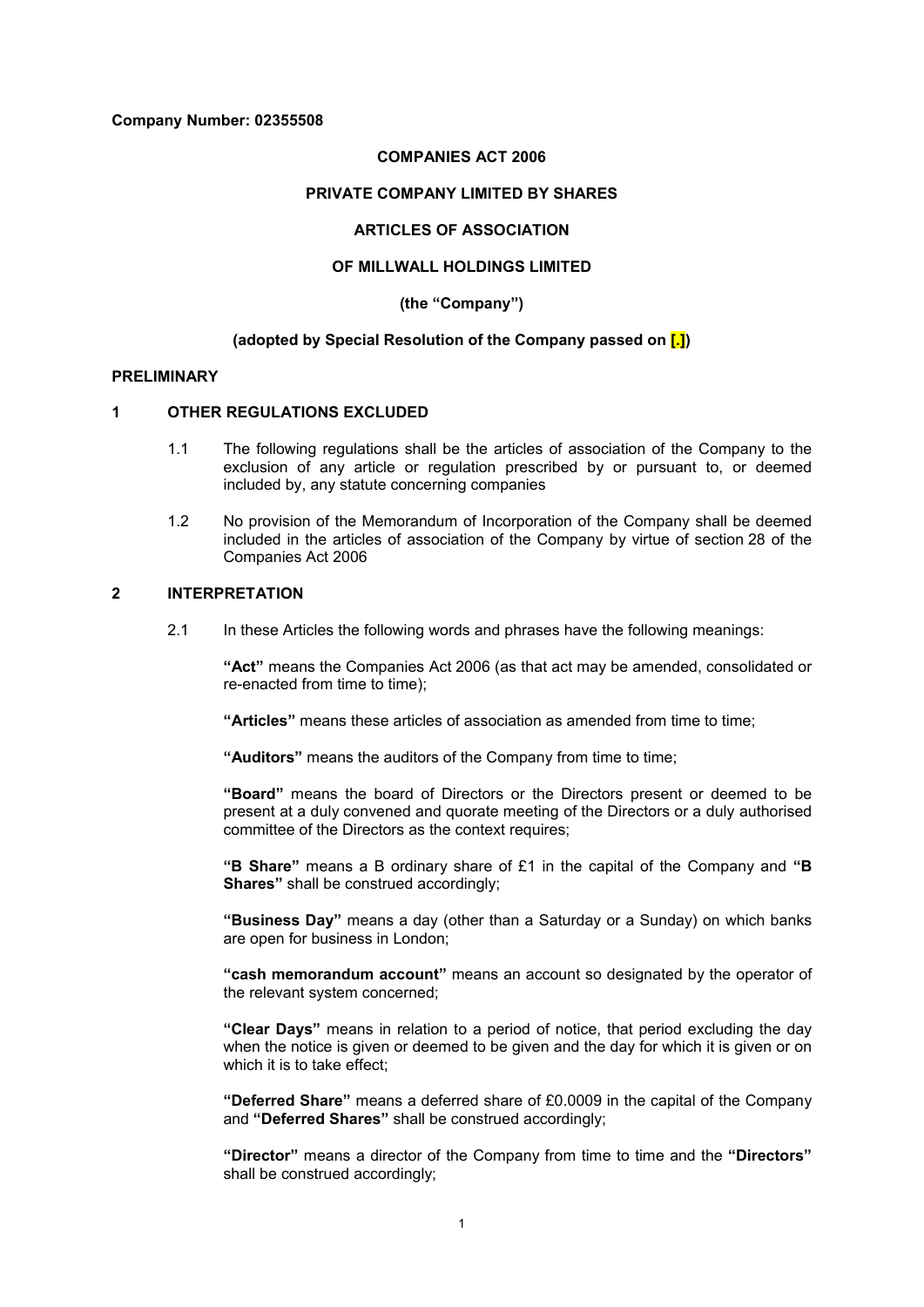**"Electronic Address"** means any number or address used for the purposes of an Electronic Communication;

**"Electronic Communication"** means the same as in the Electronic Communications Act 2000 (as that act may be amended, consolidated or re-enacted from time to time);

**"Electronic Form"** and **"Electronic Means"** have the meanings given to them in section 1168 of the Act;

**"entitled by transmission"** means, in relation to a share, entitled as a consequence of the death or bankruptcy of a Member of another event giving rise to a transmission of entitlement by operation of law;

**"Group"** means the Company and any company which is a Subsidiary Undertaking of the Company from time to time;

**"hard copy and hard copy form"** have the meanings given to them in section 1168 of the Act;

**"holder"** means, in relation to a share, the Member whose name is entered in the Register as the holder of the shares;

**"Member"** means a member of the Company and **"Members"** shall be construed accordingly;

**"Month"** means calendar month and "**Months**" shall be construed accordingly;

**"Office"** means the registered office of the Company from time to time;

**"Ordinary Share"** means an ordinary share of £10 in the capital of the Company and **"Ordinary Shares"** shall be construed accordingly;

**"Prescribed Rate"** means an annual rate of interest equal to two per cent above the base lending rate (or any equivalent or successor lending rate) published from time to time by Barclays Bank PLC in London being the base lending rate prevailing at the close of business in London on the date immediately preceding the day on which such rate falls to be determined;

**"recognised person"** means a recognised clearing house or a nominee of a recognised clearing house or of a recognised investment exchange, in each case as defined in section 285 of the Financial Services and Markets Act 2000;

**"Register"** means, unless the context otherwise requires, the register of Members kept pursuant to section 113 of the Act;

**"Relevant Securities"** means any shares of the Company, or any right to subscribe for or convert any securities into any shares of the Company;

**"relevant system"** has the meaning given to it in the Uncertified Securities Regulations;

**"Seal"** means the common seal of the Company and, as appropriate, any official or securities seal that the Company has or may be permitted to have under the Statutes;

**"Secretary"** means the secretary of the Company or any other person appointed to perform the duties of the secretary of the Company, including a joint, assistant or deputy secretary;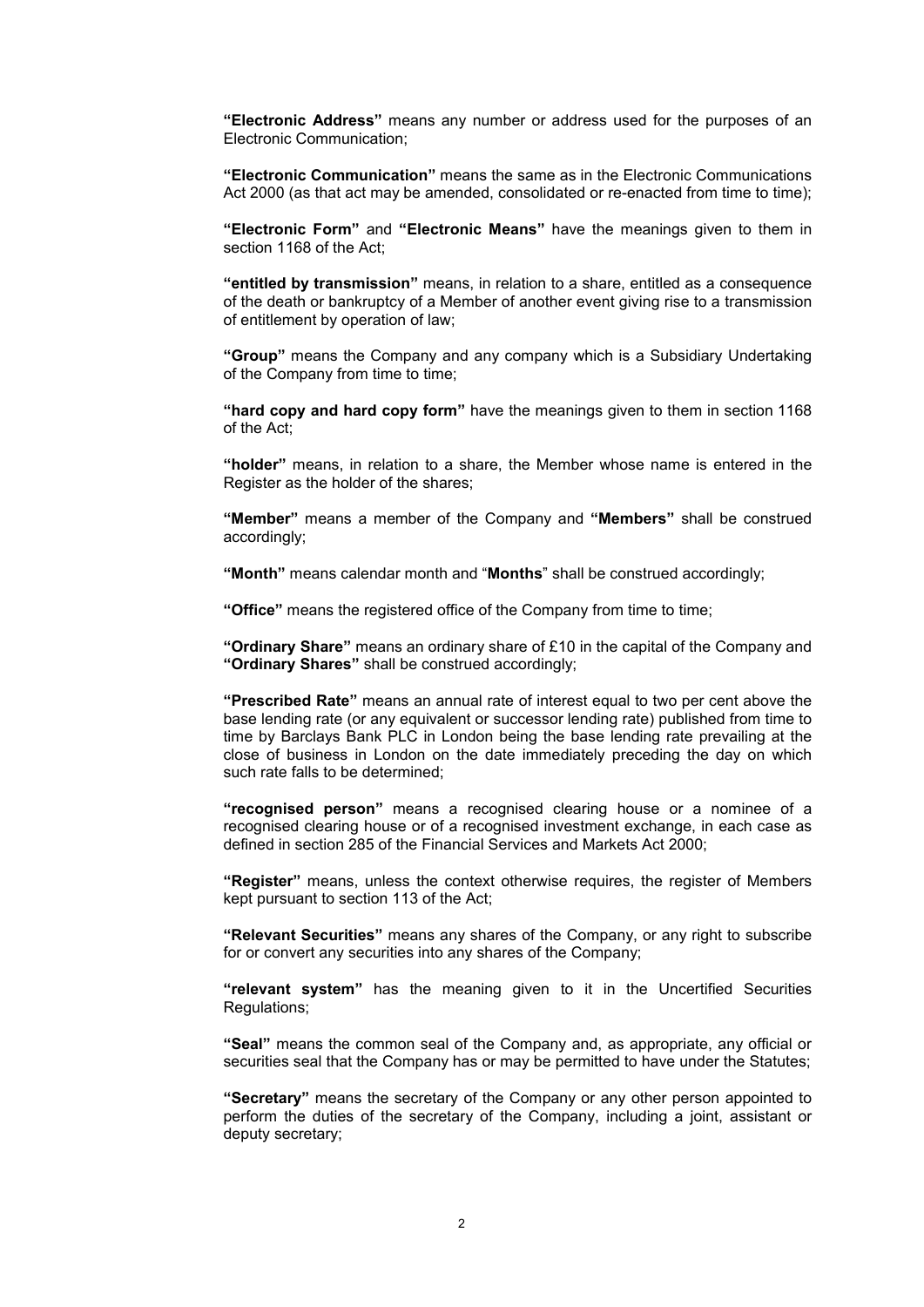**"Statutes"** means the Act and the Uncertificated Securities Regulations and every other statue or statutory instrument, rule, order or regulation from time to time in force concerning companies so far as they apply to the Company;

**"Subsidiary Undertaking"** means a subsidiary undertaking of the Company which is required by the Statutes to be included in consolidated group accounts of the Company;

**"Uncertified Securities Regulations"** means Uncertified Securities Regulations 2001 (SI 2001 No 3755) as amended from time to time and any provisions of or under the Statutes which supplement or replace such Regulations;

**"United Kingdom"** means Great Britain and Northern Ireland.

- 2.2 In these Articles, unless the context otherwise requires:
	- 2.2.1 references to persons include references to natural persons and corporations;
	- 2.2.2 references to a share being in uncertified form are references to that share being an uncertificated unit of a security;
	- 2.2.3 words and expressions defined in the Statutes shall bear the same meaning in these Articles (but excluding any statutory manufacturers of the Statutes not in force at the date of these Articles and words and expressions expressly defined in these Articles).
- 2.3 In these Articles:
	- 2.3.1 the headings are included for convenience only and do not affect the construction of these Articles;
	- 2.3.2 words denoting the singular include the plural and vice versa; and
	- 2.3.3 words denoting one gender include each gender and all other genders.
- 2.4 Where an ordinary resolution of the Company is expressed to be required for any purpose, a special resolution is also effective for that purpose.

## **SHARE CAPITAL**

### **3 SHARE CAPITAL AND LIABILITY OF SHAREHOLDERS**

- 3.1 The liability of any holders of shares in the Company shall be limited to the amount, if any, unpaid on the shares held by them.
- 3.2 The Company's authorised share capital at the date of adoption of the Articles is divided into Ordinary Shares, B Shares and Deferred Shares.

### **4 DEFERRED SHARES AND B SHARES**

- 4.1 The special rights and restrictions attaching to the Deferred Shares shall be as follows:
	- 4.1.1 as regards voting:

the Deferred Shares shall not entitle the holders thereof to receive notice of or attend or vote at any general meeting of the Company,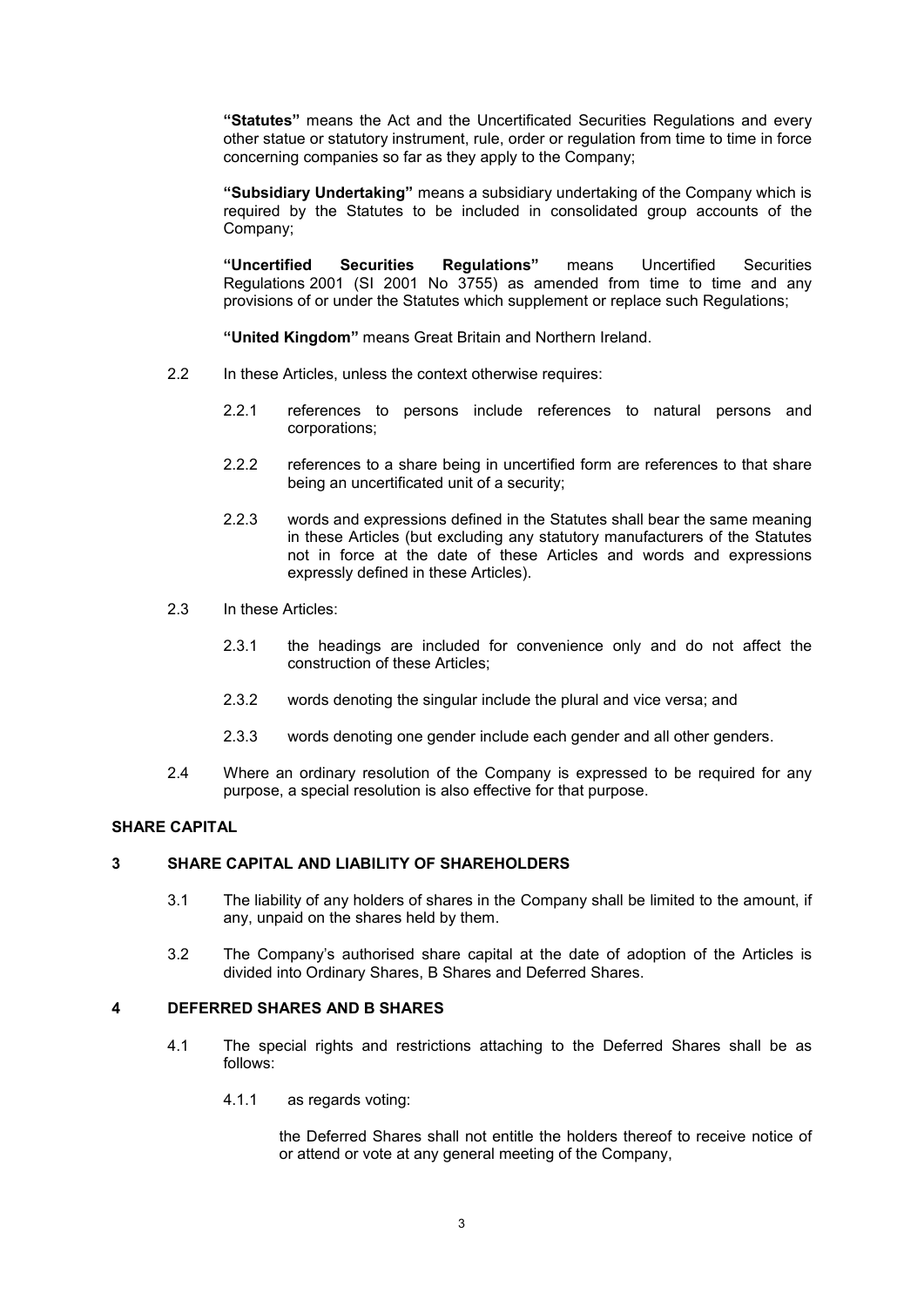4.1.2 as regards income:

the holders of the Deferred Shares shall have no right to receive any dividend or other distribution,

- 4.1.3 as regards transfers:
	- 4.1.3.1 the Company is authorised at any time to appoint any person to execute on behalf of the holders of the Deferred Shares a transfer thereof and/or an agreement to transfer the same. without making any payment to the holders thereof and persons so entitled, to such person(s) as the Company may determine;
	- 4.1.3.2 pending any such transfer, not to issue certificates for the new Deferred Shares,
- 4.1.4 as regards variation of rights, none of:
	- 4.1.4.1 the passing by the Company of any resolution for a reduction of capital involving the cancellation of the Deferred Shares without any repayment of capital in respect thereof; or
	- 4.1.4.2 the passing by the Company of any resolution for any other reduction of capital, including a reduction of share premium account, or the obtaining by the Company or the making by the Court of an order confirming any such reduction of capital or share premium account or the making effective of such order, or
	- 4.1.4.3 the redemption or purchase by the Company in accordance with the provisions of the Statutes of any of its own shares or other securities or the passing of a resolution to permit any such redemption or purchase,

shall constitute a variation or abrogation of the rights attaching to the Deferred Shares, and

4.1.5 as regards further issues:

the rights conferred by the Deferred Shares shall not be varied or abrogated by the creation or issue of further shares ranking pari passu with or in priority to the Deferred Shares.

- 4.2 The special rights and restrictions attaching to the B Shares shall be as follows:
	- 4.2.1 as regards voting:

the B Shares shall not entitle the holders thereof to receive notice of or to attend general and other meetings of the Company unless the business of the meeting is or includes the consideration of a resolution for the winding up of the Company or a resolution modifying, altering or abrogating any of the rights, privileges, limitations or restrictions attached to the B Shares in which case the holders of the B Shares shall be entitled to vote only such resolution and shall have one vote for each B Share held,

4.2.2 as regards income:

the holders of the B Shares shall not be entitled to receive any dividends,

4.2.3 as regards redemption: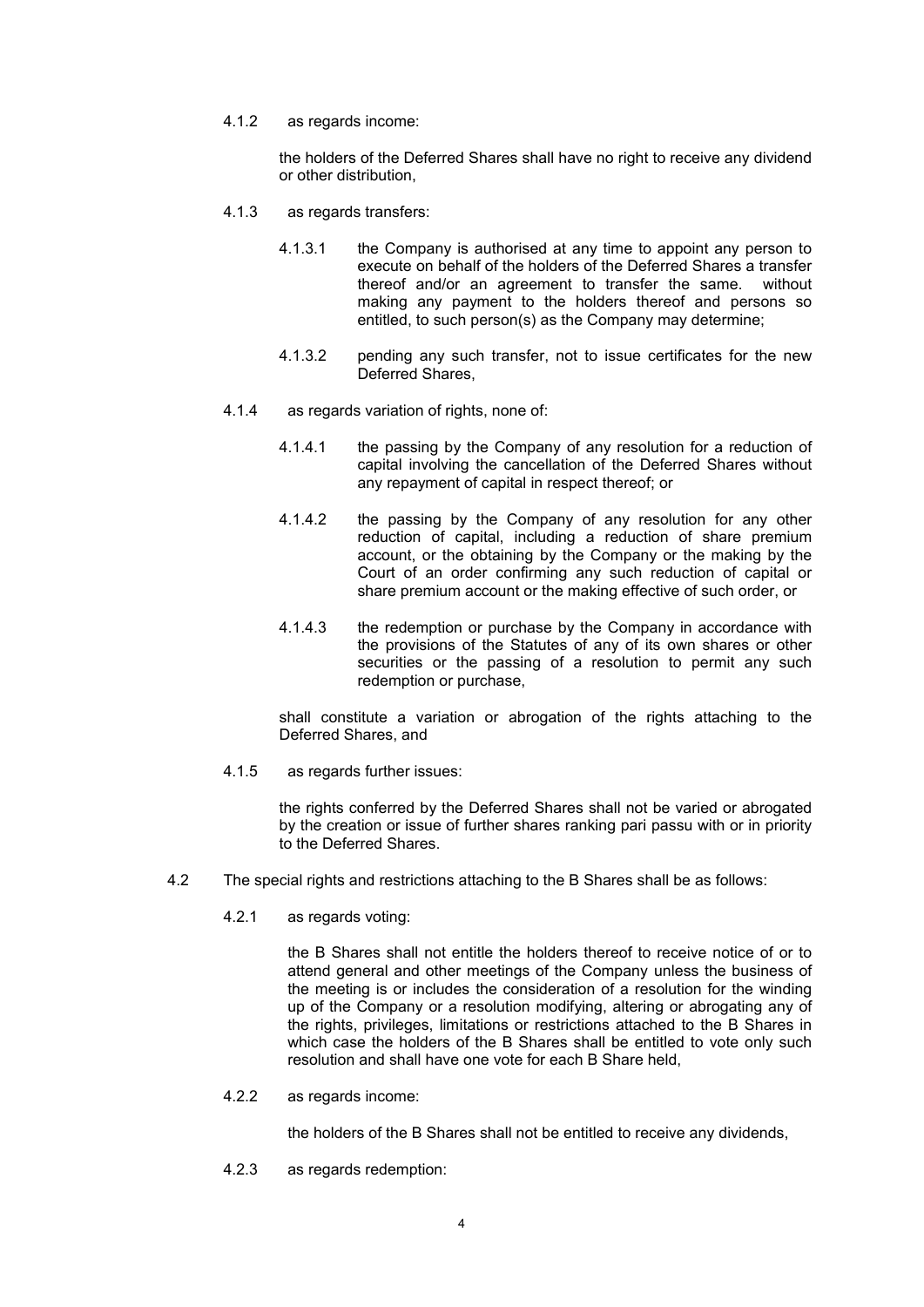the B Shares may be redeemed at the option of the Company. Upon any redemption of B Shares, the Company shall pay to each registered holder (or in the case of joint holders, the holder whose name stands first in the register of members of the Company) of the B Shares which are to be redeemed a sum equal to the nominal amount paid up or credited as paid up on each B Share plus £0.20 for each B Shares. Upon receipt of that amount the holder shall deliver to the Company for cancellation the certificate(s) for those B Shares or an indemnity in a form reasonably satisfactory to the Company in respect of missing share certificate. In the case of a redemption of less than all of the B Shares for the time being in issue, the Company shall redeem the same proportion (as nearly as possible) of each holder's registered holding of B Shares, any fractions otherwise arising to be determined (in the absence of agreement between such holders) by lot supervised by the Board. The Company shall only redeem such of the B Shares as is permitted by the Act. If any holder of B Shares which are liable to be redeemed fails to deliver to the Company the documents referred to above, the Company shall retain the redemption monies on trust for that holder (without obligation to invest or earn or pay interest in respect of the same) until it receives those documents. The Company shall then pay the redemption monies to the relevant holder upon receipt of those documents.

## **5 RETURN OF CAPITAL**

On a return of assets on liquidation or otherwise, the assets of the Company available for distribution among the members shall be applied in the following order:

- 5.1 first in paying to the holders of the B Shares a sum equal to the nominal amount paid up or credited as paid up on each B Share held by them plus £0.20 for each B Share held by them;
- 5.2 second in paying to the holders of the Ordinary Shares a sum equal to the nominal amount paid up or credited as paid up on each Ordinary Share held by them plus £100,000 for each Ordinary Share held by them;
- 5.3 third in paying to the holders of the Deferred Shares a sum equal to the nominal amount paid up or credited as paid up on each Deferred Share held by them; and
- 5.4 the balance of such assets (if any) shall be distributed amongst the holders of the Ordinary Shares, pro rata (as nearly as may be) according to the nominal amounts paid up or credited as paid up on the Ordinary Shares held by them respectively.

## **6 POWER TO ISSUE DIFFERENT CLASS OF SHARE**

Subject to the Statutes and without prejudice to any special rights attached to any class of shares, any share in the Company (whether forming part of the present capital or not) may be issued with or have attached to them such special rights, conditions or restrictions as the Company may by ordinary resolution direct or failing such direction (but in the case of unclassified shares only) as the Board may determine.

## **7 TRUSTS NOT RECOGNISED**

Save as provided by these Articles or as ordered by a court of competent jurisdiction or otherwise required by law, no person shall be recognised (even when notice is given) by the Company as holding any share upon any trust and the Company shall not be bound by or requited to recognise any equitable, contingent, future or partial interest in any share or any right whatsoever in respect of any share, other than an absolute right to the whole of the share in the registered holder.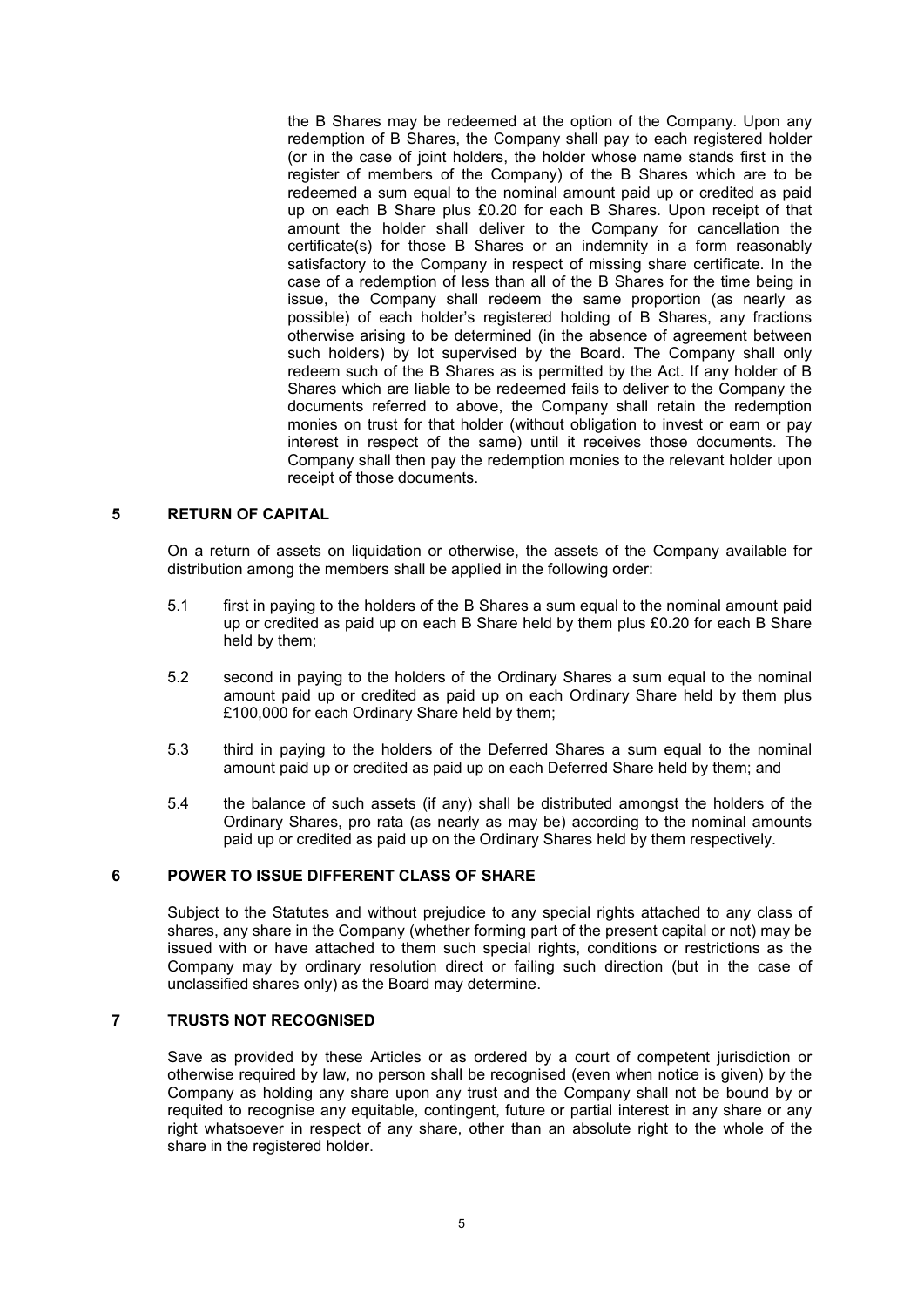### **8 REDEEMABLE SHARES**

Subject to the Statutes and to any rights attaching to existing shares, any share may be issued which can be redeemed or is liable to be redeemed at the option of the Company or the holder. The Board may determine the terms, conditions and manner of redemption of any redeemable shares which are issued. Such terms and conditions shall apply to the relevant shares as if the same were set out in these Articles.

## **9 VARIATION OF CLASS RIGHTS**

- 9.1 Subject to the Statutes, the rights attached to any class of shares may be modified, varied or abrogated (i) in such manner (if any) as may be provided by those rights or (ii) in the absence of provision, either with the consent in writing of the holders of at least three quarters in nominal value of the issued shares of that class (excluding any shares of that class held as treasury shares) which consent shall be in hard copy form or Electronic Form sent to such address (if any) for the time being specified by or on behalf of the Company for that purpose or with the sanction of a special resolution passed at a separate meeting of the holders of that class and then only subject to the provisions of section 633 of the Act.
- 9.2 The rights attached to any class of share are not, unless otherwise expressly provided by these Articles or in the rights attaching to the shares of that class, deemed to be modified, varied or abrogated by the creation or issue of further shares ranking equally with every other share of that class or subsequent to them or by the purchase or redemption by the Company of its own shares in accordance with the Statutes and these Articles.

## **10 CLASS MEETINGS**

- 10.1 A separate meeting for the holders of a class of shares shall be convened and conducted as nearly as possible in the same way as a general meeting except that the necessary quorum (other than at an adjourned meeting) is two persons, present in person or by proxy, holding or representing by proxy at least one third in nominal value of the capital paid up on the issued shares of the class (excluding any shares of that class held as treasury shares) and, at an adjourned meeting, one person holding shares of the class in question present in person or by proxy and any holder of shares of the class in question present in person or by proxy and entitled to vote at the meeting may demand a poll and shall be entitled on a poll to one vote for every share of that class of which he is the holder.
- 10.2 Where a person is present by proxy or proxies he is treated as holding only those shares in respect of which those proxies are authorised to exercise voting rights. No Member, other than a Director, is entitled to notice of a separate class meeting or to attend unless he is a holder of shares of that class and no vote may be given except in respect of a share of that class.

## **SHARES IN UNCERTIFICATED FORM**

## **11 SHARES WITH NO CERTIFICATES AND TRANSFER OF SHARES WITHOUT TRANSFER FORMS**

Subject to the provisions of the Statutes, the Company may issue shares, and other securities, which do not have certificates, may allow existing shares, and other securities, to be held without certificates and may allow any shares, or other securities, to be transferred without using a transfer form.

## **12 ISSUE, HOLDING AND TRANSFER OF SHARES IN UNCERTIFICATED FORM**

12.1 Immediately upon any of the Company's shares becoming shares in uncertificated form, the Articles will only apply to those shares in so far as they are consistent with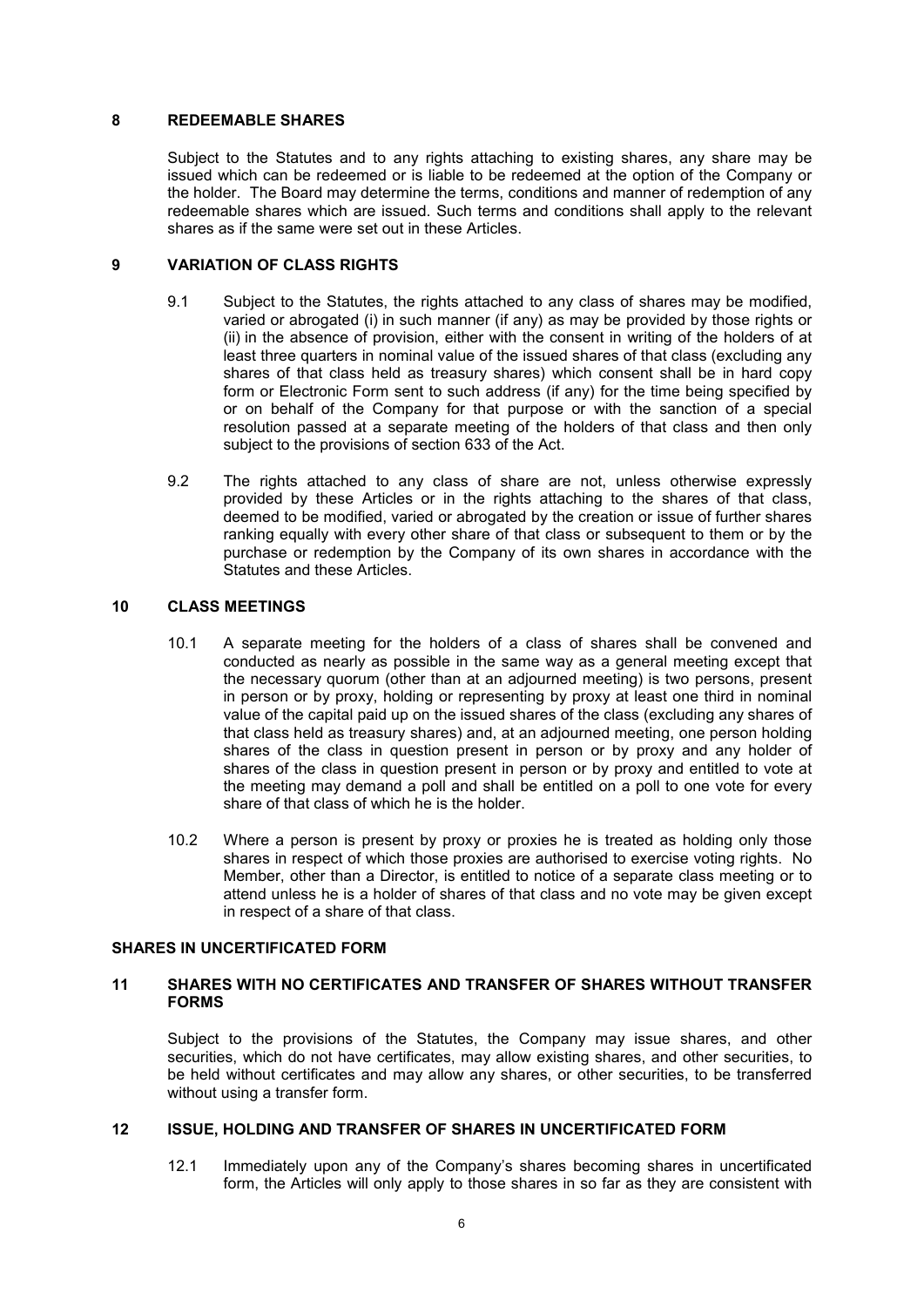holding those shares in uncertificated form, transferring ownership of those shares by using a relevant system and any provisions of the Uncertificated Securities Regulations.

12.2 The Board has authority to lay down regulations which govern the issue, holding and transfer and, where appropriate, the mechanics of conversion and redemption of shares in uncertificated form and make any other provisions which the Board considers are necessary to ensure that the Articles are consistent with the Uncertificated Securities Regulations and with any rules or guidance of an operator of a relevant system under the Uncertificated Securities Regulations. These regulations will, if they say so, apply instead of the other provisions in the Articles relating to certificates and the transfer, conversion and redemption of shares and other securities and any other provisions which are not consistent with the Uncertificated Securities Regulations.

## **SHARE CERTIFICATES**

## **13 RIGHT TO SHARE CERTIFICATE**

- 13.1 Subject to the Statutes, a person (except a recognised person in respect of whom the Company is not required by law to complete and have ready for delivery a certificate) on becoming the holder of a share is entitled to receive within two Months after allotment (or such longer period as the terms of issue shall provide) or the lodgement of transfer, without charge, one certificate for all the shares of each class registered in his name. In the case of joint holders, the Company shall not be bound to issue more than one certificate to all the joint holders and delivery of a certificate to any one of the joint holders shall be sufficient delivery to all of them. Where part of the shares comprised in a certificate are transferred, the Member transferring shall be entitled without payment to a certificate for his retained holding shares of different classes may not be included in the same certificate.
- 13.2 Every certificate shall be issued under such form of authentication as the Board may determine having regard to the terms of issue and shall specify the number and class of the shares to which it relates and the amount paid up on them.
- 13.3 No Member shall be entitled to more than one certificate in respect of any one share held by him.
- 13.4 Every share certificate sent in accordance with these Articles will be sent at the risk of the member or other person entitled to the certificate. The Company will not be responsible for any share certificate lost or delayed in the course of delivery.

### **14 REPLACEMENT CERTIFICATES**

- 14.1 Where a Member holds two or more certificates for shares of one class, the Board may at his request, on surrender of the original certificates and without charge, cancel the certificates and issue a single replacement certificate.
- 14.2 At the request of a Member, the Board may cancel a certificate and issue two or more in its place (representing shares in such proportions as the Member may specify) on surrender of the original certificate and on payment of such reasonable sum as the Board may determine.
- 14.3 If any certificate is worn out, defaced, destroyed or lost, the Board may cancel it and issue a replacement certificate on such terms as to provision of evidence and indemnity (with or without security) and to payment of the Company's reasonable costs in the investigation of that evidence and the preparation of that indemnity and security as the Board may decide, and, where it is worn out or defaced, on delivery up of the old certificate.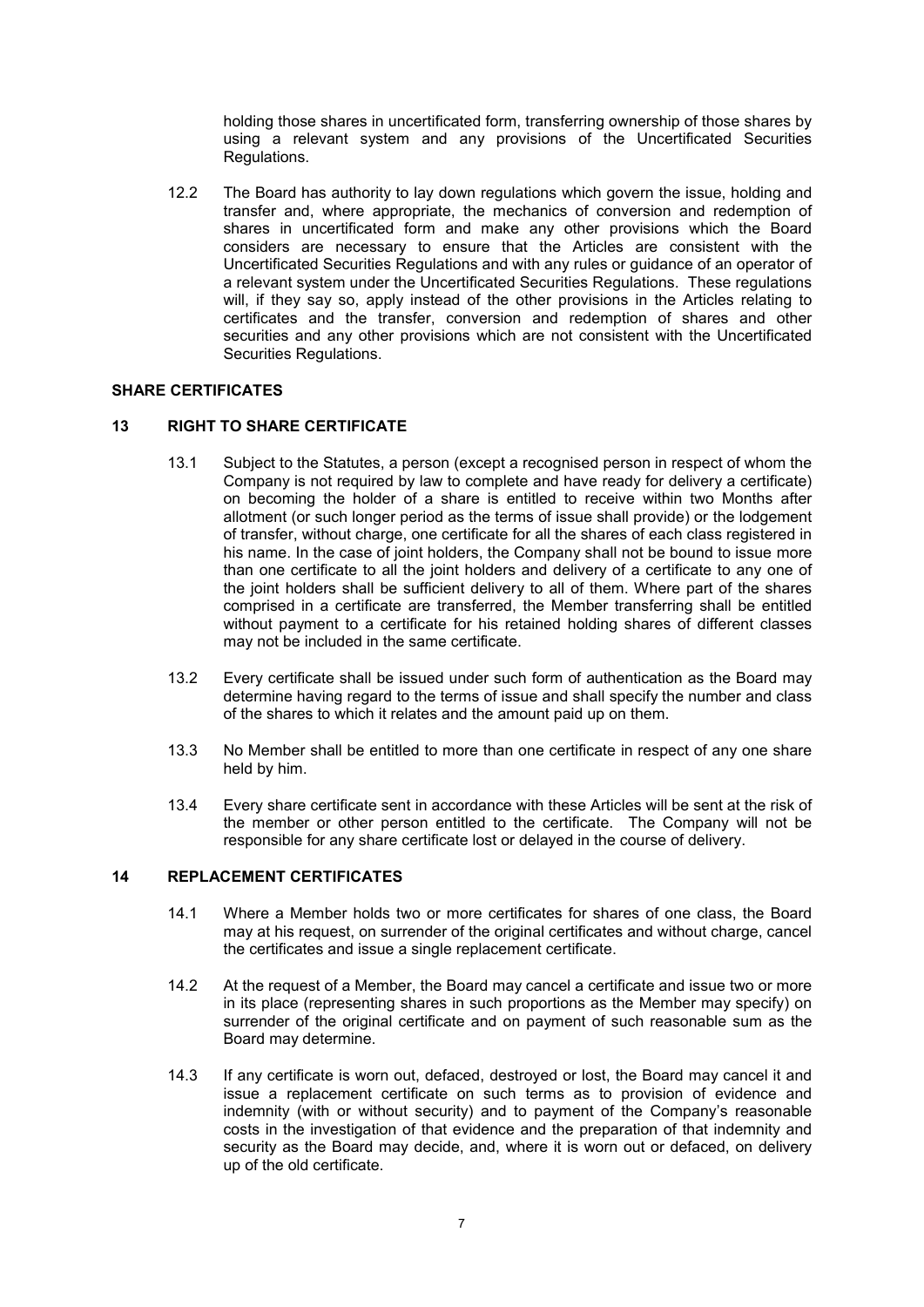## **CALLS ON SHARES**

#### **15 CALLS**

- 15.1 The Board may, subject to the provisions of these Articles and to any conditions of issue, from time to time make such calls upon the Members in respect of any moneys unpaid on their shares (whether on account of the nominal value of the shares or by way of premium) as it thinks fit and each Member shall (subject to receiving at least 14 Clear Days' notice specifying the time and place of payment) pay the amount of every call so made upon his shares to the Company at the time and place so specified.
- 15.2 A call may be made payable by instalments.
- 15.3 A call is deemed made as soon as the resolution of the Board authorising such call is passed and an entry in the minute book of a resolution of the Board making the call is conclusive evidence of the making of the call.
- 15.4 A call may be revoked or postponed in whole or in part as the Board may determine.
- 15.5 The joint holders of a share are jointly and severally liable to pay all calls in respect of the share. A person on whom a call is made remains liable to pay the amount called despite the subsequent transfer of the share in respect of which the call is made.

## **16 INTEREST ON UNPAID CALLS**

If any amount in respect of any call or instalment of a call is not paid on or before the day appointed for payment, the person from whom the amount of the call or instalment is due shall pay interest on such amount at the Prescribed Rate from and including that date until but excluding the date of actual payment and all costs, charges and expenses that may have been incurred by reason of such non-payment. The Board may, if it thinks fit, waive payment of such interest or costs, charges or expenses in whole or in part.

#### **17 AMOUNTS DUE ON ALLOTMENT TREATED AS CALLS**

Any amount which by the terms of issue of a share is made payable upon allotment or at any fixed date whether on account of the nominal amount of the share or by way of premium, shall for all purposes of these Articles be deemed to be a call duly made and payable on the date fixed for payment and, in case of non-payment, the provisions of these Articles as to payment of interest and expenses, forfeiture or otherwise shall apply as if such amount were a call duly made and notified.

## **18 POWER TO DIFFERENTIATE**

The Board may, if it thinks fit, on the issue of shares differentiate between the holders of such shares as to the amount of calls to be paid and the time of payment of such calls.

### **19 PAYMENT IN ADVANCE**

The Board may receive from any Member willing to advance the same, all or any part of the amounts uncalled and unpaid on shares held by him. The Board may pay interest on the amount paid in advance (until the same would, but for such advance, become presently payable) not exceeding, without the consent of the Company in a general meeting, the Prescribed Rate as may be agreed between it and such Member.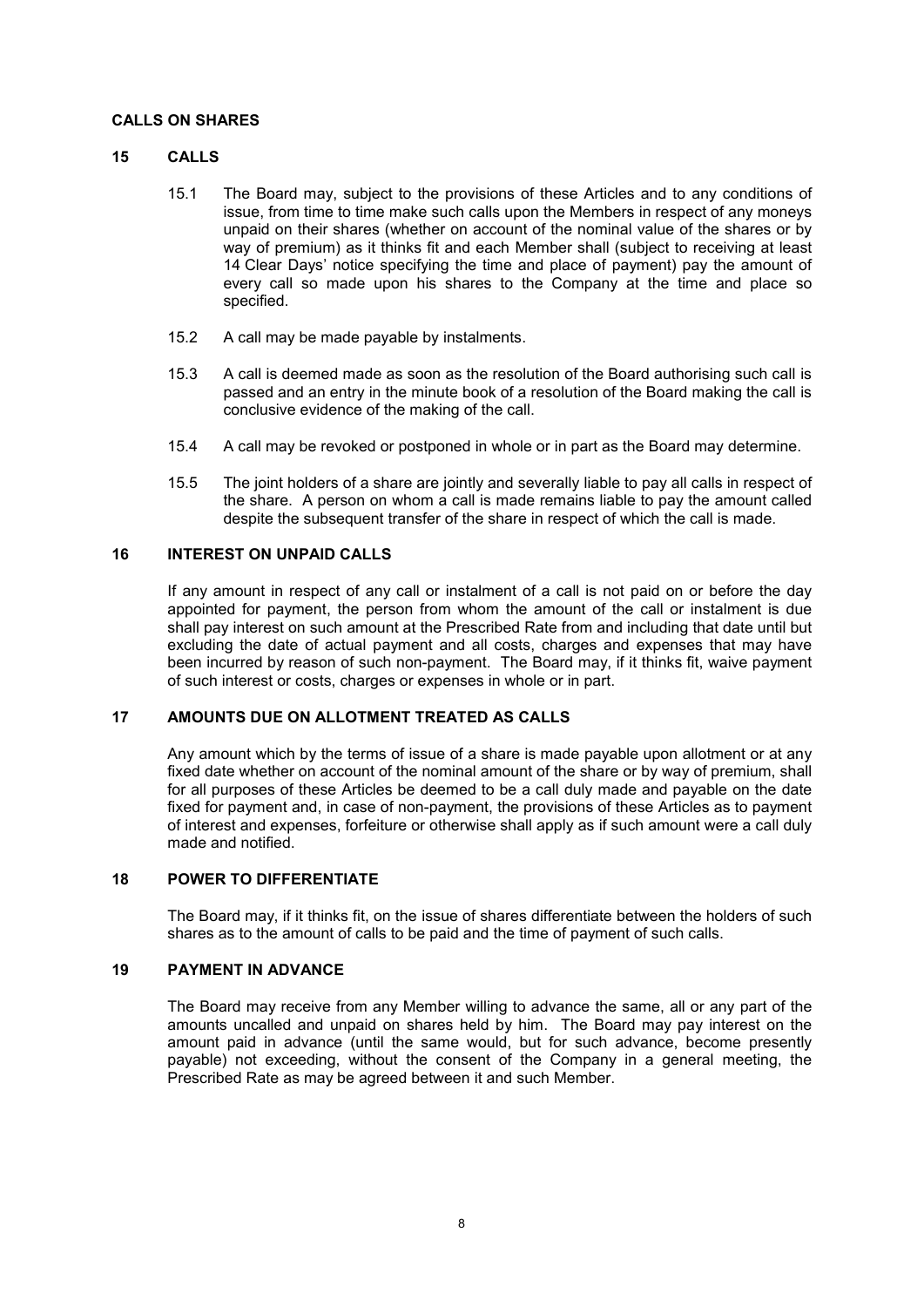## **FORFEITURE**

#### **20 NOTICE IF CALL NOT PAID**

If a Member fails to pay in full any call or instalment of a call on or before the day appointed for payment, the Board may serve a notice on him or on a person entitled by transmission to the share in respect of which the call was made requiring payment of so much of the call or instalment as is unpaid, together with any interest which may have accrued and all costs, charges and expenses incurred by the Company by reason of such non-payment.

#### **21 SHARES LIABLE TO BE FORFEITED**

The notice shall name a further day (not being less than 14 Clear Days' from the date of service of the notice) on or before which, and the place where, the payment is to be made and shall state that if the notice is not complied with the shares in respect of which the call was made will be liable to be forfeited.

#### **22 FORFEITURE**

If the notice referred to in the previous Article 21 is not complied with, any share in respect of which it has been given may at any time before payment required by the notice has been made, be forfeited by a resolution of the Board. Such forfeiture shall include all dividends declared or other amounts payable in respect of the forfeited share and not actually paid before forfeiture.

## **23 NOTICE AFTER FORFEITURE**

When a share has been forfeited, the Company shall serve notice of the forfeiture on the person who was before forfeiture the holder of the share or the person entitled by transmission to the share but no forfeiture is invalidated by an omission to give notice. An entry of the fact and date of forfeiture shall be made in the Register.

### **24 DISPOSAL OF FORFEITED SHARE**

Subject to the provisions of the Statutes, a forfeited share and all rights attaching to it shall become the property of the Company and may be sold, re-allotted or otherwise disposed of either to the person who was its holder before such forfeiture or to any other person on such terms and in such manner as the Board shall think fit. At any time before a sale, re-allotment or disposal, the forfeiture may be cancelled on such terms as the Board may think fit. The Board may, if necessary, authorise some person to execute an instrument of transfer of a forfeited share to the transferee and may receive the consideration (if any) for the share on its disposal and may register the transferee as the holder of the share.

## **25 ARREARS TO BE PAID NOTWITHSTANDING FORFEITURE**

A Member whose shares have been forfeited shall cease to be a Member in respect of such shares and shall surrender to the Company the certificate for the forfeited shares. He remains liable to pay and shall immediately pay to the Company all moneys which at the date of forfeiture were presently payable by him to the Company in respect of the shares with interest from the time of forfeiture until payment at the Prescribed Rate.

#### **26 EVIDENCE OF FORFEITURE**

A statutory declaration in writing that the declarant is the Secretary or a Director and that a share has been forfeited on a date stated in the declaration is conclusive evidence of the facts stated in the declaration as against all persons claiming to be entitled to the share and such declaration shall (subject to the execution of an instrument of transfer if necessary) constitute good title to the share. The person to whom the share is disposed of shall be registered as the holder of the share and is not bound to see to the application of the purchase money (if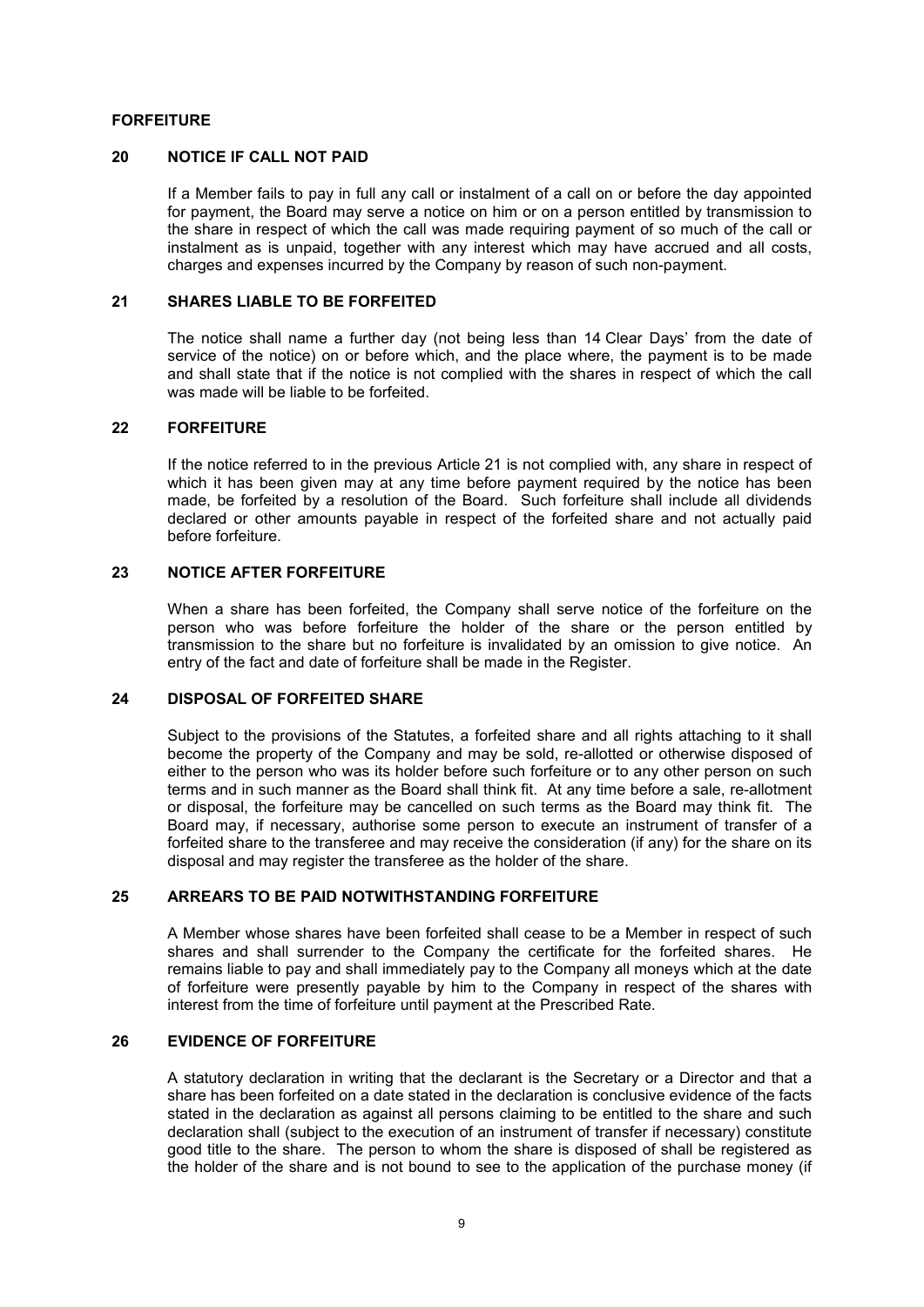any) and his title to the share is not affected by any irregularity in or invalidity of the proceedings with reference to the forfeiture or disposal of the share.

#### **27 SURRENDER**

The Board may accept a surrender of any share liable to be forfeited and in that case references in the Articles to forfeiture shall include surrender.

## **LIEN**

#### **28 LIEN ON SHARES NOT FULLY PAID**

The Company has a first and paramount lien on every share (not being a share which is fully paid up) registered in the name of any Member, either alone or jointly with any other person, for an amount payable in respect of the share, whether the due date for the payment has arrived or not. The lien extends to all dividends from time to time declared or other moneys payable in respect of the share but the Board may at any time declare any share to be exempt, in whole or in part, from the provisions of this Article 28. Unless otherwise agreed with the transferee, the registration of a transfer of a share operates as a waiver of the Company's lien (if any) on that share.

## **29 ENFORCEMENT OF LIEN BY SALE**

For the purposes of enforcing the lien the Company may sell, in such manner as the Board thinks fit, any share on which the Company has a lien, if the due date for payment of the relevant amounts has arrived and payment is not made within 14 Clear Days after a notice in writing, stating and demanding payment of the amounts presently payable and giving notice of intention to sell in default, has been given to the holder of the share or the person entitled by transmission to the share. To give effect to a sale, the Board may authorise a person to execute an instrument of transfer of shares in the name and on behalf of the holder or the person entitled by transmission to the purchaser or his nominee. The purchaser is not bound to see to the application of the purchase money and his title to the share is not affected by any irregularity in or invalidity of the proceedings connected with the sale.

### **30 APPLICATION OF PROCEEDS OF SALE**

The net proceeds of a sale effected by the preceding Article 29, after payment of the costs of the sale, shall be applied in or towards payment or satisfaction of the debt or liability in respect of which the lien exists. Any residue shall (subject to a like lien for debts or liabilities not presently payable as existed upon the shares prior to the sale and on surrender to the Company for cancellation of the certificate for the shares sold or the provision of an indemnity (with or without security) as to any lost or destroyed certificate required by the Board) be paid to the holder of or the person entitled by transmission to the shares immediately prior to the sale.

## **ISSUE OF SHARES**

#### **31 ISSUE OF SHARES**

- 31.1 The Directors are generally and unconditionally authorised for the purposes of section 551 of the Act to exercise any power of the Company to allot Relevant Securities.
- 31.2 Any Relevant Securities which the Directors propose to allot, grant or otherwise dispose of shall, before they are so allotted, granted or otherwise disposed of, be offered to Members holding Ordinary Shares and B Shares. Such offer shall be made by means of a notice (a **"Subscription Notice"**) served by the Directors on such Members which shall:
	- 31.2.1 state the number and class of Relevant Securities offered;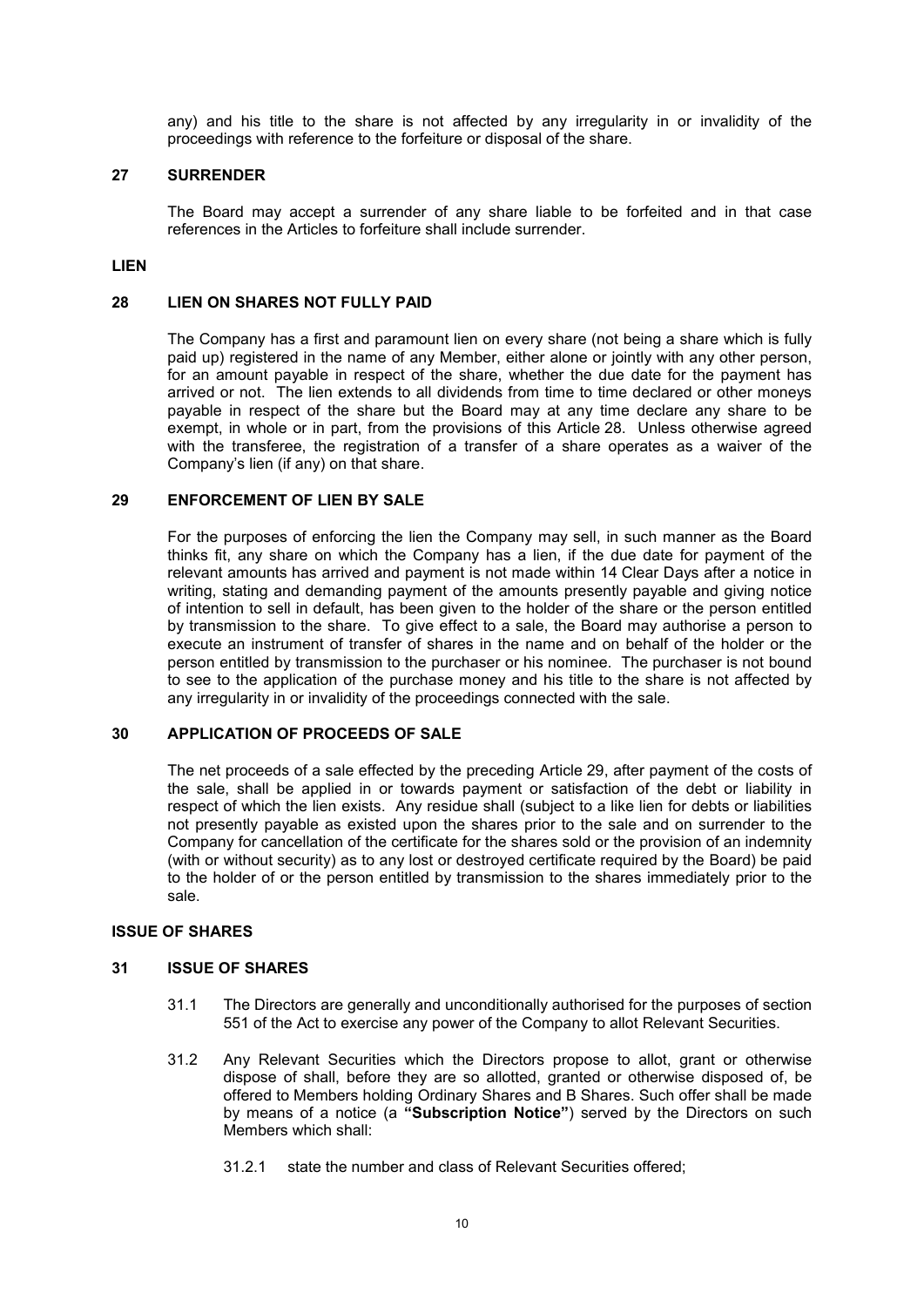- 31.2.2 state the subscription price per Relevant Security, which shall be determined by the Directors;
- 31.2.3 invite the relevant offerees to respond in writing to the Company stating the number of Relevant Securities for which they wish to subscribe; and
- 31.2.4 expire, and the offer made in that notice to an offeree shall be deemed to be withdrawn if not previously accepted by such offeree, on the date specified therein, being not less than 10 nor more than 20 Business Days after the date of the Subscription Notice.
- 31.3 After expiry of the period referred to in the Subscription Notice or, if sooner, all relevant Members responding to the Subscription Notice (in either case, the **"Subscription Allocation Date"**), the Directors shall allocate Relevant Securities in accordance with the applications received **provided that**:
	- 31.3.1 if there are applications for more than the number of Relevant Securities available, the Relevant Securities shall be allocated to the relevant applicants in proportion (as nearly as practicable but without allocating to any applicant more Relevant Securities than he applied for) to the aggregate nominal value of the Ordinary Shares and B Shares held by each of them respectively as a proportion of the aggregate nominal value of the Ordinary Shares and B Shares then in issue; and
	- 31.3.2 the allocation of any fractional entitlements to Relevant Securities amongst the Members shall be dealt with by the Directors in such manner as the Directors see fit.
- 31.4 Within 5 Business Days of the Subscription Allocation Date the Directors shall give notice in writing (a **"Subscription Allocation Notice"**) to each Member to whom Relevant Securities have been allocated pursuant to article 31.2.4 (each a **"Subscriber"**). A Subscription Allocation Notice shall state:
	- 31.4.1 the number and class of Relevant Securities allocated to that Subscriber;
	- 31.4.2 the aggregate subscription price payable by the Subscriber in respect of the Relevant Securities allocated to him; and
	- 31.4.3 the place, date and time (being not less than 2 nor more than 5 Business Days after the date of the Subscription Allocation Notice) at which completion of the subscription for the Relevant Securities shall take place.
- 31.5 Completion of a subscription for Relevant Securities pursuant to a Subscription Allocation Notice shall take place at the place, date and time specified in the Subscription Allocation Notice when the Subscriber will pay the relevant subscription monies to the Company in cleared funds and the Company will allot or grant the Relevant Securities to that Subscriber. If a Subscriber shall fail for any reason to pav the relevant subscription monies in respect of any Relevant Securities to the Company in cleared funds by the date in the Subscription Allocation Notice he shall:
	- 31.5.1 be deemed to have declined the offer made to him in respect of those Relevant Securities which shall immediately be deemed to be released from the provisions of articles 31.1 to 31.3.2 (inclusive); and
	- 31.5.2 indemnify the Company against all costs, claims and expenses which the Company may suffer or incur as a result of such failure.
- 31.6 Any Relevant Securities which are not accepted pursuant to articles 31.1 to 31.4.3 (inclusive), and any Relevant Securities released from the provisions of those articles by virtue of a Subscriber's default in accordance with article 31.4.3, may be offered by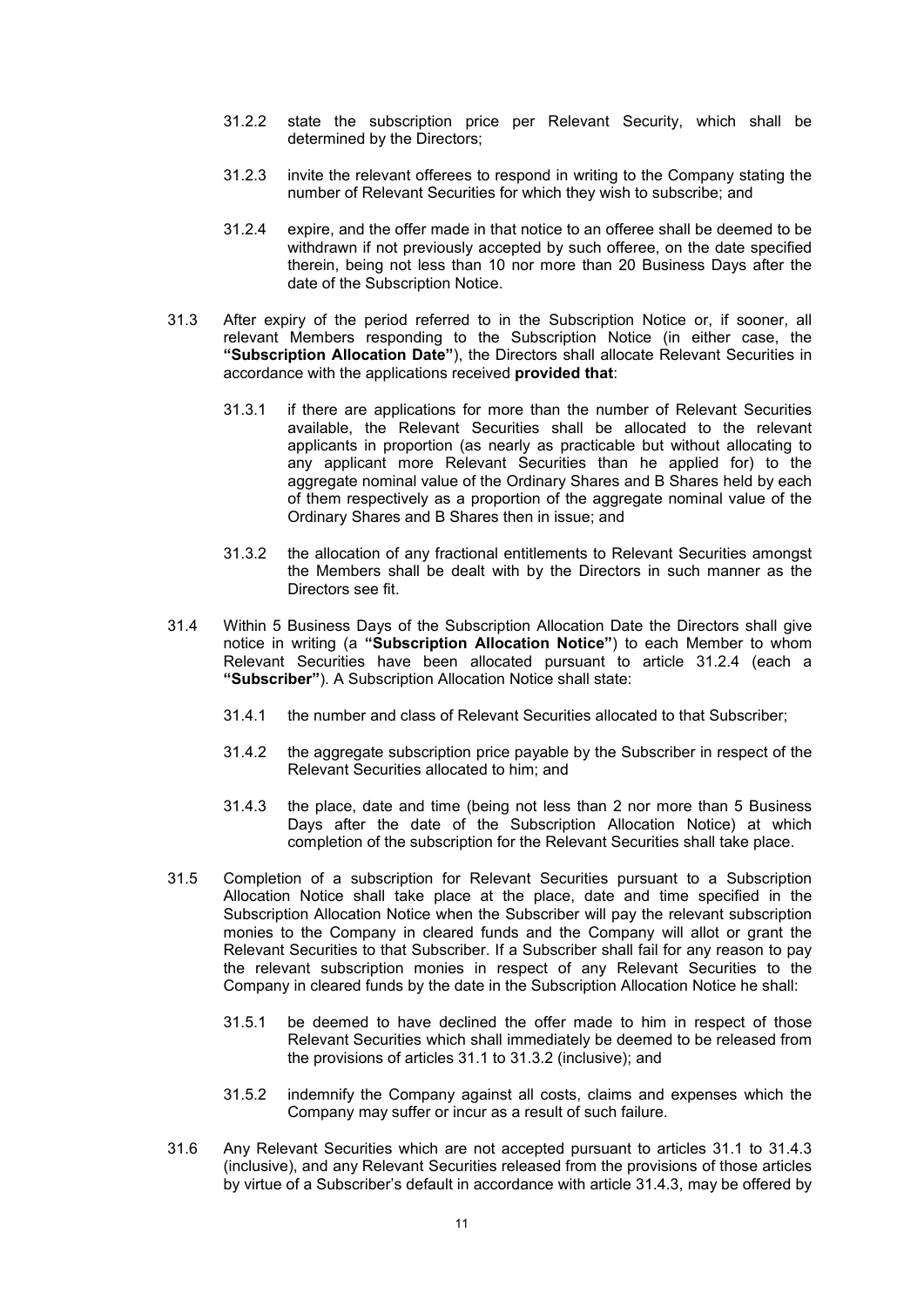the Directors to a third party and such Relevant Securities shall, subject to the provisions of the Act, be at the disposal of the Directors who may allot, grant or otherwise dispose of them to such persons at such times and generally on such terms and conditions as they think fit in their absolute discretion, **provided that**:

- 31.6.1 no Share shall be issued at a discount;
- 31.6.2 no Relevant Securities shall be allotted, granted or otherwise disposed of on terms which are more favourable than those on which they were offered to the Members pursuant to article 31.1; and
- 31.6.3 no Relevant Securities shall be allotted, granted or otherwise disposed of more than three Months after the date of the relevant Subscription Notice relating to those Relevant Securities unless the procedure in articles 31.1 to 31.4.3 (inclusive) is repeated in relation to that Relevant Security.
- 31.7 In accordance with section 567(1) of the Act, sections 561 and 562 of the Act shall not apply to the Company.
- 31.8 Unless the Directors resolve otherwise, any Ordinary Shares or B Shares allotted pursuant to article 31 to an existing Member shall immediately following such issue be reclassified proportionately to the same class(es) of Ordinary Shares and B Shares held by that Member.

#### **TRANSFER OF SHARES**

### **32 FORM OF TRANSFER**

Subject to these Articles, any Member may transfer all or any of his shares by instrument of transfer in writing in any usual form or in such other form as the Board may approve and the instrument must be signed by or on behalf of the transferor and (except in the case of a share which is fully paid up) by or on behalf of the transferee but need not be under seal. The transferor is deemed to remain the holder of the share until the name of the transferee is entered in the Register in respect of it.

## **33 RIGHT TO REFUSE REGISTRATION**

The Board may, in its absolute discretion and without assigning any reason, refuse to register a transfer of any share unless all of the following conditions are satisfied:

- 33.1 it is in respect of a share which is fully paid up;
- 33.2 it is in respect of only one class of shares;
- 33.3 it is in favour of not more than four joint transferees;
- 33.4 it is duly stamped (if required); and
- 33.5 it is delivered for registration to the Office or such other place as the Board may decide accompanied by the certificate for the shares to be transferred (save in the case of a transfer by a recognised person to whom no certificate was issued) and such other evidence as the Board may reasonably require to prove the title of the transferor and the due execution by him of the transfer or, if the transfer is executed by some other person on his behalf, the authority of that person to do so.

## **34 NOTICE OF REFUSAL TO REGISTER**

If the Board refuses to register a transfer of any share it shall as soon as practicable and in any event within two Months after the date on which the transfer was lodged with the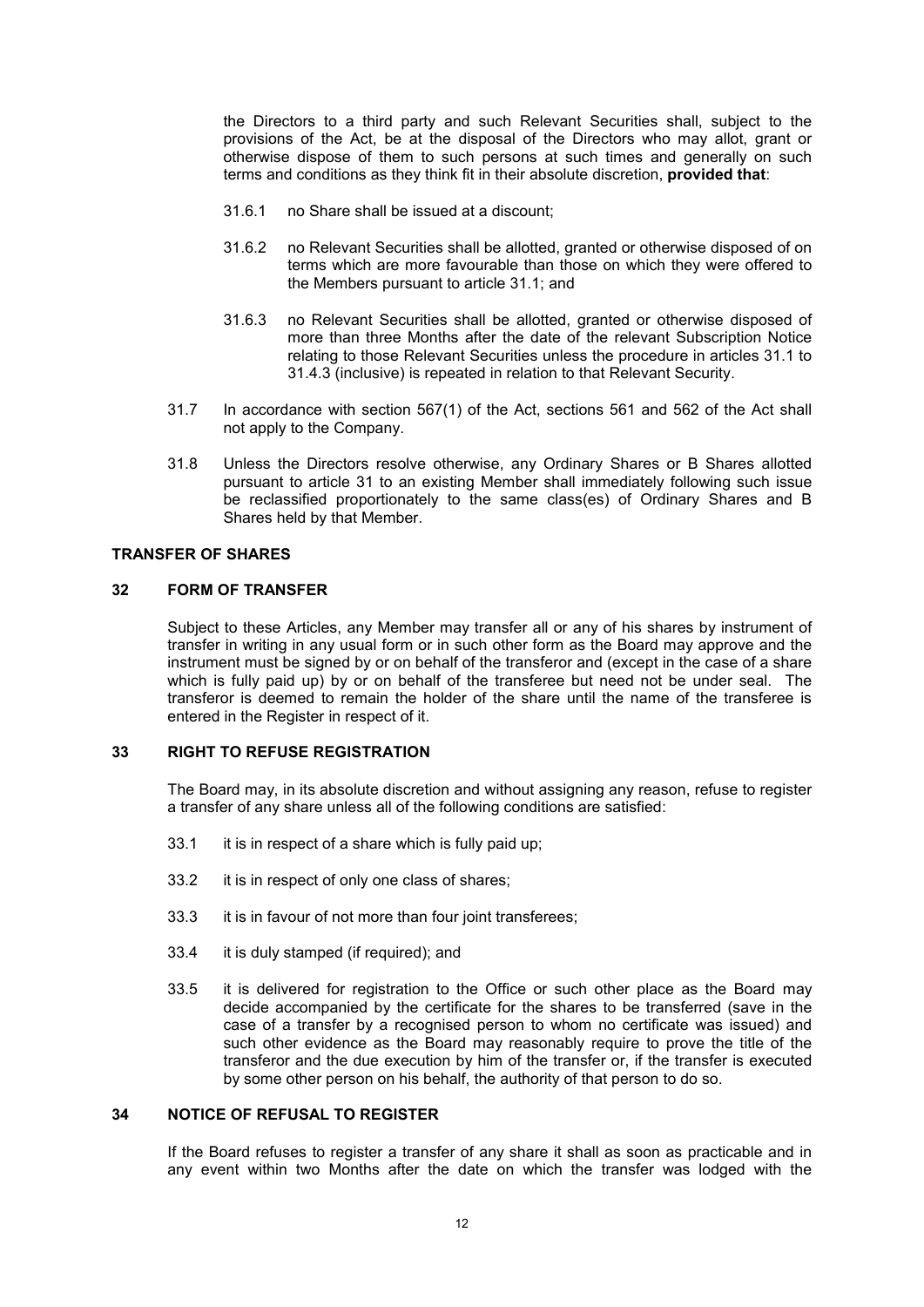Company (in the case of a transfer of a share in certificated form) or the date on which the operator-instruction was received by the Company (in the case of a transfer of a share in uncertificated form to a person who is to hold it thereafter in certificated form) send to the transferee notice of the refusal together with reasons for the refusal (except in the case of suspected or actual fraud). The Directors shall send to the transferee such further information about the reasons for the refusal as the transferee may reasonably request.

### **35 FEES ON REGISTRATION**

No fee shall be charged for the registration of a transfer or other document relating to or affecting the title to any share or for making any entry in the Register affecting the title to any share.

## **36 RETENTION OF INSTRUMENTS OF TRANSFER**

Subject to the following Article 37, all instruments of transfer which are registered may be retained by the Company but any instrument of transfer which the Board refuses to register shall (except in the case of suspected or actual fraud) be returned to the person depositing it.

## **37 DESTRUCTION OF DOCUMENTS**

- 37.1 The Company may destroy (i) all instruments of transfer of shares and other supporting documents which have been registered at any time after the expiration of six years from the date of registration, (ii) all dividend mandates or any variation or cancellation of them or notifications of change of address or name at any time after the expiration of two years from the date of recording them, (iii) all cancelled share certificates at any time after the expiration of one year from the date of cancellation, and (iv) any other document on the basis of which any entry in the Register is made at any time after the expiration of six years from the date an entry was made in the Register it shall conclusively be presumed in favour of the Company that every instrument of transfer so destroyed was a valid and effective instrument duly and properly registered and that every share certificate so destroyed was a valid certificate duly and properly cancelled and that every other document destroyed was a valid and effective document in accordance with the recorded particulars in the books or records of the Company.
- 37.2 The provisions of this Article 37 shall apply only to the destruction of documents in good faith and without notice of any claim to the Company (regardless of the parties to the claim) that the document might be relevant to the claim.
- 37.3 Nothing contained in this Article 37 imposes on the Company any liability in respect of the destruction of any such document earlier than provided for in this Article 37 or in any case where the conditions of this Article 37 are not fulfilled.
- 37.4 References in this Article 37 to the destruction of any document include references to its disposal in any manner.

## **TRANSMISSION OF SHARES**

## **38 ON DEATH**

If a Member dies, the survivor or survivors (where the deceased was a joint holder) and the executors or administrators of the deceased (where he was a sole or only surviving holder) shall be the only persons recognised by the Company as having any title to his interest in the shares Nothing in these Articles releases the estate of a deceased holder (whether sole or joint) from any liability in respect of any share held by him.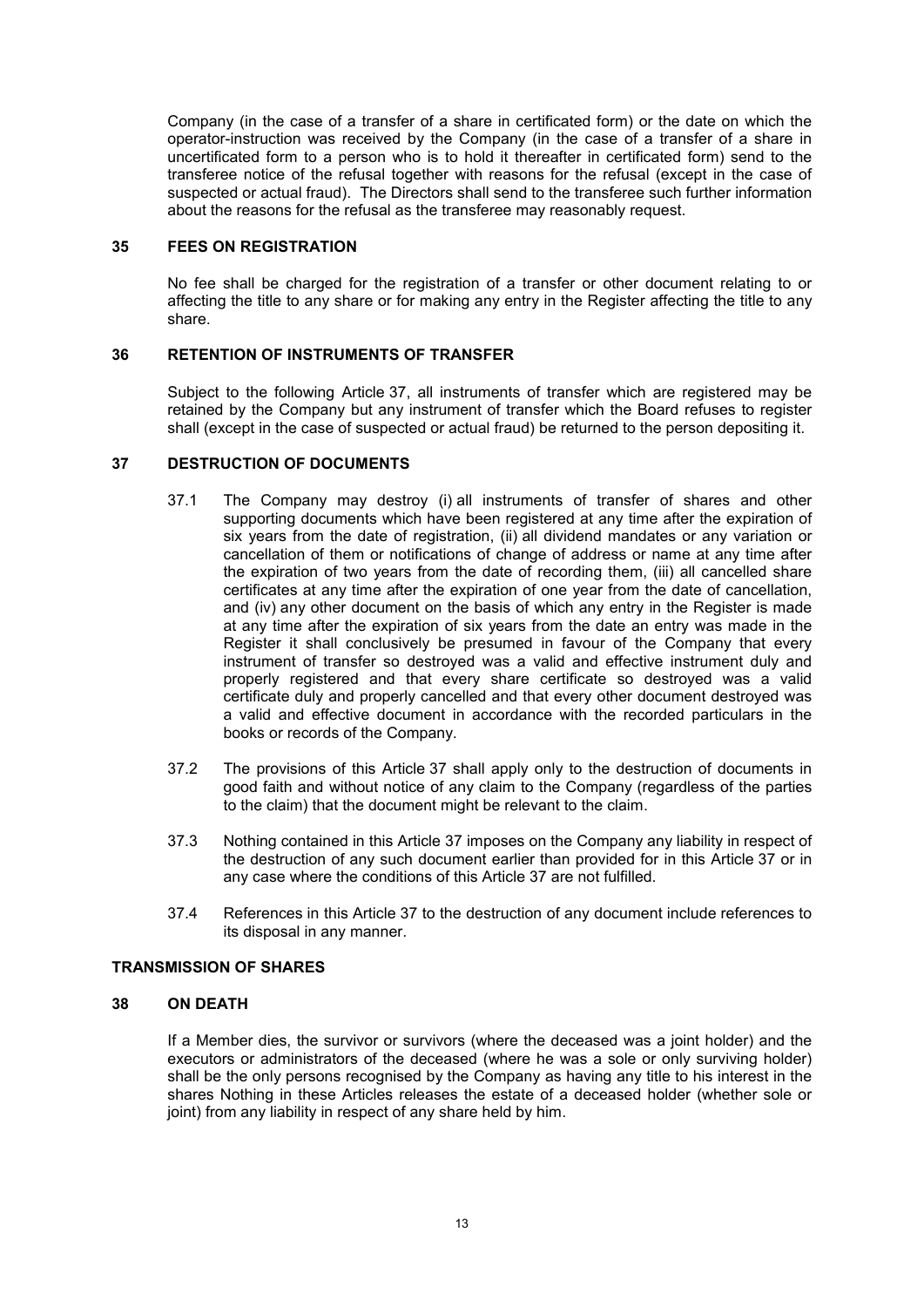### **39 ELECTION OF PERSON ENTITLED BY TRANSMISSION**

- 39.1 Any person becoming entitled by transmission to a share may, upon such evidence as to title being provided as the Board may require, elect either to be registered himself as holder of the share or have a person nominated by him registered as holder. All the provisions of these Articles relating to the transfer of shares apply to any such notice or transfer as if the death or bankruptcy or other event giving rise to transmission had not occurred and the notice or transfer was executed by such Member.
- 39.2 If any person becoming entitled by transmission to a share elects to be registered himself he shall give notice in writing to the Company to that effect if he elects to have another person registered, he shall execute an instrument of transfer of the share to that person.
- 39.3 The Board may give notice requiring a person to make the election referred to in this Article 39 if that notice is not complied with within 60 days the Board may withhold payment of all dividends and other amounts payable in respect of the share until notice of election has been made.

## **40 RIGHTS ON TRANSMISSION**

Save as otherwise provided by these Articles, a person becoming entitled by transmission to a share shall be entitled to receive, and may give a good discharge for, all benefits arising or accruing on or in respect of the share and the same dividends and other advantages to which he would be entitled if he were the registered holder of the share. However, the person entitled by transmission is not entitled to exercise any right conferred by membership in relation to meetings of the Company until he shall have been registered as a Member in respect of the share. Where a person becomes entitled by transmission to a share, the rights of the holder in relation to that share cease.

## **ALTERATIONS TO CAPITAL**

#### **41 FRACTIONS**

- 41.1 If, as the result of consolidation and division or sub-division of shares, Members become entitled to fractions of a share, the Board may on behalf of the Members deal with the fractions as it thinks fit. In particular, the Board may:
	- 41.1.1 sell fractions of a share to a person (including, subject to the Statutes, to the Company) for the best price reasonably obtainable and distribute the net proceeds of sale in due proportion amongst the persons entitled (except that if the amount due to a person is less than £3, or such other sum as the Board may decide, the sum may be retained for the benefit of the Company). To give effect to a sale the Board may authorise a person to execute an instrument of transfer of shares to the purchaser or his nominee and may cause the name of the purchaser or his nominee to be entered in the Register as the holder of the shares. The purchaser is not bound to see to the application of the purchase money and the title of the transferee to the shares is not affected by an irregularity or invalidity in the proceedings connected with the sale; or
	- 41.1.2 subject to the Statutes, issue to a Member credited as fully paid up by way of capitalisation the minimum number of shares required to round-up his holding of shares to a number which, following consolidation and division or sub-division, leaves a whole number of shares (such issue being deemed to have been effected immediately before consolidation or sub-division, as the case may be). The amount required to pay up those shares may be capitalised as the Board thinks fit out of amounts standing to the credit of reserves (including a share premium account, capital redemption reserve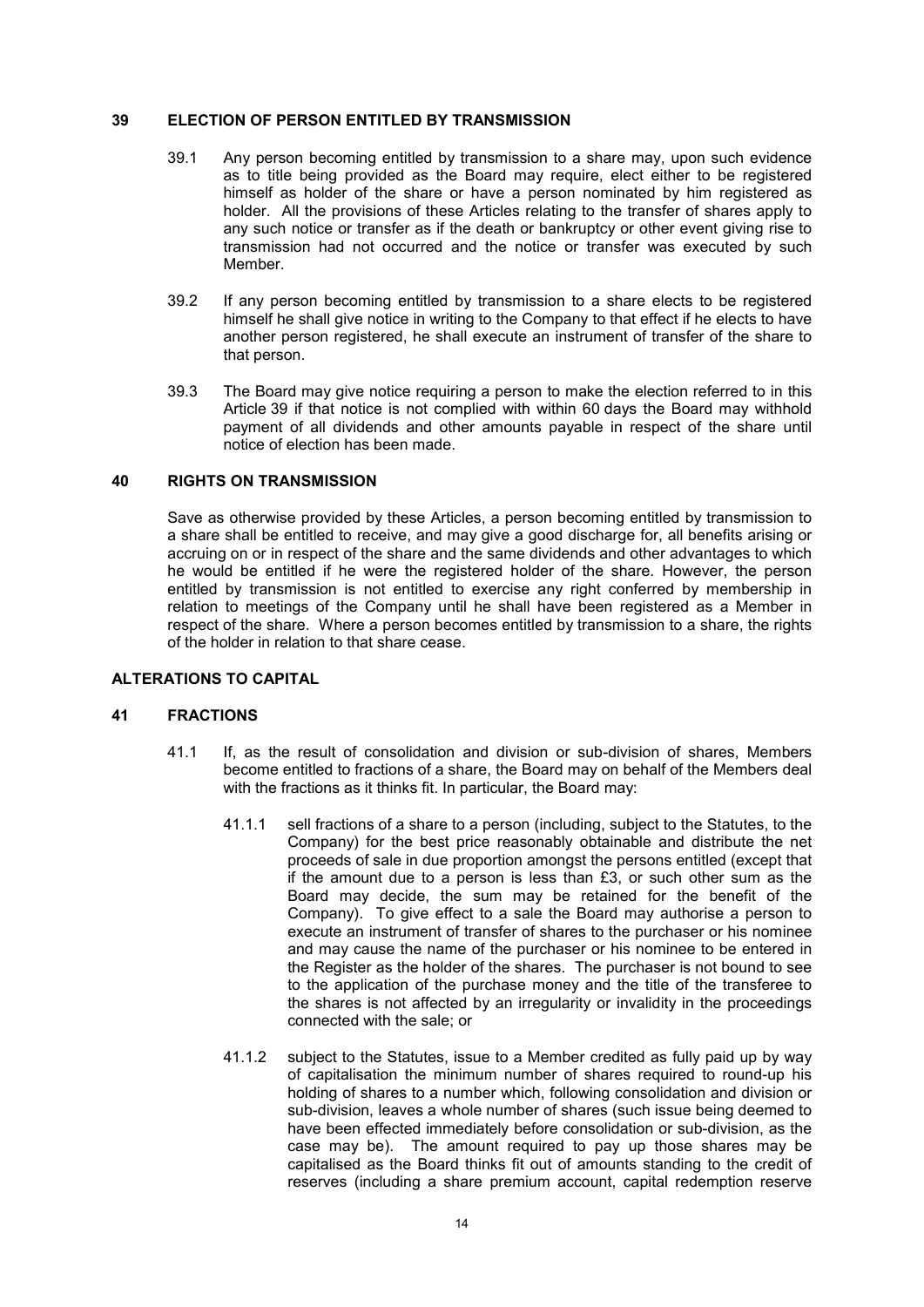and profit and loss account), whether or not available for distribution, and applied in paying up in full the appropriate number of shares. A resolution of the Board capitalising part of the reserves has the same effect as if the capitalisation had been declared by ordinary resolution of the Company pursuant to Article 141 in relation to the capitalisation the Board may exercise all the powers conferred on it by Article 141 without an ordinary resolution of the Company.

- 41.2 The resolution by which any share is divided or sub-divided may determine that, as between the shares resulting from the division or sub-division, any share shall have any preference or restriction as compared with another.
- 41.3 Subject to the provisions of the Statutes, the Board may treat shares of a holder in certificated form and in uncertificated form as separate holdings in giving effect to subdivisions and/or consolidations and may cause any shares arising on subdivision or consolidation and representing fractional entitlements to be entered in the register as shares in certificated form where this is desirable to facilitate the sale thereof.

## **MEETINGS**

## **42 CONVENING OF GENERAL MEETINGS**

The Board may convene a general meeting whenever it thinks fit. The Board must convene a general meeting on receipt of a requisition in accordance with the Statutes or, in default, a general meeting may be convened by such requisitionists, as provided by the Statutes if at any time there are not sufficient Directors capable of acting to form a quorum of the Board any Director or any two Members may convene a general meeting in the same manner as nearly as possible as that in which meetings may be convened by the Board in the case of a general meeting convened on a requisition or by requisitionists, no business other than that stated in the requisition or proposed by the Board shall be transacted.

### **43 LENGTH AND FORM OF NOTICE**

- 43.1 At least 14 Clear Days' notice of every general meeting shall be given, in the manner set out below, to such Members as are, under the provisions of these Articles, or the terms of issue of shares, entitled to receive such notices from the Company and to the Auditors. Every notice of meeting shall specify the place, date and time of the meeting, if a meeting is convened to pass a special resolution, the intention to propose the resolution as a special resolution (as the case may be) and shall state, with reasonable prominence, that a Member entitled to attend and vote at the meeting is entitled to appoint one or more proxies to attend, speak and vote instead of him and that a proxy need not also be a Member.
- 43.2 References to notices in respect of general meetings of the Company include notices sent by Electronic Communication and notices published on a website in accordance with the Statutes. Where the notice of meeting is published on a website in accordance with Article 145, it shall continue to be published in its entirety in the same place on that website from the date of the notification given under Article 145 until the conclusion of the meeting to which the notice relates.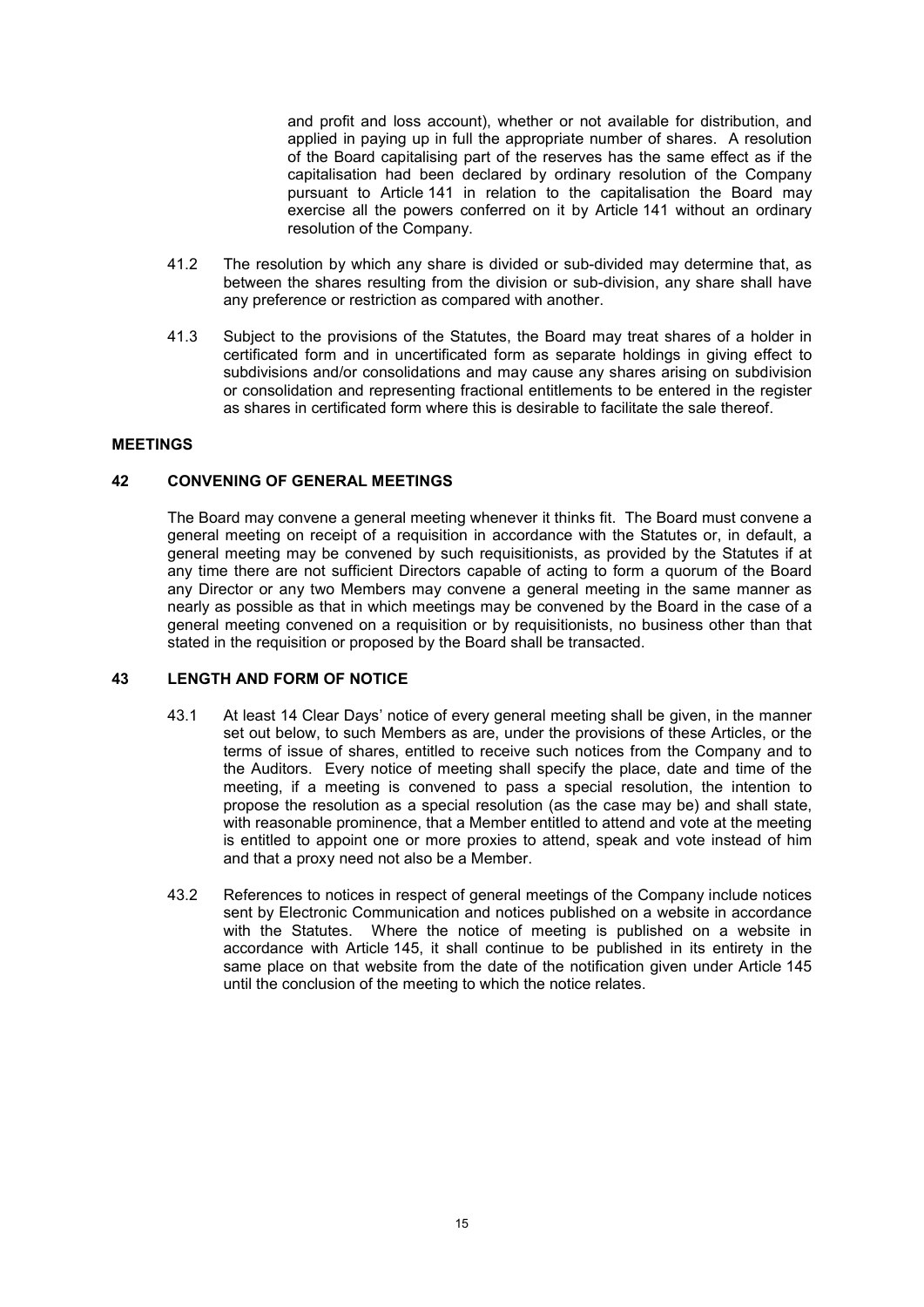## **44 MEETING CALLED ON SHORT NOTICE**

A meeting, although called by shorter notice than that specified in the preceding Article 43, is deemed to be duly called if it is so agreed by a majority in number of the Members having a right to attend and vote at the meeting, being a majority together holding not less than 95 per cent in nominal value of the shares giving a right to attend and vote at the meeting.

## **45 OMISSION TO SEND NOTICE AND IRREGULARITIES IN PUBLICATION OF NOTICES**

- 45.1 The accidental omission to give notice of any meeting or, in cases where it is sent out with the notice, an appointment of proxy (or any other document relating to the meeting) to, or the non-receipt of either by, any person entitled to receive notice does not invalidate any resolution passed or proceedings held at that meeting.
- 45.2 If a notice of any meeting published on a website in accordance with Article 145 is accidentally published in different places on the same website or published for part only of the period from the date of the notification given under Article 145 until the conclusion of the meeting to which the notice relates, any resolution passed or the proceedings at such meeting will not be invalidated.

## **PROCEEDINGS AT MEETINGS**

## **46 QUORUM**

No business shall be transacted at any general meeting unless a quorum is present when the meeting proceeds to business. Two persons entitled to vote upon the business being transacted, each being a Member or a proxy for a Member or a duly authorised representative of a corporation which is a Member (including for these purposes two persons who are proxies or corporate representatives of the same Member), shall be a quorum. The absence of a quorum does not prevent the appointment of a chairman in accordance with these Articles, which is not treated as part of the business of the meeting.

### **47 CHAIRMAN**

The chairman of the Board or, in his absence, the deputy chairman shall preside at every general meeting, but if there is no chairman or deputy chairman or neither is willing or able to preside or if neither is present within 15 minutes after the time fixed for the start of the meeting, the Directors present shall choose a Director or, if only one Director is present and willing to act, he shall be chairman in default, the Members present and entitled to vote, whether in person or by proxy shall choose one of their number to be chairman of the meeting.

## **48 QUORUM NOT PRESENT**

- 48.1 If within 15 minutes (or such longer period as the chairman in his absolute discretion may decide) from the time fixed for the start of a general meeting a quorum is not present, the meeting, if convened by or on the requisition of Members, shall be dissolved. In any other case it shall stand adjourned to such time and place as the chairman of the meeting may decide.
- 48.2 At an adjourned meeting if a quorum is not present within 15 minutes (or such longer period as the chairman in his absolute discretion may decide) from the time fixed for the start of the meeting the adjourned meeting shall be dissolved.
- 48.3 The Company shall give not less than seven Clear Days' notice of any meeting adjourned for the lack of a quorum and the notice shall state the quorum requirement.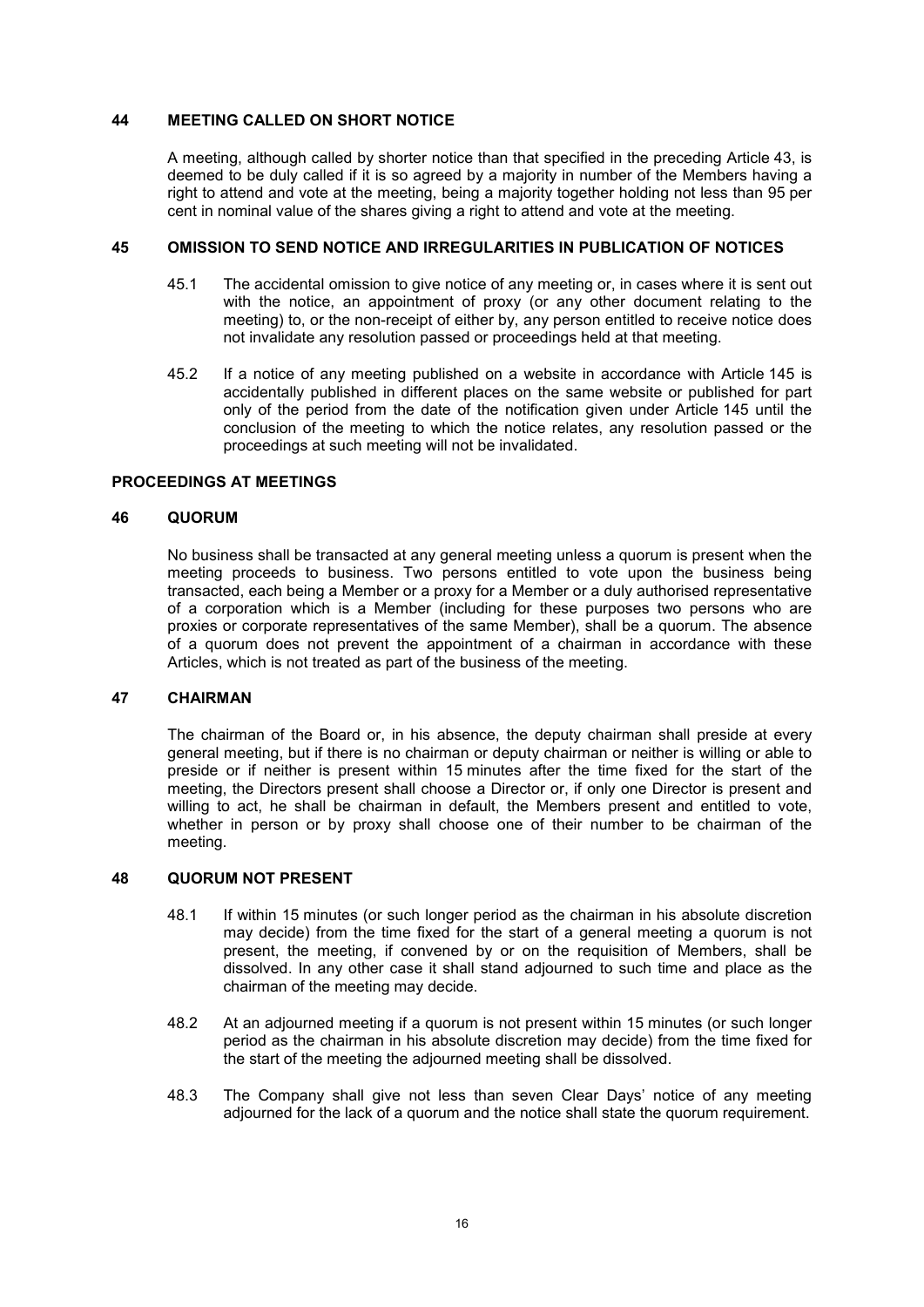## **49 ADJOURNED MEETING**

- 49.1 The chairman of the meeting may, with the consent of the meeting at which a quorum is present (and shall, if so directed by the meeting), adjourn any meeting from time to time and from place to place or for an indefinite period. Without prejudice to any other power which he may have under the provisions of the Articles or at common law, the chairman may, without the consent of the meeting, interrupt or adjourn a meeting from time to time and from place to place or for an indefinite period if he decides that it has become necessary to do so in order to (i) secure the proper and orderly conduct of the meeting or (ii) give all persons entitled to do so a reasonable opportunity of speaking and voting at the meeting or (iii) ensure that the business of the meeting is properly dealt with.
- 49.2 Whenever a meeting is adjourned for 30 days or more or for an indefinite period, at least seven Clear Days' notice, specifying the place, date and time of the adjourned meeting shall be given as in the case of an original meeting and the general nature of the business to be transacted.
- 49.3 Except in the circumstances set out in Articles 48.3 and 49.2, no Member shall be entitled to any notice of an adjournment or of the business to be transacted at an adjourned meeting. No business shall be transacted at any adjourned meeting other than the business which might have been transacted at the meeting from which the adjournment took place.

## **50 ACCOMMODATION OF MEMBERS AT MEETING**

If it appears to the chairman that the meeting place specified in the notice convening the meeting is inadequate to accommodate all Members entitled and wishing to attend, the meeting will be duly constituted and its proceedings valid if the chairman is satisfied that adequate facilities are available to ensure that a Member who is unable to be accommodated is able to (i) participate in the business for which the meeting has been convened and (ii) hear and see all persons present who speak (whether by the use of microphones, loud-speakers, audio-visual communication equipment or otherwise), whether in the meeting place or elsewhere, and (iii) be heard and seen by all other persons present in the same way.

#### **51 SECURITY**

The Board may make any arrangement and impose any restriction it considers appropriate to ensure the security of a meeting including, without limitation, the searching of a person attending the meeting and the restriction of the items of personal property that may be taken into the meeting place. The Board is entitled to refuse entry to a meeting to a person who refuses to comply with these arrangements or restrictions.

## **52 ORDER OF MEETING**

The chairman shall take such action as he thinks fit to promote the orderly conduct of general meetings. The decision of the chairman on points of order, matters of procedure or arising incidentally out of the business of the meeting shall be final and conclusive, as shall be his determination, in good faith, whether any point or matter is of such a nature.

## **53 AMENDMENT OF RESOLUTIONS**

If an amendment proposed to a resolution under consideration is ruled out of order by the chairman of the meeting, the proceedings on the substantive resolution are not invalidated by an error in his ruling.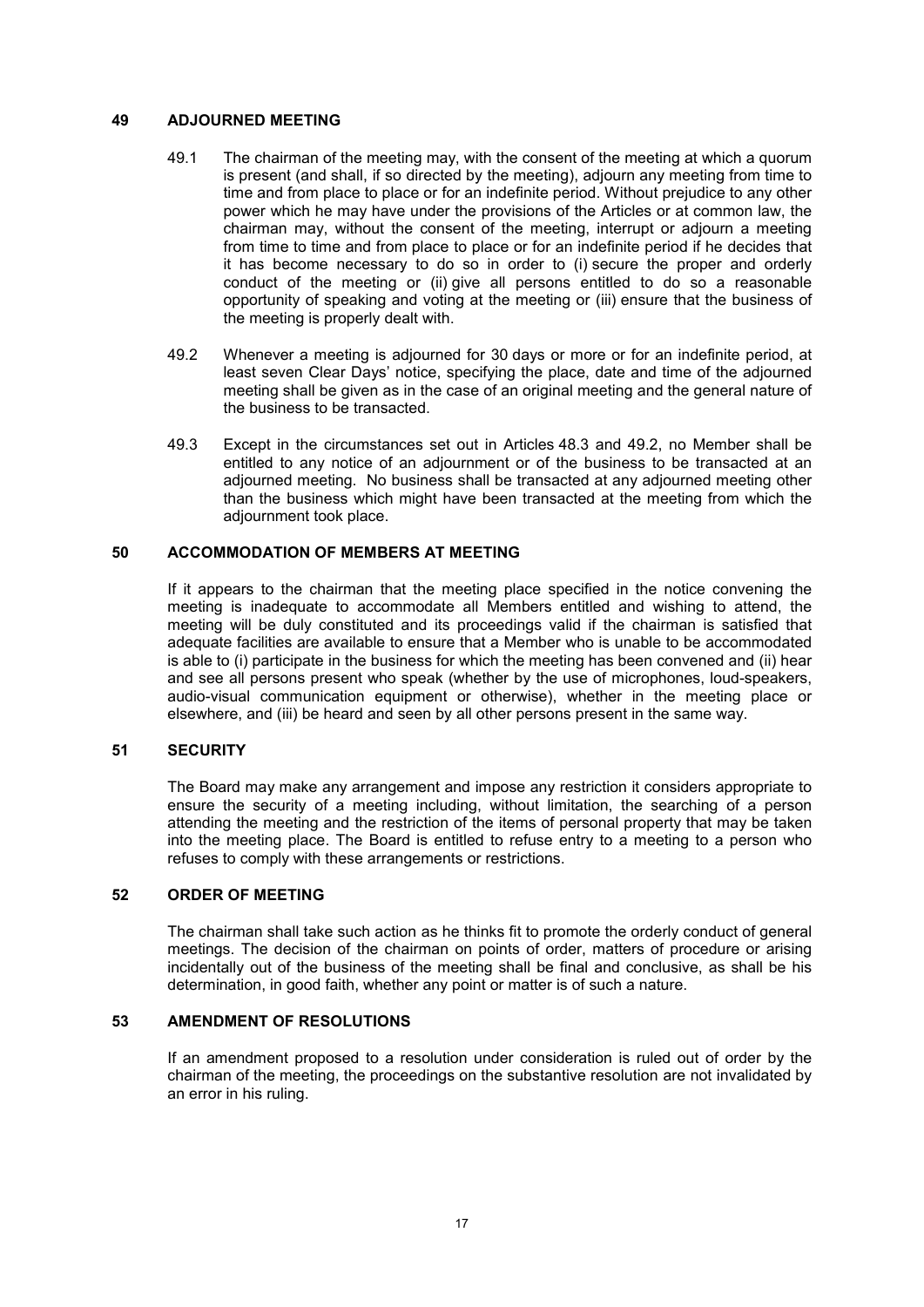## **VOTING**

#### **54 METHOD OF VOTING**

- 54.1 At a general meeting, a resolution put to the vote of the meeting is decided on a show of hands unless, either before a vote on a show of hands on that resolution, or immediately after the result of the show of hands has been declared, a poll is demanded by:
	- 54.1.1 the chairman of the meeting; or
	- 54.1.2 the Directors; or
	- 54.1.3 not less than five Members present in person or by proxy and entitled to vote at the meeting; or
	- 54.1.4 a Member or Members present in person or by proxy and representing in aggregate not less than one-tenth of the total voting rights of all the Members having the right to vote at the meeting (excluding any voting rights attached to any shares in the Company held as treasury shares); or
	- 54.1.5 by a Member or Members present in person or by proxy holding shares in the Company conferring a right to vote at the meeting being shares on which an aggregate sum has been paid up equal to not less than one-tenth of the total sum paid up on all the shares conferring that right (excluding any voting rights attached to any shares in the Company held as treasury shares).
- 54.2 Unless a poll is demanded and the demand is not withdrawn a declaration by the chairman of the meeting that a resolution has, on a show of hands, been earned or earned unanimously or by a particular majority or lost or not earned by a particular majority, and an entry to that effect in the minute book of the Company, is conclusive evidence of the fact without proof of the votes recorded in favour of or against such resolution.

### **55 PROCEDURE ON A POLL**

- 55.1 A poll demanded on the election of a chairman or on a question of adjournment shall be taken forthwith. A poll demanded on any other question shall be taken at such time (not being more than 30 days from the date of the meeting or the adjourned meeting at which such poll is demanded) and place and in such manner as the chairman of the meeting directs and the result of the poll is deemed to be the resolution of the meeting at which the poll is demanded. No notice need be given of a poll not taken immediately if the time and place at which it is to be taken are announced at the meeting at which it is demanded in any other case, at least seven Clear Days' notice shall be given specifying the time and place at which the poll is to be taken.
- 55.2 If a poll is properly demanded, it shall be taken in such manner as the chairman directs. He may appoint scrutineers, who need not be Members, and may fix a time and place for declaring the result of the poll. The result of the poll is deemed to be the resolution of the meeting at which the poll is demanded.
- 55.3 The demand for a poll may be withdrawn but only with the consent of the chairman. A demand withdrawn in this way validates the result of a show of hands declared before the demand is made in the case of a poll demanded before the declaration of the result of a show of hands, the meeting shall continue as if the demand had not been made.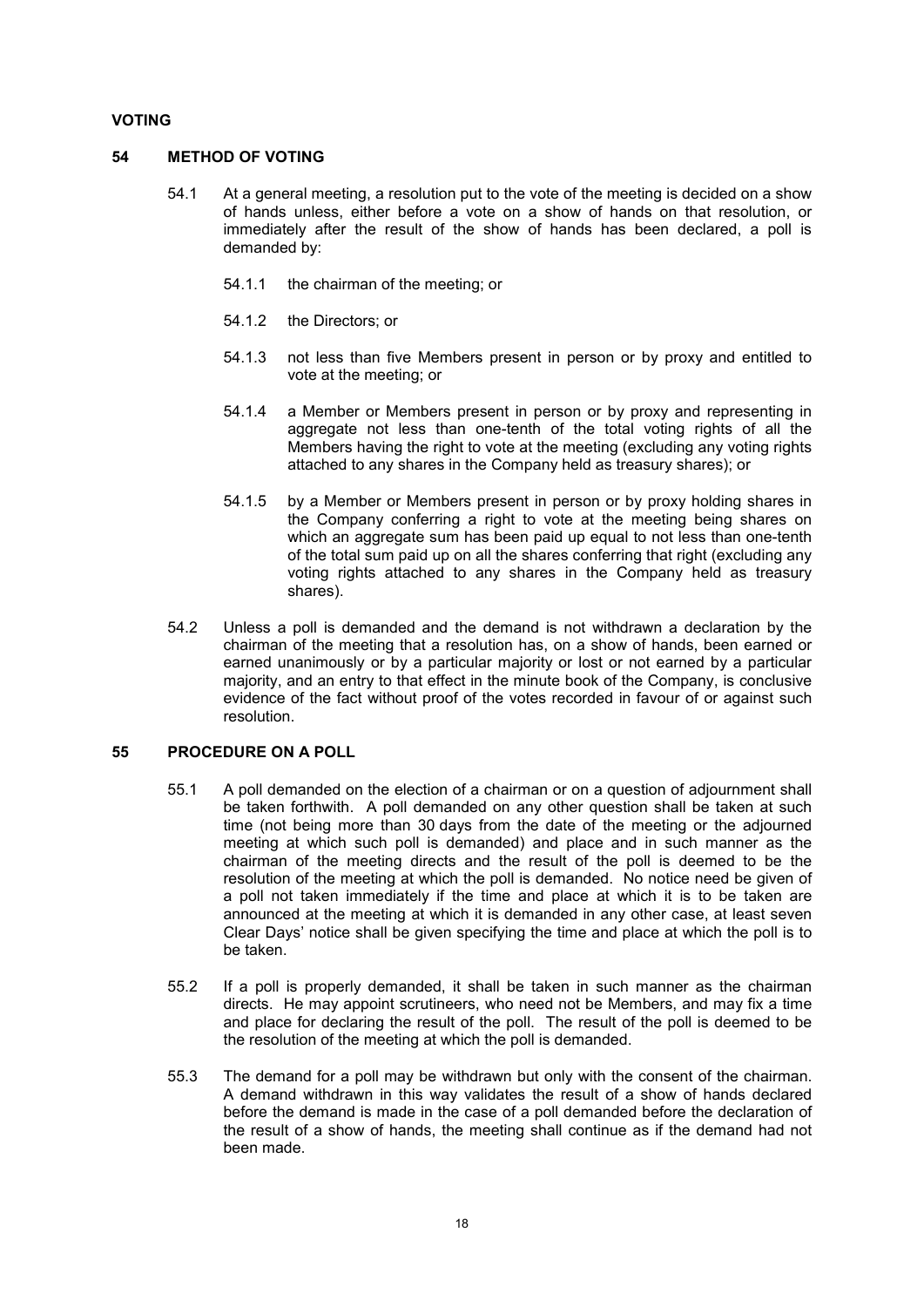55.4 The demand for a poll (other than on the election of the chairman or on a question of adjournment) does not prevent the continuance of a meeting for the transaction of any business other than the question on which a poll has been demanded.

## **56 CASTING VOTE**

In the case of an equality of votes, whether on a show of hands or on a poll, the chairman of the meeting is entitled to a further or casting vote in addition to the votes to which he may be entitled as a Member.

## **57 OBJECTION TO AND ERROR IN VOTING**

Any objection raised to the qualification of any voter, or to the counting of or failure to count any vote, does not invalidate the decision of the meeting on any resolution unless it is raised at the meeting or adjourned meeting at which the vote objected to is tendered or at which the error occurs. Any objection or error shall be referred to the chairman of the meeting and only invalidates the decision of the meeting on any resolution if the chairman decides that the same is of sufficient magnitude to affect the decision of the meeting. The decision of the chairman on such matters is final and conclusive.

#### **58 VOTES OF MEMBERS**

- 58.1 Subject to any special terms as to voting upon which any share may be issued, or may be held, and subject to the provisions of these Articles, on a show of hands every Member present in person or by proxy and entitled to vote (notwithstanding the fact that such Member may have appointed more than one proxy) and on a poll every Member present in person or by proxy and entitled to vote shall have one vote for every share of which he is the holder. A Member entitled to more than one vote need not, if he votes, use all votes or cast all the votes he uses the same way.
- 58.2 If any Member is incapacitated he may vote, whether on a show of hands or on a poll, by his guardian, receiver, curator bonis or other person authorised for that purpose and appointed by the Court either personally or by proxy if such evidence as the Board may reasonably require of the authority of the person claiming to exercise the right to vote is received at the Office (or other place or address specified in accordance with the Articles for the receipt of appointments of proxy) within the time limits prescribed by the Articles for the receipt of appointments of proxy for use at the meeting or adjourned meeting or poll at which such person is to vote.
- 58.3 If two or more persons are jointly entitled to a share, the vote of the senior who tenders a vote, whether in person or by proxy, shall be accepted to the exclusion of the votes of the other holders of the share and seniority is determined by the order in which the names stand in the Register.

## **59 RESTRICTION ON VOTING RIGHTS**

No Member is entitled to be present or to be counted in the quorum or vote, either in person or by proxy, at any general meeting or at any separate meeting of the holders of a class of shares or on a poll or to exercise other rights conferred by membership in relation to the meeting or poll, unless all calls or other moneys due and payable in respect of the share have been paid. This restriction ceases on payment of the amount outstanding and all costs, charges and expenses incurred by the Company by reason of non-payment.

#### **60 VOTING BY PROXY**

60.1 A Member is entitled to appoint another person as his proxy to exercise all or any of his rights to attend and to speak and vote at a meeting of the Company. The appointment of a proxy shall be deemed also to confer authority (in accordance with section 329 of the Act) to demand or join in a poll.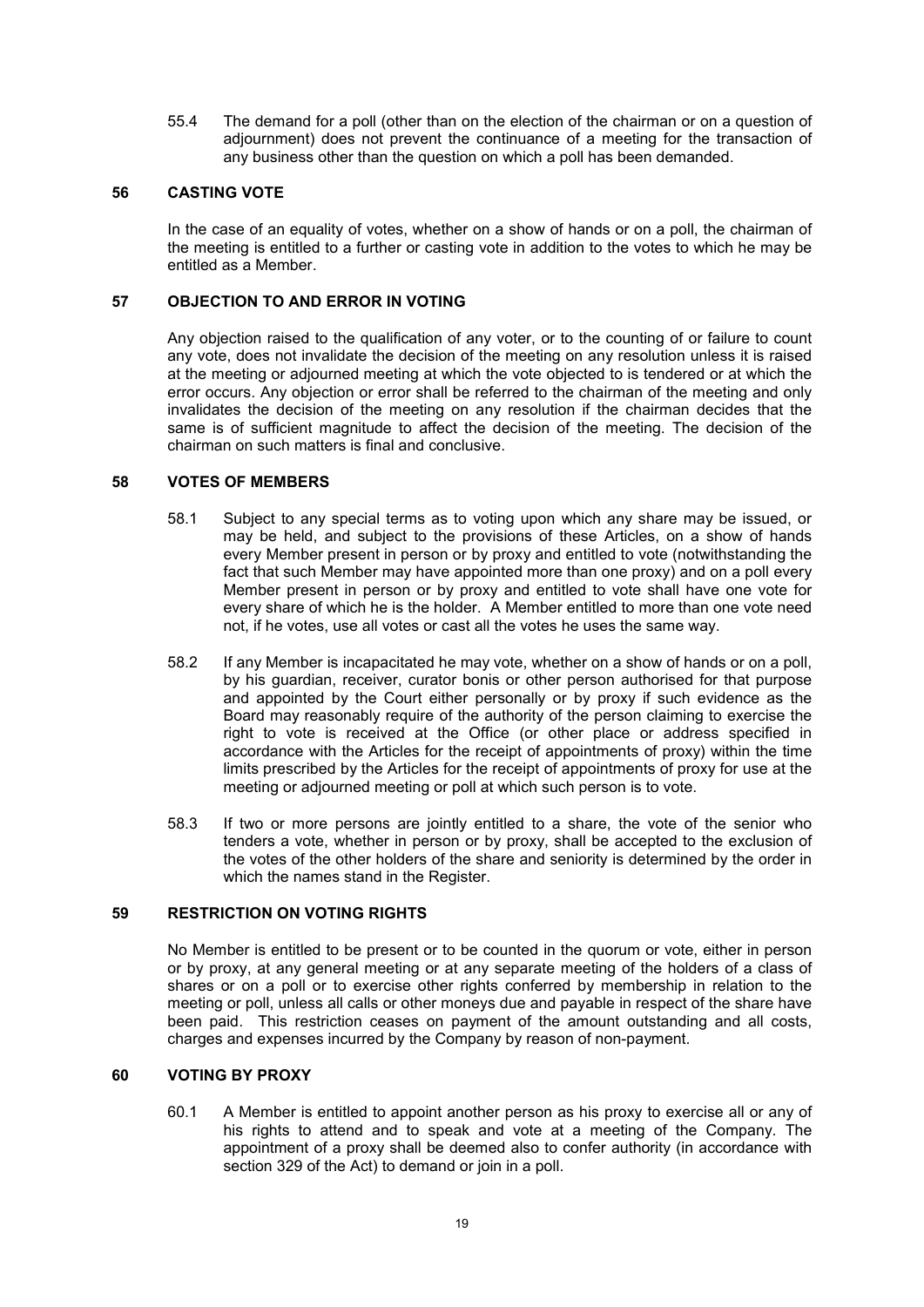- 60.2 A proxy need not be a Member and a Member may appoint one or more than one person to act as his proxy provided that each proxy is appointed to exercise the rights attached to a different share or shares held by him. On a poll, votes may be given in person or by proxy and a Member entitled to more than one vote need not, if he votes, use all of his votes or cast all the votes he uses in the same way. Receipt of an appointment of proxy does not prevent a Member from attending and voting in person at the meeting or an adjournment or on a poll. An appointment of proxy is (unless the contrary is stated in it) valid for an adjournment of the meeting as well as for the meeting or meetings to which it relates. An appointment of proxy is valid for twelve Months from the date of execution or in the case of an appointment of proxy delivered in Electronic Form, for the duration specified by the Board therein.
- 60.3 Where the Board has insufficient evidence to determine whether or not a proxy appointment is in respect of the same share, it shall be entitled, at its discretion, to determine which proxy appointment (if any) is to be treated as valid.
- 60.4 Where a person is present by proxy (or proxies) he is treated as holding only those shares in respect of which he is authorised to exercise voting rights.

## **61 APPOINTMENT OF MORE THAN ONE PROXY**

If a Member appoints more than one person to act as his proxy the appointment of each proxy shall specify the shares held by the Member in respect of which each proxy is to vote and no Member may appoint more than one proxy (save in the alternate) to vote in respect of any one share held by that Member. When two or more valid but differing appointments of proxy are delivered for the same share for use at the same meeting, the one which is last validly delivered (regardless of its date or the date of its execution) shall be treated as replacing and revoking the other or others as regards that share.

#### **62 EXECUTION OF PROXY**

The appointment of a proxy, including by way of Electronic Communication, shall be in any usual form or in such other form as the Board may approve. With the exception of an appointment of proxy received in an Electronic Communication, the appointment of proxy shall be executed by the appointor, or his attorney duly authorised in writing, or if the appointor is a corporation, under its seal or under the hand of its officer or attorney or other person duly authorised to execute such appointment. The Directors may require evidence of authority of such officer or attorney. Subject to the Statutes, the Board may accept the appointment of proxy received in an Electronic Communication on such terms and subject to such conditions as it considers fit.

## **63 PROXY VALID THOUGH AUTHORITY REVOKED**

A vote given or poll demanded by a proxy or authorised representative of a company is valid notwithstanding termination of his authority unless notice in writing of the termination is received at the Office (or other place specified in accordance with the Articles for the receipt of appointments of proxy or, where the appointment of the proxy was contained in an Electronic Communication, at the Address at which such appointment was duly received) one hour at least before the time fixed for holding the meeting or adjourned meeting at which the vote is given or (where the poll is taken other than on the same day as the meeting or adjourned meeting) the time appointed for the taking of the poll at which the vote is cast.

## **64 PROXY CAN DEMAND A POLL**

The appointment of a proxy is deemed (unless the contrary is stated in it) to confer authority to demand or join in demanding a poll and to vote on a resolution or other business which may properly come before the meeting or meetings for which it is given as the proxy thinks fit.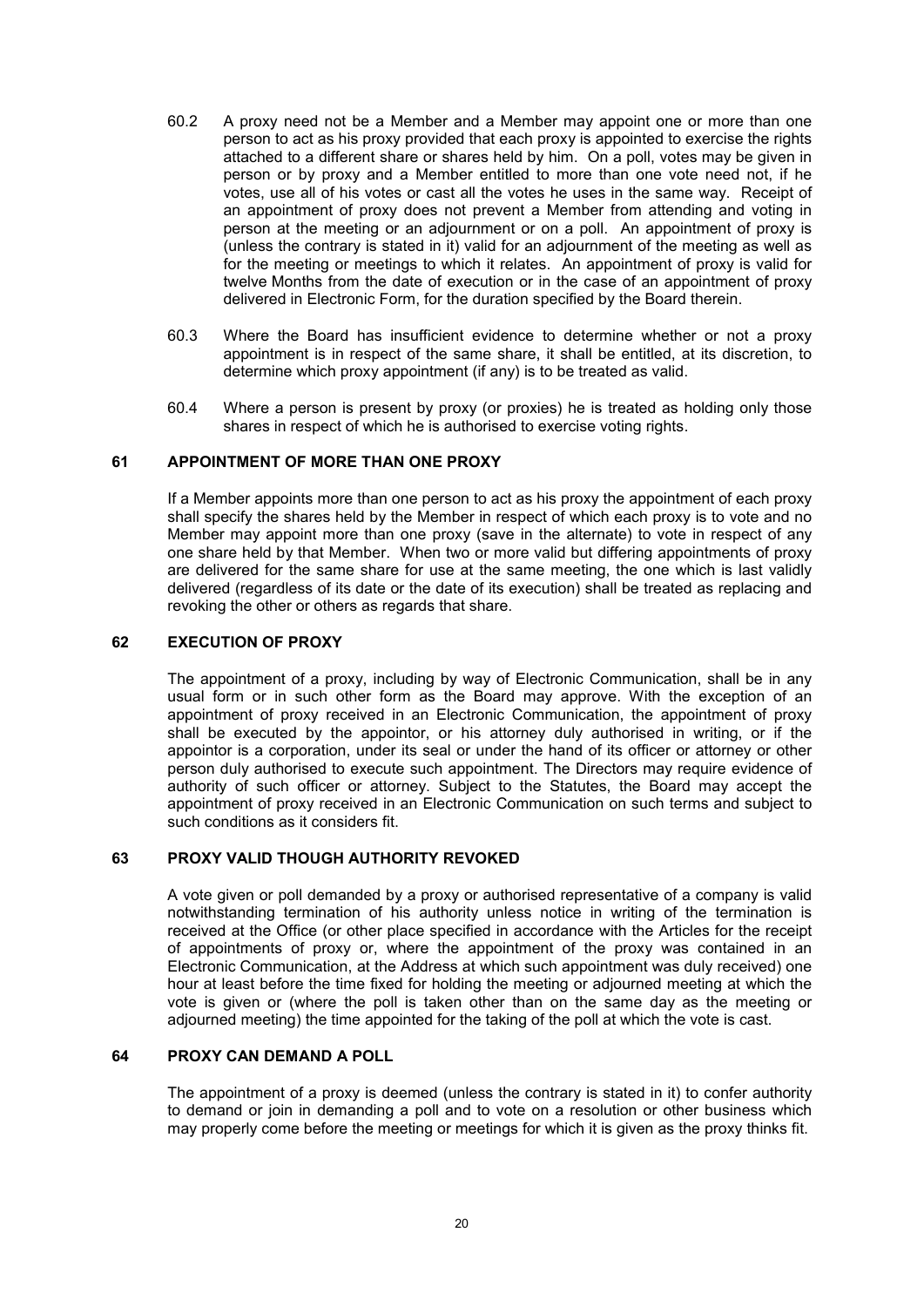## **65 DEPOSIT OF PROXY**

The appointment of a proxy and the power of attorney or other authority, if any, under which it is executed, or a copy of it notarially certified, or certified in some other way approved by the Board, shall be:

- 65.1 in the case of an appointment of proxy:
	- 65.1.1 which is in hard copy form, deposited at such place as may be specified for that purpose in the notice convening the meeting or in the appointment of proxy or if no place is so specified at the Office at least 48 hours before the time appointed for holding the meeting or adjourned meeting or the taking of a poll at which the person named in the appointment proposes to vote; or
	- 65.1.2 which is contained in an Electronic Communication, where an Electronic Address has been specified by the Company for the purpose of receiving Electronic Communications:
		- 65.1.2.1 in the notice convening the meeting; or
		- 65.1.2.2 in any appointment of proxy sent out by the Company in relation to the meeting; or
		- 65.1.2.3 in any invitation contained in an Electronic Communication to appoint a proxy issued by the Company in relation to the meeting,

received at such Address not less than 48 hours before the time for holding the meeting or adjourned meeting at which the person named in the appointment proposes to vote, or

- 65.2 in the case of a meeting adjourned for less than 28 days but more than 48 hours or in the case of a poll taken more than 48 hours after it is demanded, received as required by Article 65.1 not less than 24 hours before the time appointed for the holding of the adjourned meeting or the taking of the poll; or
- 65.3 in the case of a meeting adjourned for less than 48 hours or in the case of a poll not taken immediately but taken not more than 48 hours after it was demanded, delivered at the adjourned meeting or at the meeting at which the poll was demanded to the chairman or to the Secretary or to a Director,

An appointment of proxy not deposited, received or delivered in accordance with this Article 65 is invalid.

## **66 SENDING APPOINTMENT OF PROXY**

Subject to the Statutes, the Board may, at the expense of the Company, send by post or by Electronic Communication, to an Address for the time being notified by the relevant Member to the Company for the purposes of such Electronic Communication, or otherwise to all or none of the persons entitled to receive notice of and to vote at a meeting, appointments of proxy (with or without provision for their return prepaid) either in blank or nominating in the alternative any one or more of the Directors or the chairman of the meeting or any other person or persons if sent the appointment shall provide for two-way voting (without prejudice to a right to abstain) on all resolutions set out in the notice of meeting.

## **67 COMPANY ACTING BY AUTHORISED REPRESENTATIVE**

Subject to the Statutes, a company which is a Member may, by resolution of its directors or other governing body, authorise any person or persons to act as its representative at any meeting of the Company or at any separate meeting of the holders of a class of shares and such representative or representatives shall be entitled to exercise the same powers on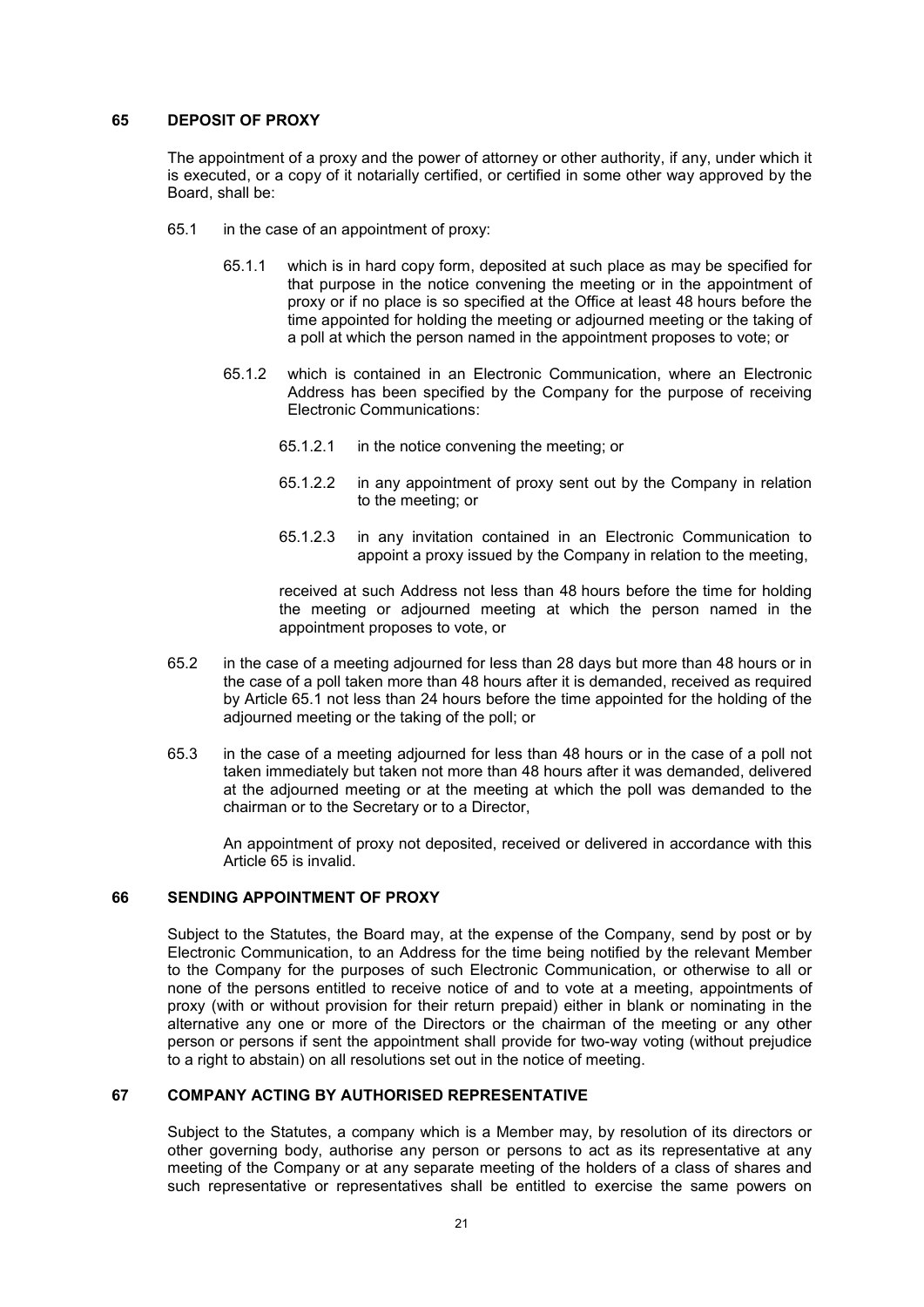behalf of the company which he represents as that company could exercise if it were an individual Member. The company is, for the purposes of the Articles, deemed to be present in person at a meeting if the representative is present. All references to attending, speaking and voting in person shall be construed accordingly. A Director, the Secretary or any other person authorised for the purpose by the Secretary may require the representative to produce a certified copy of the resolution of authorisation before permitting him to exercise his powers.

## **68 AMENDMENTS TO RESOLUTIONS**

- 68.1 If an amendment proposed to a resolution under consideration is in good faith ruled out of order by the chairman of the meeting the proceedings on the substantive resolution are not invalidated by an error in his ruling in the case of a resolution duly proposed as a special resolution no amendment thereto (other than an amendment to correct a patent error) may in any event be considered or voted upon and in the case of a resolution proposed as an ordinary resolution no amendment thereto (other than an amendment to correct a patent error) may be considered or voted upon unless at least 48 hours prior to the time appointed for holding the meeting or adjourned meeting at which such resolution is to be proposed notice in writing of the terms of the amendment and intention to move the same has been lodged at the office.
- 68.2 In calculating the period of time referred to in this Article 68 no account shall, if the board determines, be taken of any date, which is not a Business Day.

## **APPOINTMENT OF DIRECTORS**

## **69 POWER OF COMPANY TO APPOINT DIRECTORS**

Subject to the Articles, the Company may, by ordinary resolution, appoint a person who is willing to act to be a Director, either to fill a vacancy or as an addition to the Board, but the total number of Directors may not exceed a maximum number fixed in accordance with the Articles.

#### **70 NUMBER OF DIRECTORS**

Unless and until otherwise determined by the Company by ordinary resolution the number of Directors is not subject to a maximum but must not be less than two.

## **71 POWER OF THE BOARD TO APPOINT DIRECTORS**

The Board may appoint a person who is willing to act to be a Director, either to fill a vacancy or as an addition to the Board, but the total number of Directors may not exceed a maximum number fixed in accordance with the Articles.

## **72 NO SHARE QUALIFICATION**

- 72.1 A Director shall not require a share qualification, but shall nevertheless be entitled to attend and speak at any general meeting of, or at any separate meeting of, the holders of any class of shares in the Company.
- 72.2 The chairman of the meeting may permit other persons who are not Members or otherwise entitled to exercise the rights of members in relation to meeting to attend and, at the chairman's discretion, speak at a meeting or at any separate class meeting.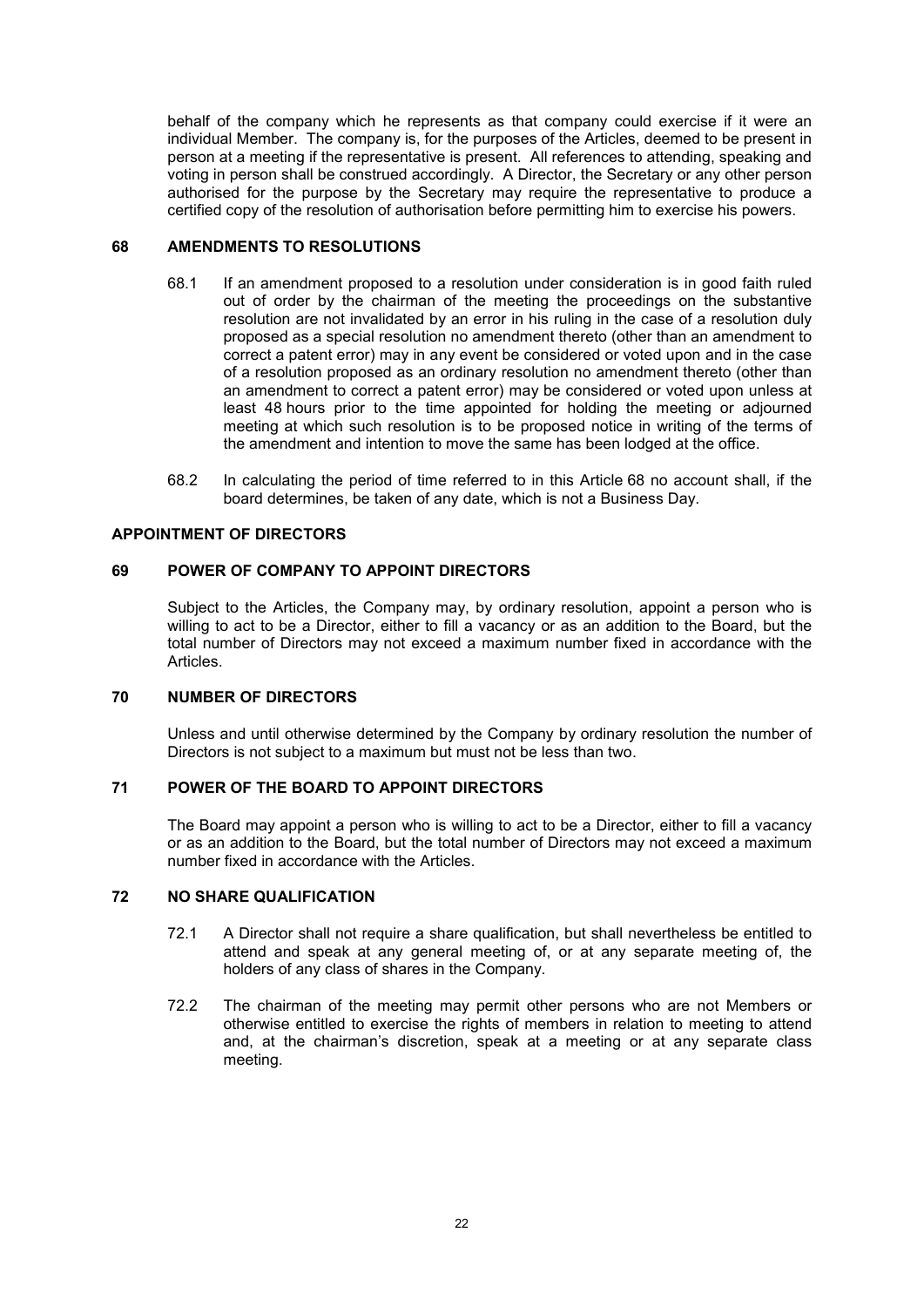### **EXECUTIVE DIRECTORS**

## **73 APPOINTMENT OF EXECUTIVE DIRECTORS**

The Board may appoint one or more of its body to hold executive office, including the office of managing or joint or assistant managing director. Any such appointments shall be on such terms (including remuneration) and for such period as the Board may determine, subject to the Statutes.

#### **74 TERMINATION OF EXECUTIVE OFFICE**

The appointment of any Director to any executive office may be terminated by the Board, without prejudice to any claim he may have for damages for breach of contract.

## **75 POWERS OF EXECUTIVE DIRECTOR**

The Board may delegate to a Director holding any executive office any of the powers, authorities and discretions exercisable by the Board for such time and on such terms and conditions as it thinks fit. The Board may revoke or alter the terms and conditions of the delegation and may retain or exclude the right of the Board to exercise the delegated powers, authorities or discretions collaterally with the executive Director.

## **VACATION AND REMOVAL OF DIRECTORS**

## **76 VACATION OF OFFICE BY DIRECTOR**

The office of a Director shall be vacated if:

- 76.1 he ceases to be a Director by virtue of any provision of the Statutes, is removed from office pursuant to any provision of the Articles or he becomes prohibited by law from being a Director; or
- 76.2 he becomes bankrupt, has an interim receiving order made against him or makes any arrangement or composition with his creditors generally or applies to the Court for an interim order under section 253 of the Insolvency Act 1986 in connection with a voluntary arrangement under that Act; or
- 76.3 he resigns by notice in writing to the Company delivered to the Secretary at the Office or tendered at a Board meeting; or
- 76.4 he does not attend any Board meetings for a period of six Months and the Board resolves that his office be vacated; or
- 76.5 he is removed from office by notice in writing served on him executed by or on behalf of all the other Directors which removal shall be deemed to be an act of the Company and shall have effect without prejudice to any claim he may have for damages for breach of contract.

A resolution of the Board declaring a Director to have vacated office under the terms of this Article 76 is conclusive as to the fact and grounds of vacation stated in the resolution.

## **77 REMOVAL BY ORDINARY RESOLUTION**

In addition to any power of the Company under the Statutes to remove a Director, the Company may by ordinary resolution remove any Director (without prejudice to a claim for damages for breach of contract) and may, subject to the Articles, by ordinary resolution appoint another Director, who is willing to act, in his place.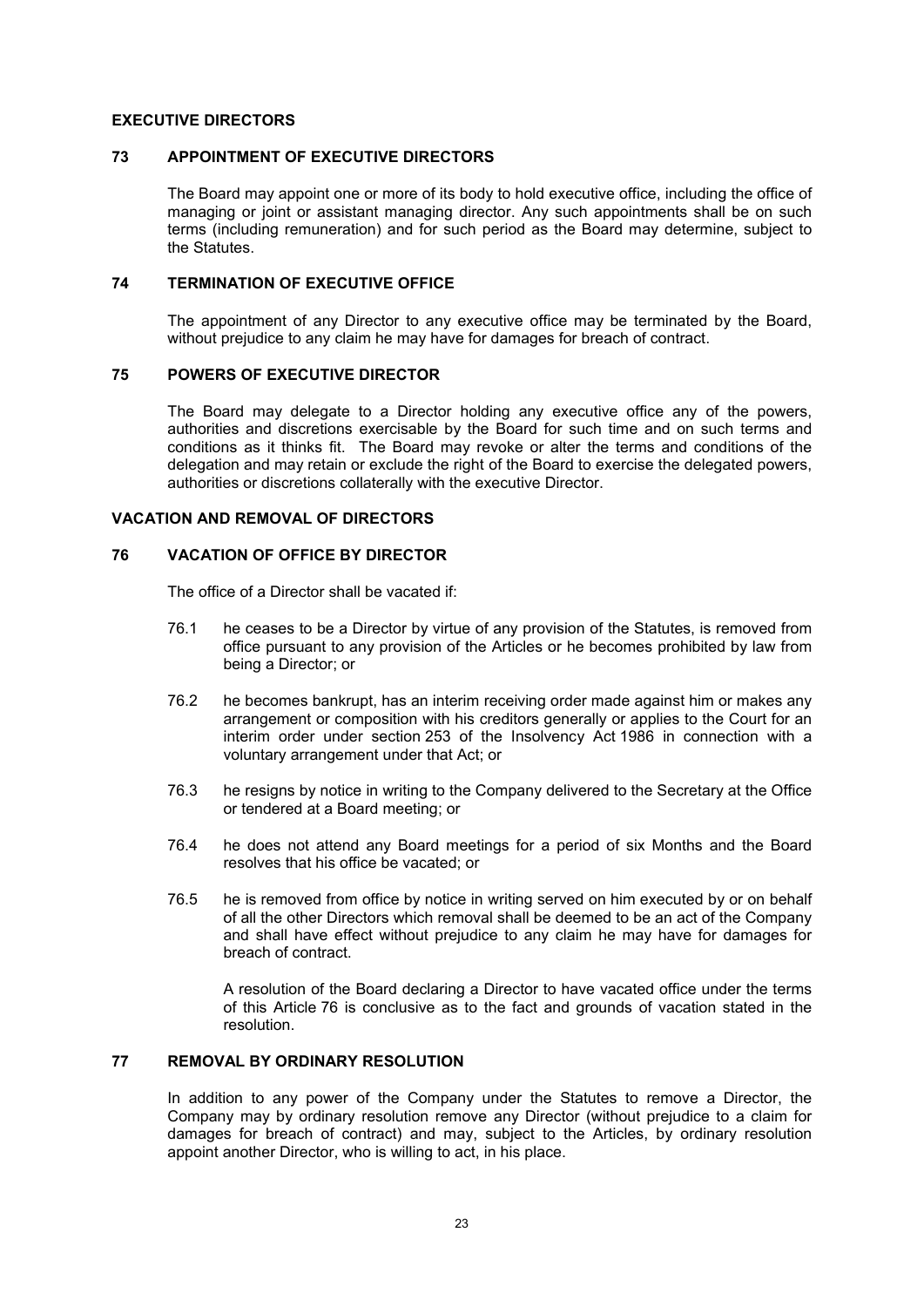### **DIRECTORS' REMUNERATION, EXPENSES AND BENEFITS**

#### **78 DIRECTORS' FEES**

There shall be available to be paid out of the funds of the Company to the Directors as fees in each year an aggregate sum not exceeding £100,000 as the Board may determine, such sum to be divided among such Directors in such proportions as the Board may decide or, in default of agreement, equally. Any Director holding the office of director for part of a year shall, unless otherwise agreed, be entitled only to a proportionate part of such fee. The Company may by ordinary resolution increase the amount of the fees payable under this Article 78. A fee payable pursuant to the provisions of this Article 78 is distinct from any salary, remuneration or other amount payable to him pursuant to other provisions of the Articles and accrues from day to day.

#### **79 EXPENSES**

The Directors are entitled to be repaid all reasonable travelling, hotel and other expenses properly incurred by them in the performance of their duties as Directors, including their expenses of travelling to and from meetings of the Board or committees of the Board or general meetings or separate meetings of the holders of a class of shares and any expenses incurred by them in obtaining independent professional advice.

### **80 REMUNERATION OF EXECUTIVE DIRECTORS**

The remuneration of a Director appointed to hold employment or executive office in accordance with the Articles may be a fixed sum of money or in whole or in part by participation in profits or otherwise as the Board may determine and may be in addition to or instead of a fee payable to him for his services as Director pursuant to the Articles.

#### **81 ADDITIONAL REMUNERATION**

The Board may grant reasonable additional remuneration and expenses to any Director who, at the request of the Board, goes or resides abroad or renders any special or extra services to the Company, which may be paid by way of a lump sum, participation in profits or otherwise as the Board may determine.

### **82 DIRECTORS' PENSIONS AND OTHER BENEFITS**

- 82.1 The Board may establish, maintain, participate in or contribute to or procure the establishment or maintenance of, participation in or contribution to any pension, superannuation, benevolent or life assurance fund, scheme or arrangement (whether contributory or otherwise) for the benefit of, and give or procure the giving of donations, gratuities, pensions, allowances, benefits and emoluments to, any persons who are or were at any time in the employment or service of or who have at any time been Directors of the Company or of any company which is or was a member of the Group or any of their predecessors in business (and for any member of his family, including a spouse or former spouse or a person who is or was dependent on him). Any Director or former Director shall be entitled to participate in and retain for his own benefit any such donations, gratuities, pensions, allowances, benefits or emoluments. The Board may arrange for this to be done by the Company either alone or in conjunction with any other person.
- 82.2 Subject to the Statutes, the Board may establish and maintain any employees' share scheme, share option or share incentive scheme and establish and (if any such scheme so provides) contribute to any scheme for the purchase by or transfer, allotment or issue to trustees of shares in the Company or its holding company to be held for the benefit of employees (including Directors) of the Company and lend money to such trustees or employees to enable them to purchase such shares.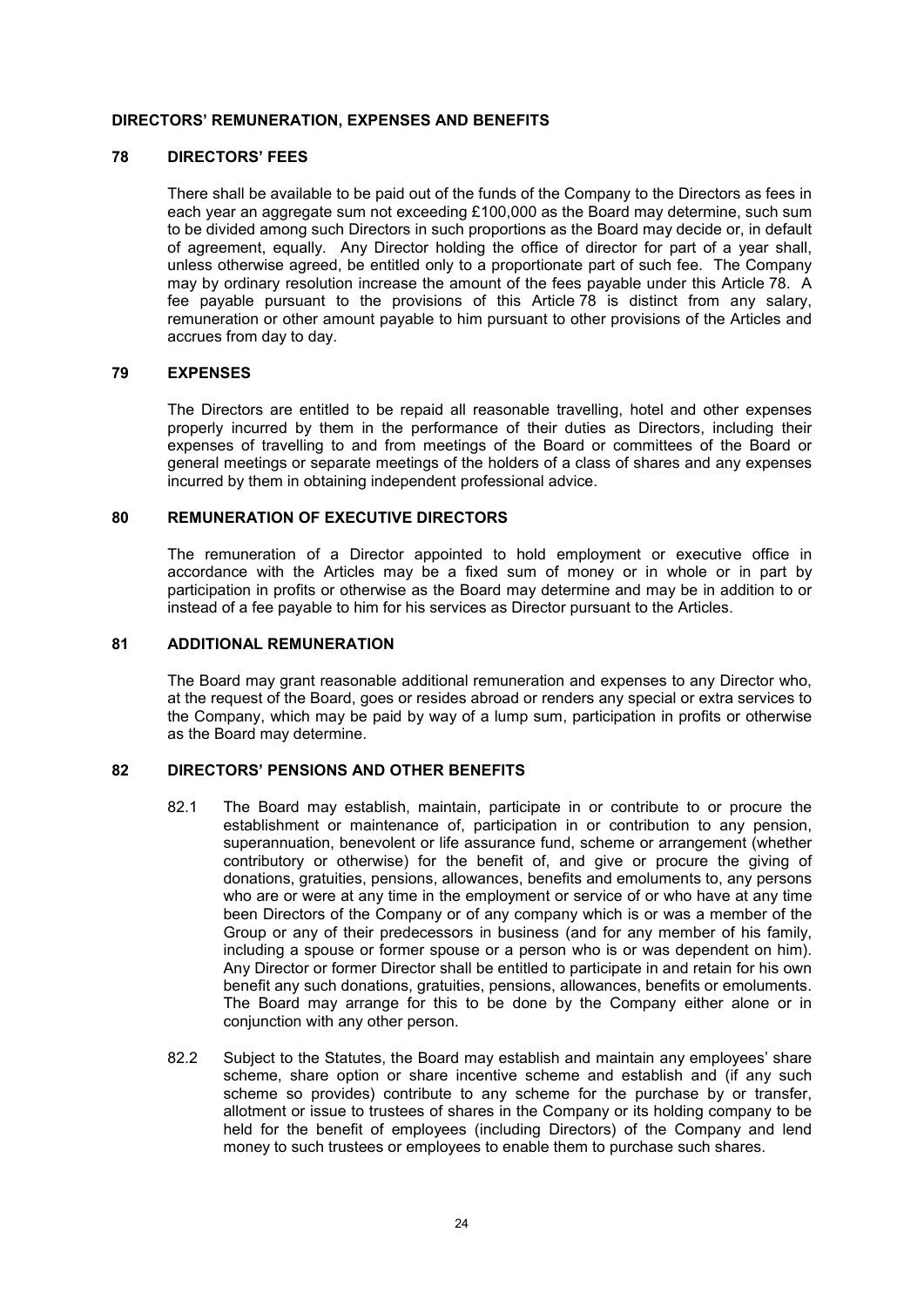#### **INTERESTS OF DIRECTORS**

#### **83 DIRECTOR'S INTERESTS AND VOTING**

For the purpose only of Articles 83 to 92 (inclusive):

- 83.1 a conflict of interest includes a conflict of interest and duty and a conflict of duties;
- 83.2 an interest means a direct or an indirect interest:
- 83.3 an interest, transaction or arrangement of which a Director is aware includes an interest, transaction or arrangement of which that Director ought reasonably to be aware; and
- 83.4 in relation to an alternate director, an interest of his appointor shall be treated as an interest of the alternate director in addition to any interest which the alternate director otherwise has.

#### **84 PERMITTED INTERESTS**

Subject to the Statutes and to Article 85, a Director, notwithstanding his office:

- 84.1 may hold any other office or place of profit with the Company (except that of auditor) in conjunction with his office of Director and on such terms as to remuneration and otherwise as the Board may arrange. Any Director may act by himself or through his firm in a professional capacity for the Company and he or his firm shall be entitled to remuneration for professional services;
- 84.2 may enter into or otherwise be interested in a contract, arrangement, transaction or proposal with the Company or in which the Company is otherwise interested either in connection with his tenure of an office or place of profit and either as vendor, purchaser or otherwise;
- 84.3 may be a director or other officer of or employed by or a party to a contract, transaction, arrangement or proposal with or be otherwise interested in a company promoted by the Company or in which the Company is otherwise interested;
- 84.4 unless otherwise agreed, is not liable to account to the Company for any remuneration, profit or other benefit received by him by virtue of such office, employment, contract, arrangement, transaction or proposal and no such contract, arrangement, transaction or proposal is avoided on the grounds of any such interest or benefit; and
- 84.5 provided the acceptance, entry into or existence of it has been approved by the Board under Article 87.1 or it comes within Articles 85.1 to 85.4 (inclusive), a Director, notwithstanding his office, shall not be liable to account to the Company for any profit, remuneration or other benefit realised by any office or employment or from any transaction or arrangement or from any interest in any body corporate, no such transaction or arrangement shall be liable to be avoided on the grounds of any such interest or benefit nor shall the receipt of any such profit, remuneration or any other benefit constitute a breach of his duty under section 176 of the Act not to accept benefits from third parties.

## **85 DECLARATION OF DIRECTOR'S INTEREST**

85.1 A Director who is aware that he is in any way directly or indirectly interested in a proposed transaction or arrangement with the Company must declare the nature and extent of that interest to the other Directors.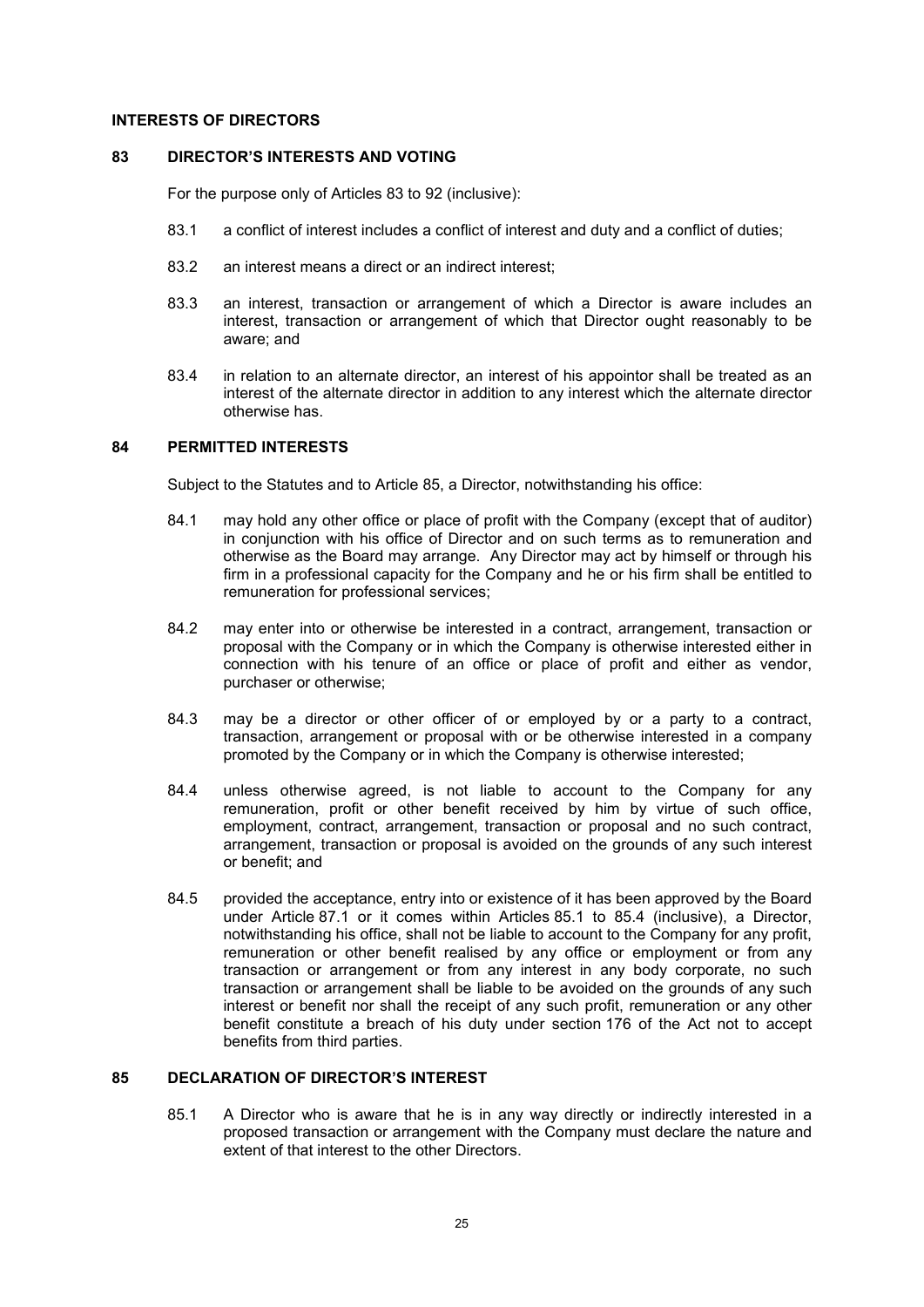- 85.2 A Director who is aware that he is any way directly or indirectly interested in a transaction or arrangement that has been entered into by the Company must declare the nature and extent of his interest to the other Directors, unless the interest has already been declared under this Article 85.
- 85.3 The declaration of interest must (in the case of Article 85.2) and may, but need not (in the case of Article 85.1), be made:
	- 85.3.1 at a meeting of the Directors; or
	- 85.3.2 by notice to the Directors in accordance with:
		- 85.3.2.1 Section 184 of the Act (notice in writing); or
		- 85.3.2.2 Section 185 of the Act (general notice),
- 85.4 If a declaration of interest, or deemed declaration of interest, proves to be, or becomes, inaccurate or incomplete, a further disclosure must be made. Any declaration of interest required by Article 85.2 above must be made as soon as reasonably practicable. Failure to comply with this requirement does not affect the underlying duty to make the declaration of interest. Any declaration of interest required by Article 85.1 above must be made before the Company enters into the transaction or arrangement.
- 85.5 For the purposes of Articles 85.1 and 85.2 a Director need not declare an interest:
	- 85.5.1 if it cannot reasonably be regarded as likely to give rise to a conflict of interest;
	- 85.5.2 if, or to the extent that, the other Directors are already aware of it; or
	- 85.5.3 if, or to the extent that, it concerns terms of his service contract that have been or are to be considered:
		- 85.5.3.1 by a meeting of the Directors; or
		- 85.5.3.2 by a committee of the Directors appointed for the purpose under these Articles.

## **86 LIMITATIONS ON VOTING OF INTERESTED DIRECTOR**

- 86.1 Except as provided in this Article 86, a Director may not vote in respect of any contract, arrangement, transaction or proposal to which the Company is or is to be a party and in which he is, to his knowledge, materially interested, directly or indirectly, otherwise than by virtue of his interest in shares or debentures or other securities of or otherwise in or through the Company. This prohibition does not apply to any resolution concerning any of the following matters namely:
	- 86.1.1 the giving to him of a guarantee, security or indemnity in respect of money lent or obligations incurred by him or by any other person at the request of or for the benefit of the Company or any of its Subsidiary Undertakings;
	- 86.1.2 the giving to a third party of a guarantee, security or indemnity in respect of a debt or obligation of the Company or any of its Subsidiary Undertakings for which he himself has assumed responsibility, in whole or in part, under a guarantee or indemnity or by the giving of security;
	- 86.1.3 a contract, arrangement, transaction or proposal concerning an offer of shares or debentures or other securities of or by the Company or any of its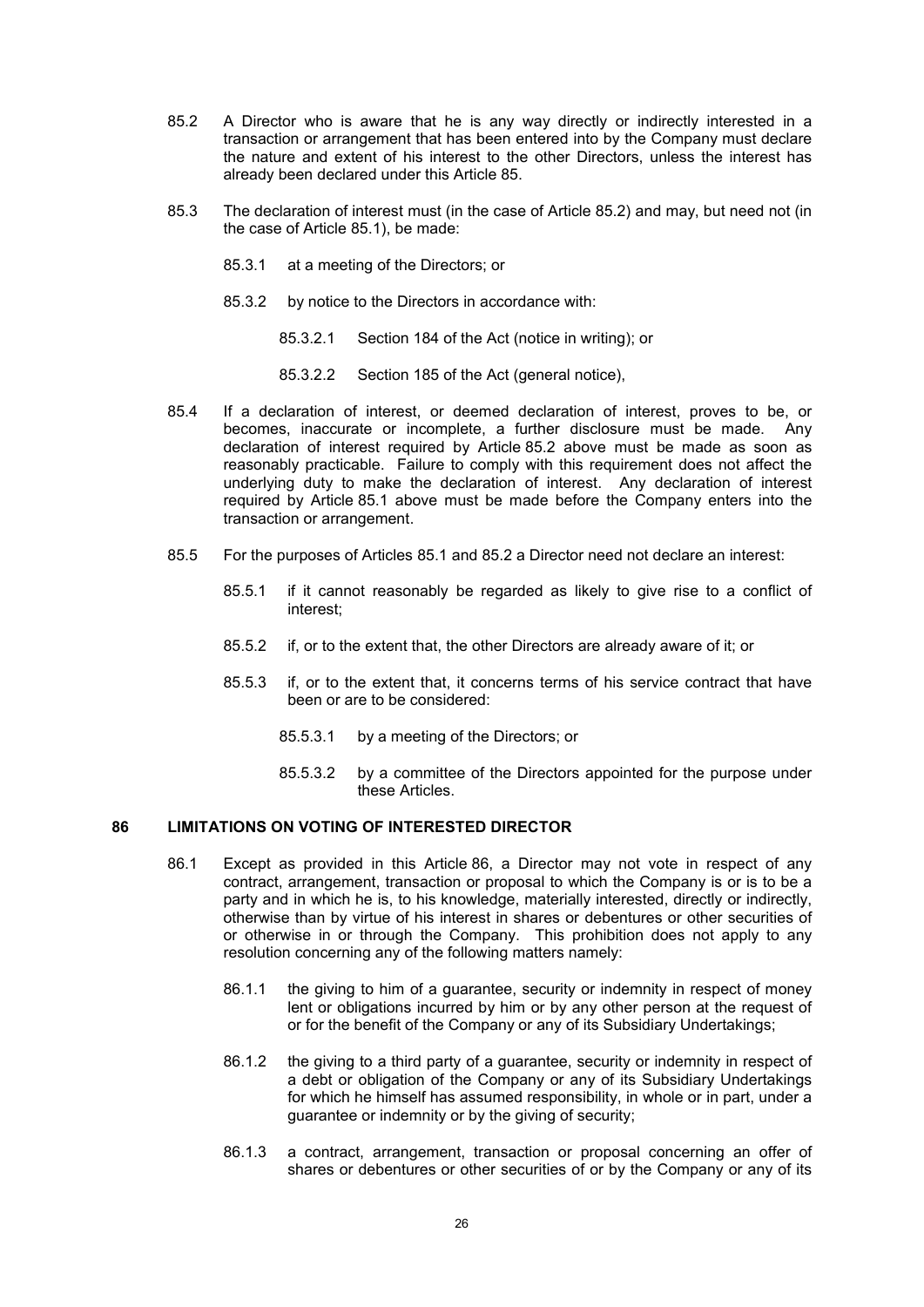Subsidiary Undertakings for subscription or purchase in which offer he is or may be entitled to participate as a holder of securities or in the underwriting or sub-underwriting of which the Director is to participate;

- 86.1.4 a contract, arrangement, transaction or proposal to which the Company is or is to be a party concerning any other company in which he is interested directly or indirectly and whether as an officer or shareholder or otherwise (**"relevant company"**), if he is not, directly or indirectly, the holder of or beneficially interested in one per cent or more of a class of equity share capital of the relevant company or of the voting rights available to members of the relevant company or able to cause one per cent or more of those voting rights to be cast at his direction (and for the purposes of this Article 86, shares held by a Director as bare or custodian trustee and in which he has no beneficial interest, shares comprised in a trust and in which the Director's interest is in reversion or is in remainder, if and so long as another person is entitled to receive the income from the trust, and shares comprised in an authorised unit trust scheme in which the Director is interested only as a unit holder are disregarded);
- 86.1.5 a contract, arrangement, transaction or proposal for the benefit of employees of the Company or any of its Subsidiary Undertakings under which the Director benefits in a similar manner to the employees and which does not accord to any Director as such any privilege or benefit not accorded to the employees to whom it relates; and
- 86.1.6 a contract, arrangement, transaction or proposal concerning the maintenance or purchase of any insurance policy for the benefit of Directors or for the benefit of persons including Directors,
- 86.2 A Director may not vote or be counted in the quorum on a resolution of the Board or committee of the Board concerning his own appointment (including fixing or varying the terms of his appointment or its termination) as the holder of an office or place of profit with the Company or any company in which the Company is interested. Where proposals are under consideration concerning the appointment (including fixing or varying the terms of appointment or its termination) of two or more Directors to offices or places of profit with the Company or any company in which the Company is interested, such proposals shall be divided and a separate resolution considered in relation to each Director in such cases each of the Directors concerned (if not otherwise debarred from voting under the Articles) is entitled to vote (and be counted in the quorum) in respect of each resolution except that concerning his own appointment.

## **87 POWER OF THE BOARD TO AUTHORISE CONFLICTS OF INTEREST**

- 87.1 For the purposes of section 175 of the Act, the Board may authorise any matter proposed to it in accordance with these Articles which would, if not so authorised, involve a breach by a Director of his duty to avoid conflicts of interest under the section, including, any matter which relates to a situation (a relevant situation) in which a Director has, or can have, an interest which conflicts, or possibly may conflict, with the interest of the Company including the exploitation of any property, information or opportunity (whether or not the Company could take advantage of it) and excluding any situation which cannot reasonably be regarded as likely to give rise to a conflict of interest. The provisions of this Article 87 do not apply to a conflict of interest arising in relation to a transaction or arrangement with the Company.
- 87.2 Any such authorisation will be effective only if:
	- 87.2.1 any requirement as to quorum at the meeting at which the matter is considered is met without counting the Director in question or any other interested Director; and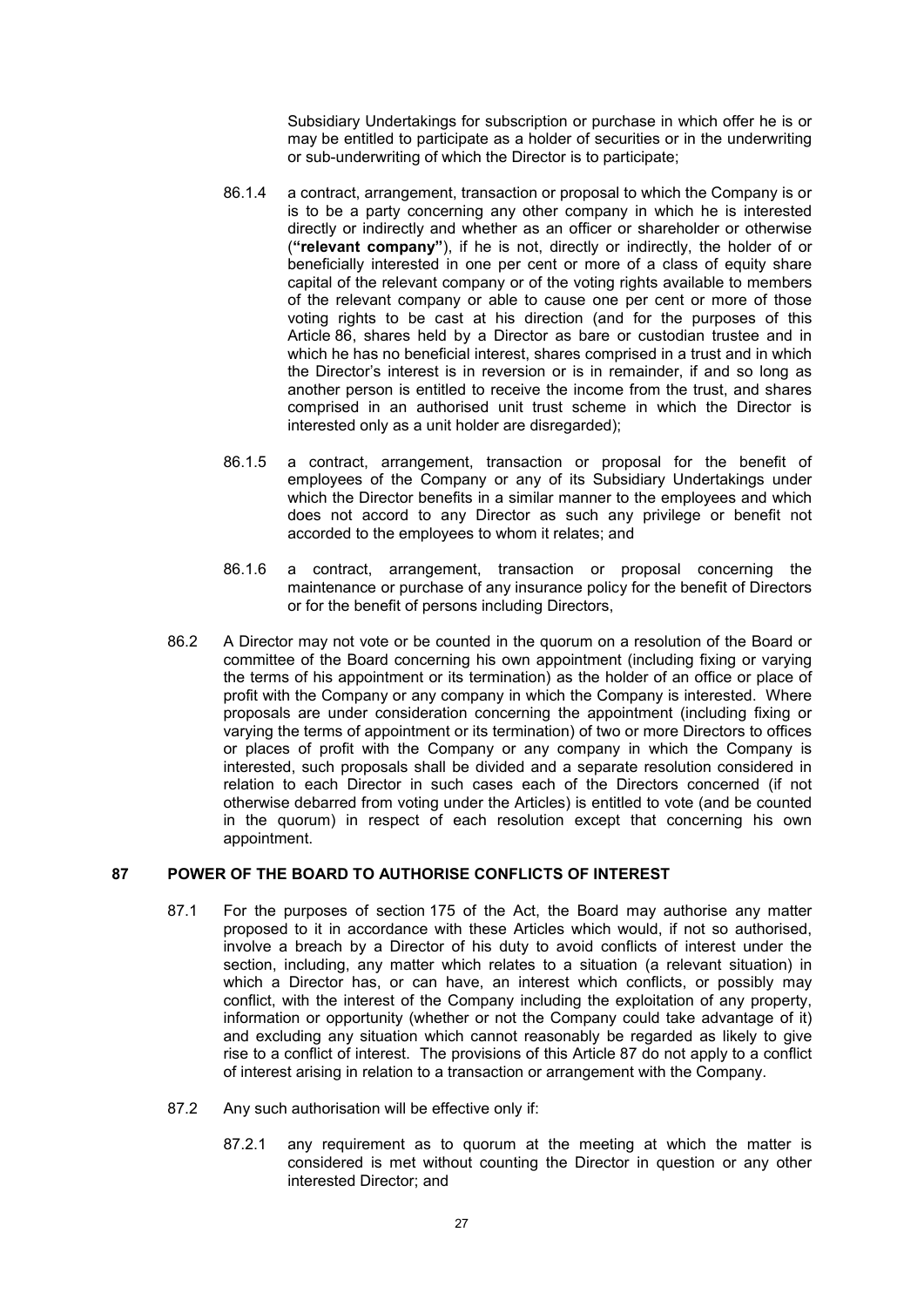- 87.2.2 the matter was agreed to without their voting or would have been agreed to if their votes had not been counted,
- 87.3 The Board may (whether at the time of the giving of the authorisation or subsequently) make any such authorisation subject to any limits or conditions it expressly imposes but such authorisation is otherwise given to the fullest extent permitted The Board may vary or terminate any such authorisation at any time.

### **88 ENTITLEMENT TO KEEP INFORMATION CONFIDENTIAL**

- 88.1 A Director shall be under no duty to the Company with respect to any information which he obtains or has obtained otherwise than as a Director and in respect of which he has a duty of confidentiality to another person. However, to the extent that his relationship with that other person gives rise to a conflict of interest or possible conflict of interest, this Article 88 applies only if the existence of that relationship has been approved by the Board pursuant to Article 87 in particular, the Director shall not be in breach of the general duties he owes to the Company by virtue of sections 171 to 177 of the Act because he fails:
	- 88.1.1 to disclose any such information to the board or to any Director or other officer or employee of the Company; and/or
	- 88.1.2 to use or apply any such information in performing his duties as a director of the Company.

#### **89 AVOIDING CONFLICTS OF INTEREST**

- 89.1 Where the existence of a Director's relationship with another person has been approved by the Board pursuant to Article 87.1 and his relationship with that person gives rise to a conflict of interest or possible conflict of interest, the Director shall not be in breach of the general duties he owes to the Company by virtue of sections 171 to 177 (inclusive) of the Act because he:
	- 89.1.1 absents himself from meetings of the board at which any matter relating to the conflict of interest or possible conflict of interest will or may be discussed or from the discussion of any such matter at a meeting or otherwise; and/or
	- 89.1.2 makes arrangements not to receive documents and information relating to any matter which gives rise to the conflict of interest or possible conflict of interest sent or supplied by the Company and/or for such documents and information to be received and read by a professional adviser,

for so long as he reasonably believes such conflict of interest or possible conflict of interest subsists.

## **90 OVERRIDING PRINCIPLES**

- 90.1 The provisions of Articles 88 and 89 are without prejudice to any equitable principle or rule of law which may excuse the Director from:
	- 90.1.1 disclosing information in circumstances where disclosure would otherwise be required under these Articles; or
	- 90.1.2 attending meetings or discussions or receiving documents and information as referred to in Article 89, in circumstances where such attendance or receiving such documents and information would otherwise be required under these Articles.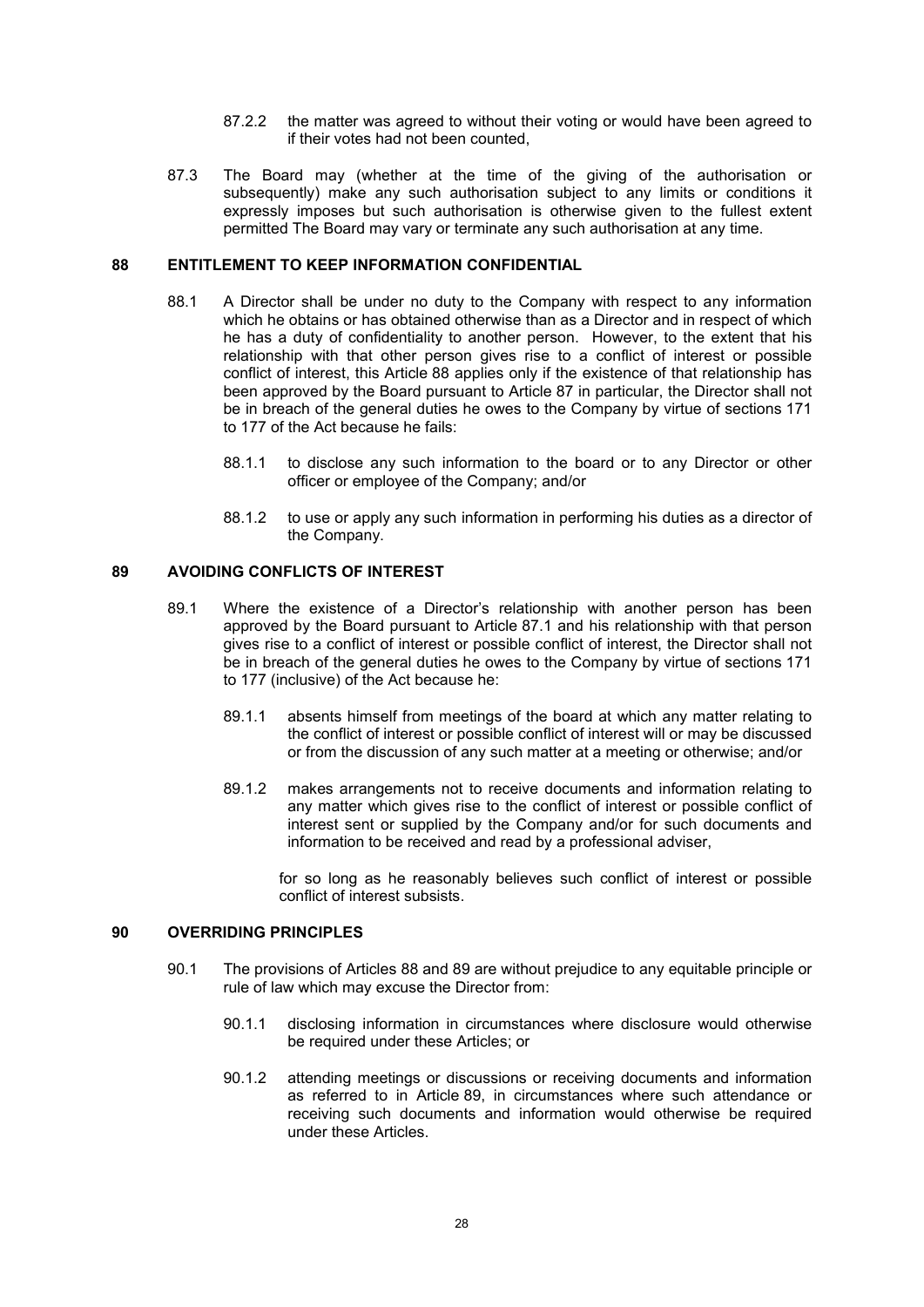#### **91 CHAIRMAN'S RULING CONCLUSIVE ON DIRECTOR'S INTEREST**

If any question arises at any meeting as to the materiality of an interest of a Director (other than the chairman of the meeting) or as to the entitlement of any Director (other than the chairman of the meeting) to vote and the question is not resolved by his voluntarily agreeing to abstain from voting, the question shall be referred to the chairman of the meeting and his ruling in relation to the Director concerned shall be final and conclusive except in a case where the nature or extent of the interest of the Director concerned, so far as known to him, has not been fairly disclosed if any question shall arise in respect of the chairman of the meeting and is not resolved by his voluntarily agreeing to abstain from voting, the question shall be decided by a resolution of the Board (for which purpose the chairman shall be counted in the quorum but shall not vote on the matter) and the resolution shall be final and conclusive except in a case where the nature or extent of the interest of the chairman, so far as known to him, has not been fairly disclosed.

### **92 RELAXATION OF PROVISIONS**

Subject to the provisions of the Statutes, the Company may by ordinary resolution suspend or relax the provisions of these Articles 85 to 92 (inclusive), either generally or in respect of any particular matter, or ratify any transaction not duly authorised by reason of a contravention of these Articles.

### **POWERS AND DUTIES OF DIRECTORS**

## **93 POWERS OF THE BOARD**

Subject to the Statutes, the memorandum of association of the Company and the Articles and to directions given by the Company in general meeting, the business of the Company shall be managed by the Board, which may exercise all the powers of the Company. No alteration of the memorandum of association or of the Articles and no direction made by the Company in a general meeting invalidates any prior act of the Board which would have been valid if the alteration or direction had not been made. The general powers given by this Article 93 shall not be limited by any special authority or power given to the Directors by any other Article.

## **94 DELEGATION TO COMMITTEES**

The Board may delegate any of the powers, authorities and discretions exercisable by the Board for such time and on such terms and conditions as it thinks fit to a committee consisting of one or more Directors and (if it thinks fit) one or more other persons, but only if a majority of the members of the committee are Directors or alternate directors. The Board may grant the power to sub-delegate, may revoke or alter the terms and conditions of the delegation or discharge the committee in whole or in part and may retain or exclude the right of the Board to exercise the delegated powers, authorities or discretions collaterally with the committee. Where a provision of the Articles refers to the exercise of a power, authority or discretion by the Board and that power, authority or discretion has been delegated by the Board to a committee, the provision shall be construed as permitting the exercise of the power, authority or discretion by the committee.

#### **95 LOCAL MANAGEMENT**

The Board may establish local or divisional boards or agencies for managing the affairs of the Company in a specified locality and may appoint any persons to be members of a local or divisional board or agency and may fix their remuneration and may delegate to any local or divisional board or agency any of the powers, authorities and discretions exercisable by the Board for such time and on such terms and conditions as it thinks fit. The Board may grant the power to sub-delegate, may revoke or alter the terms and conditions of the appointment or delegation and may retain or exclude the right of the Board to exercise the delegated powers, authorities or discretions collaterally with the local or divisional board or agency and may authorise the members of any local or divisional board or agency (or any of them) to fill any vacancy and to act notwithstanding any vacancy. Subject to any terms and conditions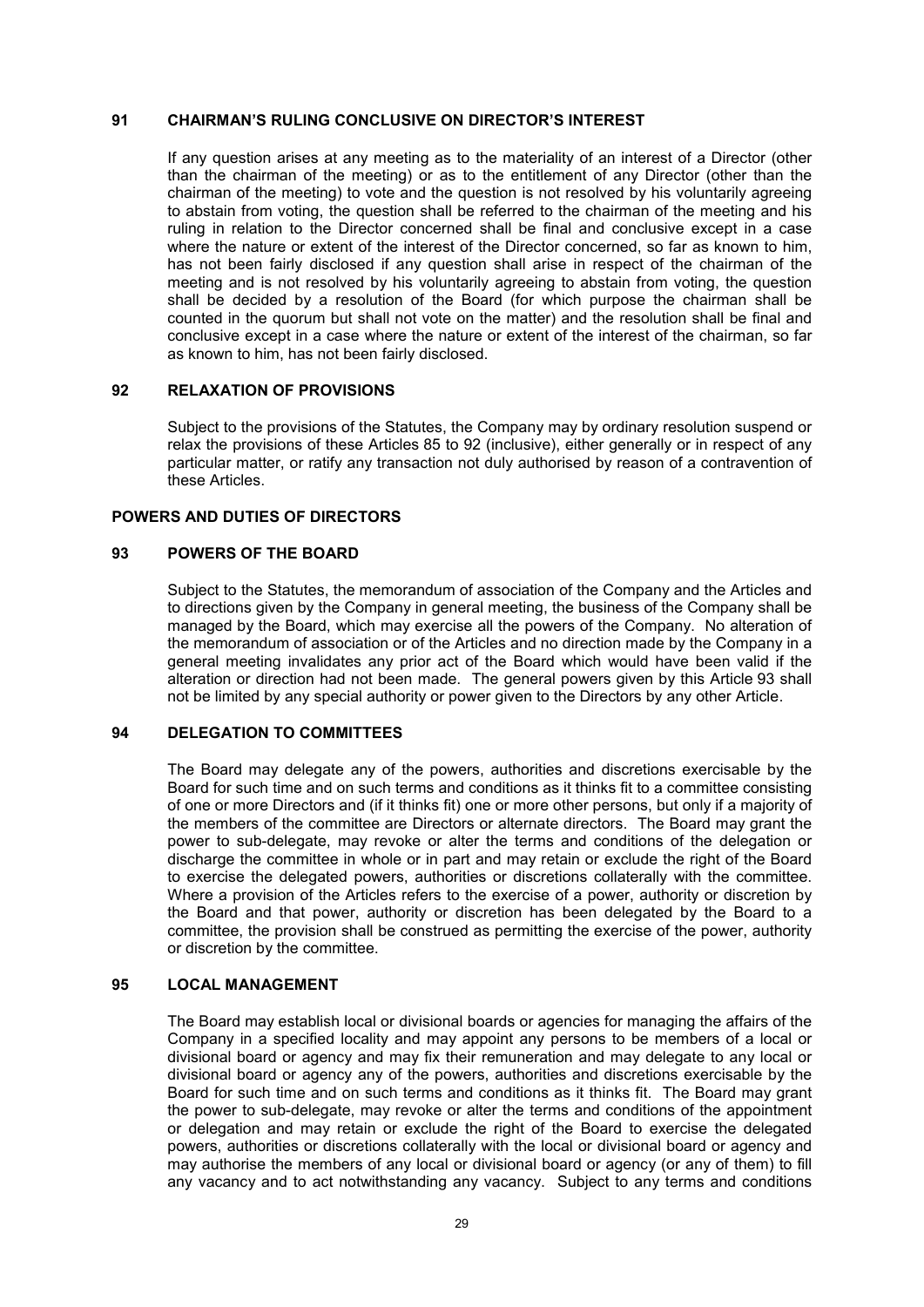imposed by the Board, the proceedings of a local or divisional board or agency with two or more members are governed by those Articles that regulate the proceedings of the Board, so far as applicable.

## **96 POWER OF ATTORNEY**

The Board may by power of attorney or otherwise appoint any company, firm or person to be the agent or attorney of the Company and may delegate to that company, firm or person any of the powers, authorities and discretions exercisable by the Board for such purposes and for such time and on such terms and conditions as it thinks fit. The Board may grant the power to sub-delegate, may revoke or alter the terms and conditions of the appointment or delegation and may retain or exclude the right of the Board to exercise the delegated powers, authorities or discretions collaterally with the attorney or agent.

## **97 EXERCISE OF VOTING POWERS**

The Board may exercise or cause to be exercised the voting powers conferred by shares in the capital of another company held or owned by the Company, or a power of appointment to be exercised by the Company, in any manner it thinks fit (including the exercise of such power in favour of the appointment of a Director as an officer or employee of that company or in favour of the payment of remuneration to the officers or employees of that company).

#### **BORROWING POWERS**

### **98 BORROWING POWERS**

The Board may exercise all the powers of the Company to borrow money.

## **99 POWERS TO MORTGAGE**

The Board may exercise all the powers of the Company to mortgage or charge all or part of the Company's undertaking, property and assets, both present and future, including uncalled capital and, subject to the Statutes, may issue or sell any bonds, loan notes, debentures and other securities for such purposes and on such terms as it thinks fit and whether outright or as collateral security for a debt, liability or obligation of the Company or a third party.

#### **PROCEEDINGS OF THE BOARD**

#### **100 BOARD MEETINGS**

The Board may meet for the despatch of business, adjourn and otherwise regulate its meetings as it thinks fit.

### **101 QUORUM**

The quorum necessary for the transaction of business may be decided by the Board and until decided otherwise is two persons present in person or by alternate director if a Director ceases to be a director at a Board meeting, he can continue to be present and to act as a director and be counted in the quorum until the end of the meeting if no other Director objects and if otherwise a quorum of Directors would not be present.

## **102 NOTICE OF BOARD MEETINGS**

A Director may, and on the request of a Director, the Secretary shall, at any time summon a meeting of the Board it shall be necessary to give notice of a meeting of the Board to all the Directors and notice is deemed to be duly given to a Director if it is given to him personally or by word of mouth or sent to him by Electronic Communication to an Electronic Address given by him to the Company for that purpose, or sent to him by post at his last known address or another address given by him to the Company for that purpose. A Director may waive the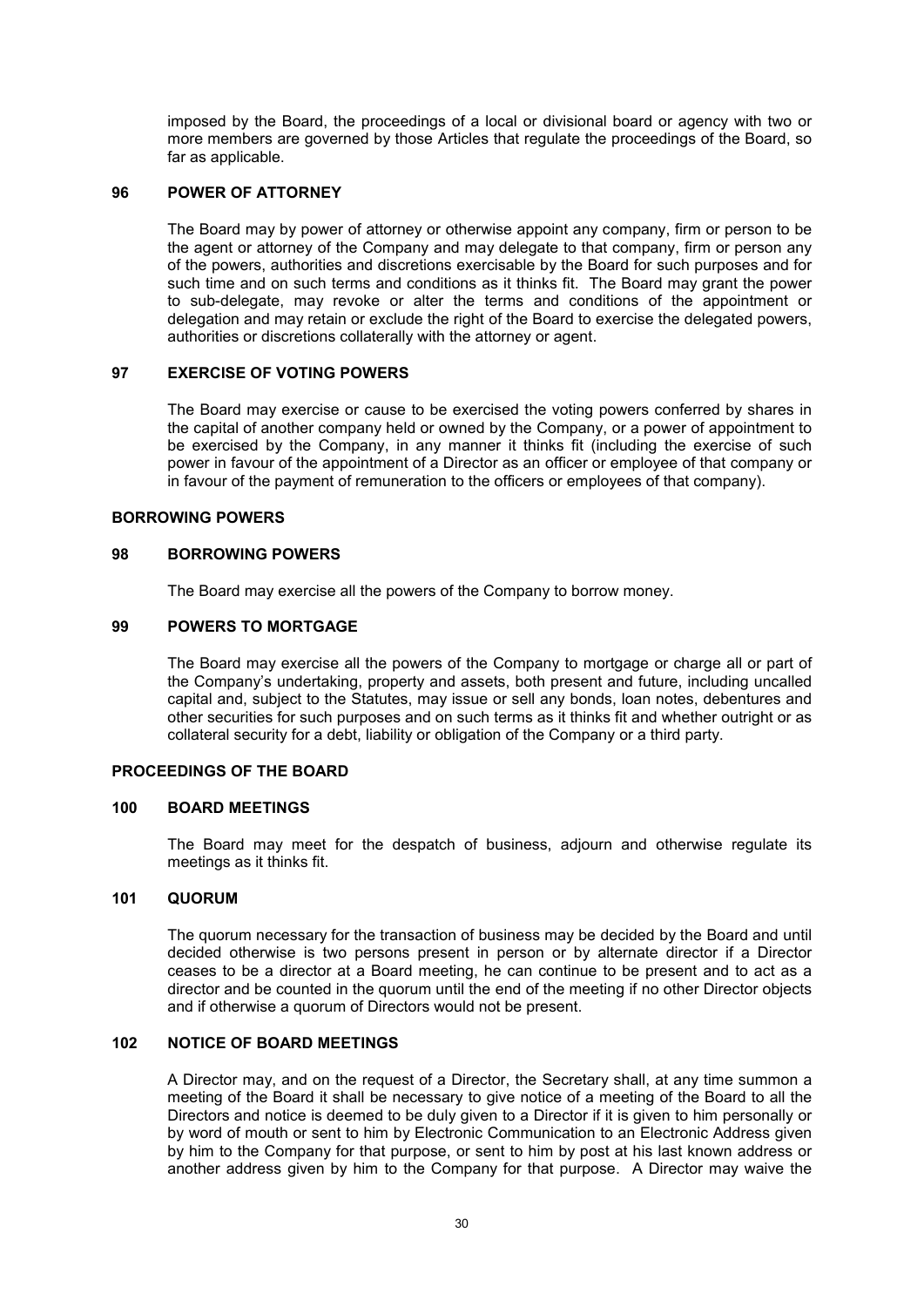requirement that notice be given to him of a Board meeting either prospectively or retrospectively it shall not be necessary to give notice of a meeting of the Board to any Director absent from the United Kingdom save in any case where such absent Director leaves an address or facsimile number (either inside or outside the United Kingdom) in which case a telegram sent to that address or a message sent to that facsimile number (or, in the case of an Electronic Communication, a message sent to an Electronic Address given by him to the Company for that purpose) shall be deemed to constitute notice to the Director at the time when it is dispatched or sent. Neither the accidental failure to give notice of a meeting of the Board to any Director nor the non-receipt in any case of such notice if given shall invalidate the meeting or any resolution passed or business transacted at the meeting.

#### **103 VOTING**

Questions arising at any meeting of the Board shall be decided by a majority of votes in the case of an equality of votes, the chairman shall have a second or casting vote.

## **104 CHAIRMAN OF THE BOARD**

The Board may elect a chairman or deputy chairman, who shall preside at its meetings, but if no such chairman or deputy chairman is elected, or if at any meeting neither the chairman nor deputy chairman is present within five minutes after the time fixed for the start of the meeting, the Board shall choose one of its number to be chairman of such meeting. The Board may decide the period for which he is or they are to hold office and may at any time remove him or them from office. A chairman or deputy chairman may hold executive office or employment with the Company.

## **105 PROCEEDINGS OF A COMMITTEE**

- 105.1 Proceedings of a committee of the Board shall be conducted in accordance with any regulations that may from time to time be imposed upon it by the Board. Subject to those regulations and this Article 105, proceedings of a committee shall be governed by the provisions of these Articles regulating the proceedings of the Board, so far as applicable.
- 105.2 Where the Board resolves to delegate any of its powers, authorities and discretions to a committee of one or more unnamed Directors, notice of a meeting of that committee need only be given to the Director or Directors who form the committee.

### **106 VALIDITY OF PROCEEDINGS OF BOARD OR COMMITTEE**

All acts done in good faith by any meeting of the Board or of a committee of the Board or by any person acting as a Director, alternate director or committee are, notwithstanding that it is afterwards discovered that there was some defect in the appointment of any Director or person acting or that they or any of them were disqualified from holding office or had ceased to hold office or were not entitled to vote, as valid as if every such person had been duly appointed and was qualified to be and had continued to be a Director, alternate director or member of a committee and entitled to vote.

## **107 RECORDS OF PROCEEDINGS**

107.1 The Board shall cause a record to be made of all appointments of officers and committees made by the Board and of any remuneration fixed by the Board and the names of the Directors present at all meetings of the Board and committees of the Board, the Company or the holders of a class of shares or debentures and all orders, resolutions and proceedings of such meetings and any such record of any meeting, if purporting to be signed or approved by the chairman of the meeting, or by the chairman of the next succeeding meeting shall be conclusive evidence without any further proof of the matters stated in them.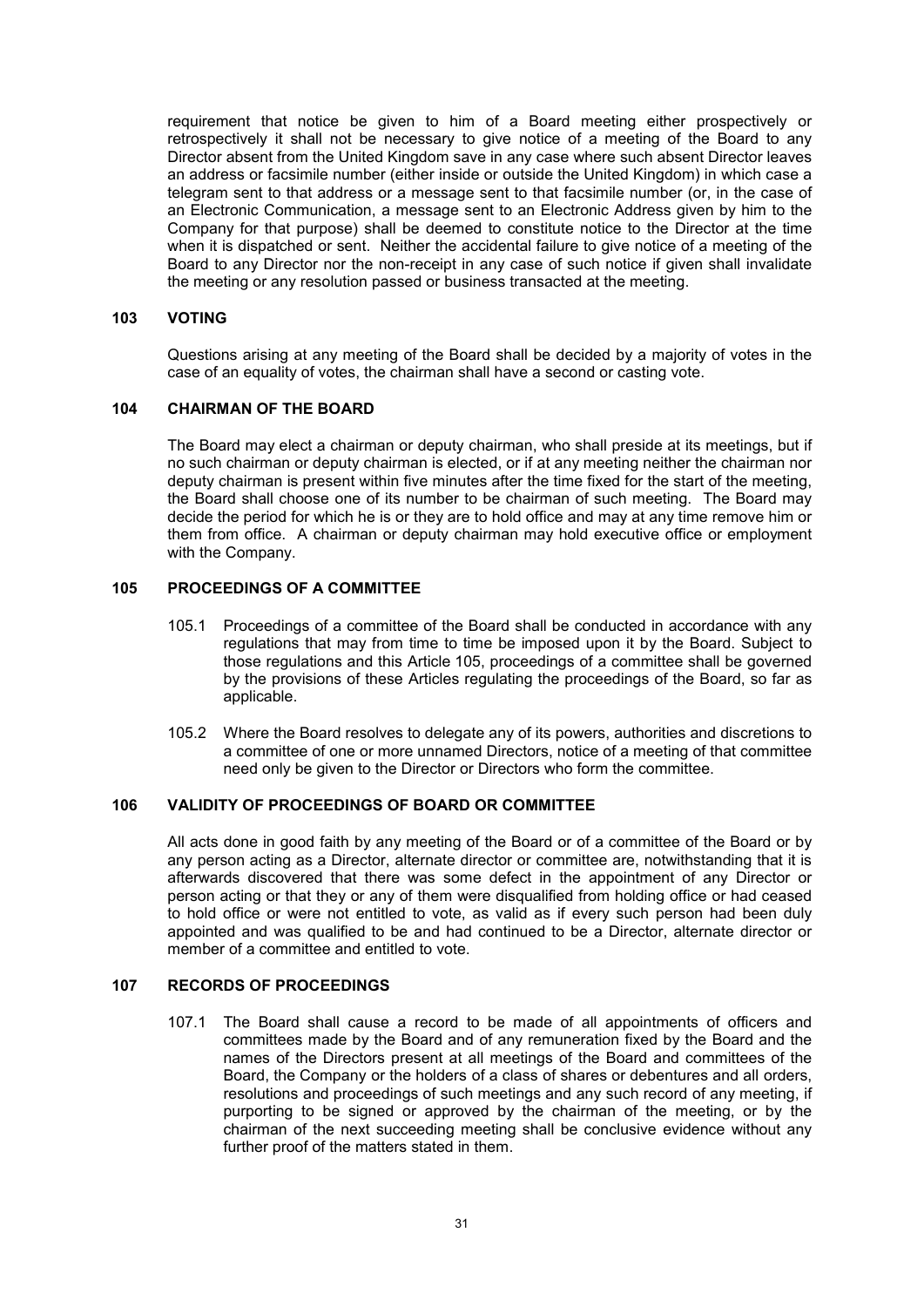107.2 Records shall be retained for at least 10 years from the date of the appointment or meeting and shall be kept available for inspection in accordance with the Act.

#### **108 PARTICIPATION BY TELEPHONE**

A Director or his alternate director may participate in a meeting of the Board or of any committee of the Board through the medium of conference telephone or similar form of communication equipment notwithstanding that the Directors or committee members present may not all be meeting in one particular place if all persons participating in the meeting are able to hear and speak to each other throughout the meeting. A person participating in this way is deemed to be present in person at the meeting and is counted in a quorum and entitled to vote. The meeting is deemed to take place where the largest group of those participating is assembled or, if there is no such group, where the chairman of the meeting then is.

### **109 ELECTRONIC PARTICIPATION IN MEETINGS**

A person so participating by being present or being in telephone communication with or by exchanging Electronic Communication with those in the meeting or with the chairman of the meeting shall be deemed to be present in person at the meeting and shall accordingly be counted in a quorum and be entitled to vote. Such a meeting shall be deemed to take place where the largest group of those participating is assembled or, if there is no group which is larger than any group, where the chairman of the meeting is.

## **110 BOARD RESOLUTION IN WRITING**

A resolution in writing or contained in an Electronic Communication executed by or on behalf of all the Directors entitled to receive notice of a Board meeting and not being less than a quorum or by all members of a committee of the Board is as valid and effective as a resolution passed at a Board meeting (or committee, as the case may be) and may consist of several documents in the same form or be contained in several Electronic Communications each duly executed by or on behalf of one or more of the Directors (or members of the committee) and any such resolution need not be executed by an alternate director if it is executed by the Director appointing him and a resolution executed by an alternate director need not be executed by the Director appointing him.

## **111 NUMBER OF DIRECTORS LESS THAN MINIMUM**

If the number of Directors is reduced below the minimum number fixed by these Articles or decided by the Company by ordinary resolution, the continuing Directors or Director may act only for the purpose of appointing an additional Director or Directors to make up that minimum or convening a general meeting of the Company for the purpose of making such appointment. if no Director or Directors is or are able or willing to act, two Members may convene a general meeting for the purpose of appointing Directors.

## **ALTERNATE DIRECTORS**

#### **112 APPOINTMENT**

A Director (other than an alternate director) may, by notice delivered to the Secretary at the Office, or in any other manner approved by the Board, appoint another Director or any other person approved by the Board and willing to act to be his alternate director. No appointment of an alternate director who is not already a Director is effective until his consent to act as a Director in the form prescribed by the Statutes is received at the Office. An alternate director need not be a Member and is not counted in reckoning the number of Directors for the purpose of Article 70.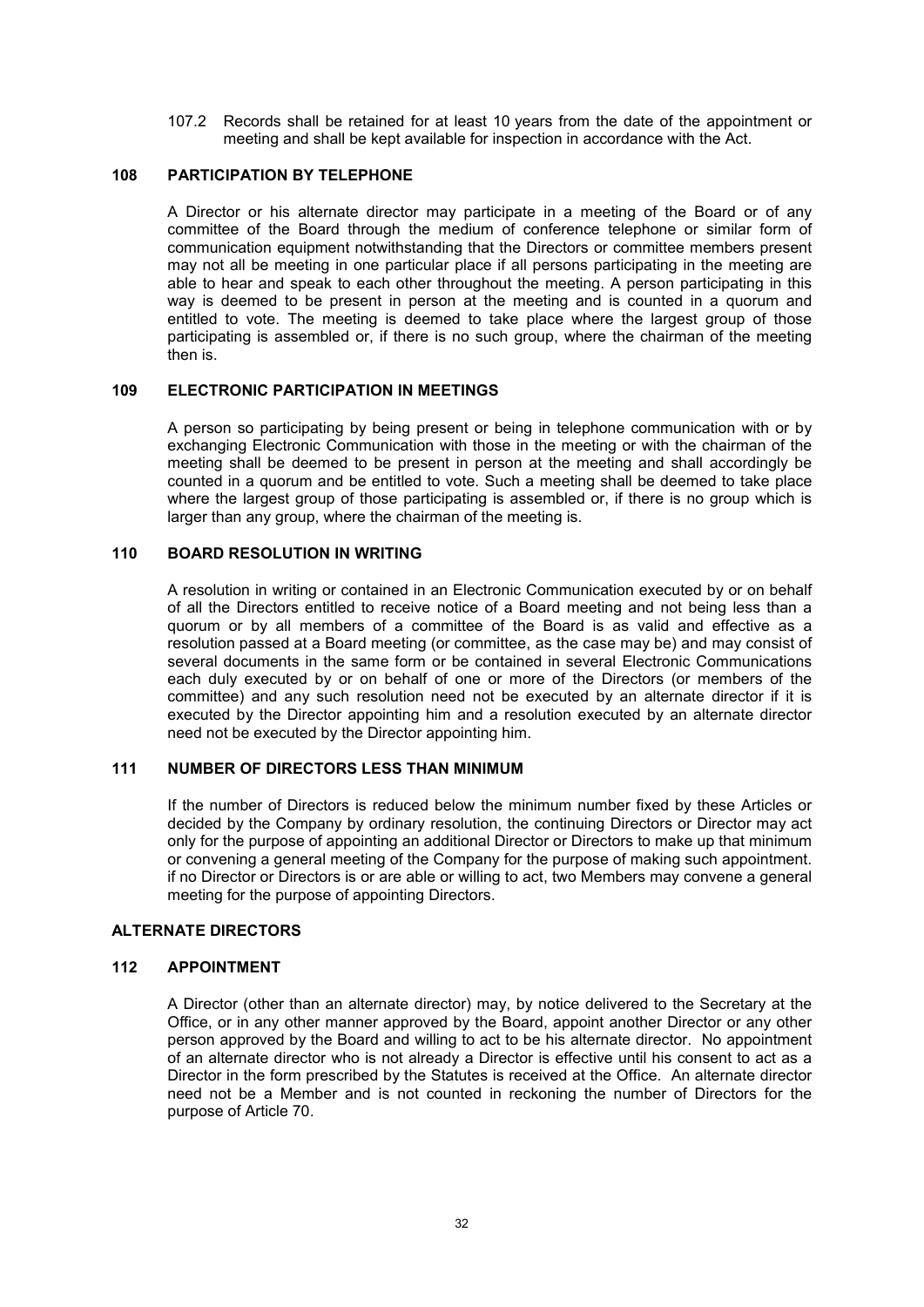## **113 PARTICIPATION IN BOARD MEETINGS**

An alternate director is (subject to his giving to the Company an address at which notice may be served upon him, or to an Address given by him to the Company for the purposes of Electronic Communication, either by post or by Electronic Communication, as the case may be) entitled to notice of meetings of the Board and all committees of the Board of which the Director appointing him is a member and to attend and vote as a Director at any such meeting at which the Director appointing him is absent and to exercise all the powers, rights, duties and authorities of the Director appointing him. A Director acting as alternate director has a separate vote at meetings of the Board and committees of the Board for each Director for whom he acts as alternate director but he counts as only one for the purpose of determining whether a quorum is present.

#### **114 REMUNERATION AND EXPENSES**

The fee payable to an alternate director shall be payable out of the fee payable to the Director appointing him and shall consist of such portion (if any) of the fee as shall be agreed between the alternate director and the Director appointing him. The Company shall, however, repay to an alternate director expenses incurred by him in the performance of his duties if the Company would have been required to repay the expenses to him had he been a Director.

#### **115 REVOCATION OF APPOINTMENT**

A Director may, by notice delivered to the Secretary at the Office, revoke the appointment of his alternate director. The appointment of an alternate director ceases on the happening of an event which, if he were a Director otherwise appointed, would cause him to vacate office.

#### **116 RESPONSIBILITY**

An alternate director is not deemed to be the agent of the Director appointing him but is responsible for his own acts and defaults and is deemed to be an officer of the Company.

### **ASSOCIATE DIRECTORS**

## **117 APPOINTMENT OF ASSOCIATE DIRECTOR**

The Board may appoint any person, not being a Director, to be an associate director of the Company or to an office or employment having a designation or title including the word "director" or may attach to an existing office or employment that designation or title and may terminate the appointment or use of that designation or title.

#### **118 EFFECT OF APPOINTMENT**

The appointment of a person to be an associate director or the inclusion of the word "director" in the designation or title of an office or employment shall not, save as otherwise agreed between him and the Company, affect the terms and conditions of his employment and shall not imply that the person has power to act as a Director or is entitled to receive notice of or attend or vote at meetings of the Directors and he is not deemed to be a Director for any of the purposes of these Articles.

#### **119 POWERS, DUTIES AND REMUNERATION**

The powers, duties and remuneration of an associate director or of any person having a designation or title including the word "director" shall be determined by the Board and the Board shall have the right to enter into any contract on behalf of the Company or transact any business of any description without the knowledge or approval of such persons, except that no act shall be done that would impose any personal liability on any or all of such persons except with his or their knowledge and consent.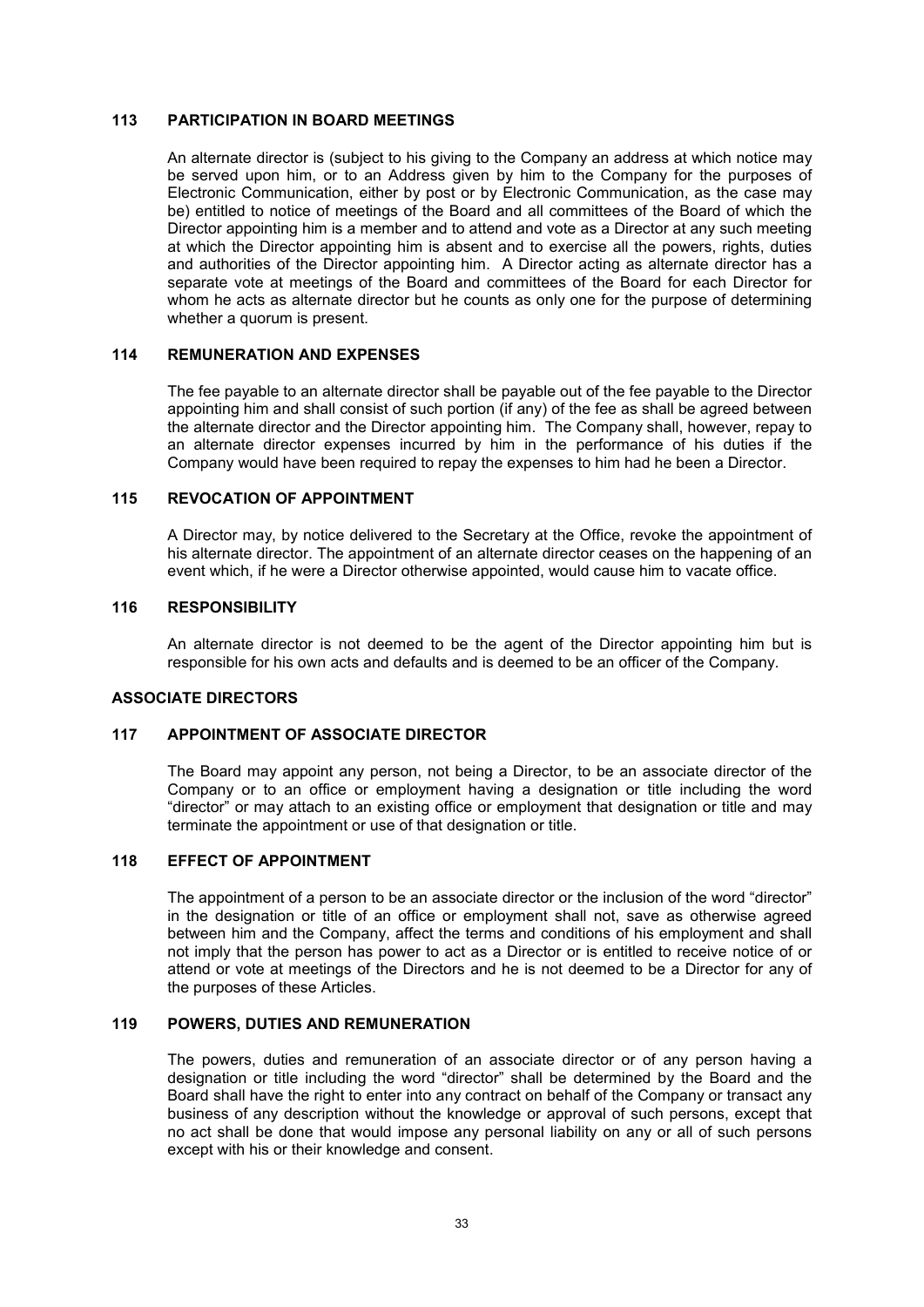## **SEALS**

## **120 APPLICATION OF SEALS**

The Seal may be used only by the authority of a resolution of the Board or a committee of the Board. The Board may decide whether any instrument to which a seal is applied shall be signed and, if it is to be signed, who shall sign it.

## **121 SIGNING OF SEALED DOCUMENTS**

Unless otherwise decided by the Directors:

- 121.1 share certificates and, subject to the provisions of any instrument constituting the same, certificates issued under the Seal in respect of any debentures or other securities, need not be signed and any signature may be applied to any such certificate by mechanical or other means or may be printed on it; and
- 121.2 every other instrument to which the Seal is applied shall be signed two authorised persons or by a Director in the presence of a witness who attests the signature and for this purpose an authorised person is any director or the Secretary.

## **122 SEAL FOR USE ABROAD**

The Board may exercise all the powers of the Company conferred by the Statutes with regard to having an official seal for use abroad.

## **123 EXECUTION WITHOUT SEAL**

Subject to the Statutes, a document signed by a Director and the secretary of the Company or by two Directors or by a single Director in the presence of a witness who attests the signature and each case expressed to be executed by the Company shall have the same effect as if it were executed under the Seal and a document so executed which (i) is intended by the person or persons making it to be a deed and (ii) makes the fact clear upon its face, has effect, upon delivery, as a deed.

## **SECRETARY**

## **124 APPOINTMENT AND REMOVAL OF SECRETARY**

Subject to the Statutes, the Board shall appoint and may remove a Secretary or joint secretaries and may appoint and remove one or more assistant or deputy secretaries on such terms and conditions as it thinks fit.

### **125 AUTHORITY OF OTHER PERSON TO ACT AS SECRETARY**

Anything by the Statutes or these Articles required or authorised to be done by or to the Secretary may, if the office is vacant or there is no Secretary capable of acting, be done by or to any joint assistant or deputy secretary or, if there is no joint, assistant or deputy secretary capable of acting, by or to any officer of the Company authorised generally or specifically in that behalf by the Board. Any provision of the Statutes or of the Articles requiring or authorising a thing to be done by or to a Director and the Secretary is not satisfied by its being done by or to the same person acting both as Director and as, or in the place of, the Secretary.

## **126 AUTHENTICATION OF DOCUMENTS**

Any Director or the Secretary or any person appointed by the Board for the purpose shall have power to authenticate any documents affecting the constitution of the Company and any resolutions passed by the Company or holders of a class of shares or the Board or any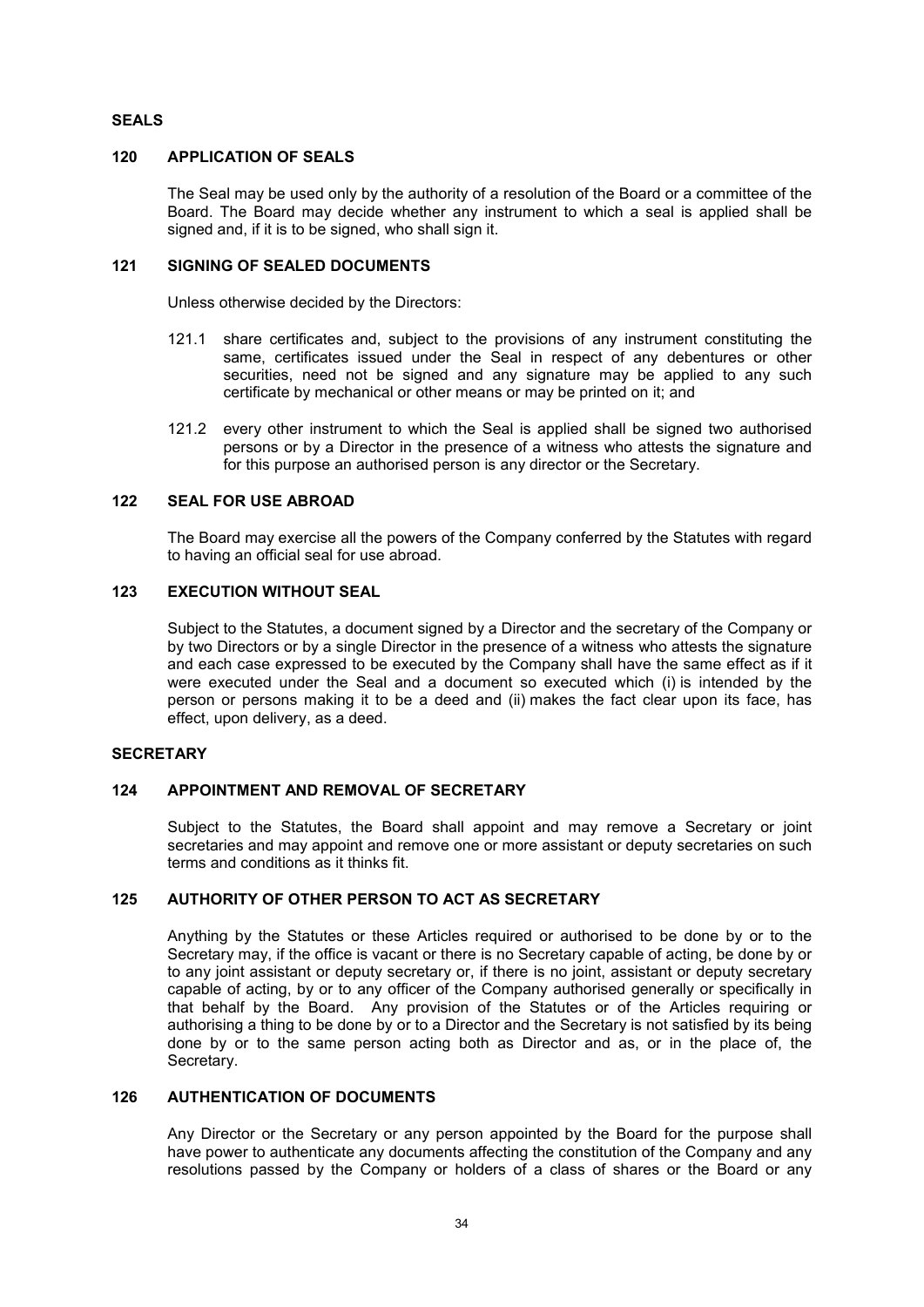committee of the Board and any books, records, documents and accounts relating to the business of the Company and to certify copies or extracts as true copies or extracts.

#### **REGISTERS**

#### **127 REGISTERS**

The register of Directors and Secretaries, the register of charges, the Register, and all other associated registers and indices shall be kept in accordance with the Statutes and the fee to be paid by a person other than a creditor or Member for each inspection of any register is the maximum sum prescribed by the Statutes or, failing which, decided by the Board.

## **DIVIDENDS**

#### **128 RECORD DATES**

Notwithstanding any other provision of the Articles, but subject to the Statutes and any preferential or other special rights attached to shares, the Company or the Board may by resolution fix any date as the record date for a dividend, distribution, allotment or issue. The record date may be on or at any time before or after a date on which the dividend, distribution, allotment or issue is declared, made or paid.

## **129 ENTITLEMENT TO DIVIDENDS**

Except as otherwise provided by the rights attached to shares, all dividends shall be declared and paid according to the amounts paid up on the shares in respect of which the dividend is declared and paid dividends shall be apportioned and paid proportionately to the amounts paid up on the shares during any portion or portions of the period in respect of which the dividend is paid. If any share is issued on terms that it shall rank for dividend as from a particular date then it shall rank for dividend as from that date. No amount paid up on a share in advance of a call may be treated as paid up for the purpose of this Article 129.

### **130 DECLARATION OF DIVIDENDS**

Subject to the Statutes and the Articles, the Company may by ordinary resolution declare a dividend to be paid to the Members according to their respective rights and interests. No dividend shall exceed the amount recommended by the Board.

#### **131 INTERIM DIVIDENDS**

Subject to the Statutes, the Board may declare and pay to the Members such interim dividends (including a dividend payable at a fixed rate) as appear to the Board to be justified by the profits of the Company available for distribution if the share capital of the Company is divided into different classes, the Board may pay interim dividends in respect of shares which rank after shares conferring preferred rights, unless at the time of payment a preferential dividend is in arrears if the Directors act in good faith they shall not incur any liability to the holders of shares conferring preferred rights for any loss that may suffer by reason of the lawful payment of an interim dividend on any shares ranking after those with preferred rights.

#### **132 PAYMENT OF DIVIDENDS IN KIND**

The Board may, with the prior authority of an ordinary resolution of the Company, direct that dividends may be satisfied in whole or in part by the distribution of specific assets including paid up shares, debentures or other securities of any other company. The Board may make all such valuations, adjustments and arrangements and issue all certificates or documents of title as may seem to it to be expedient with a view to facilitating the distribution and may vest assets in trustees on trust for the persons entitled to the dividend as may seem to the Board to be expedient.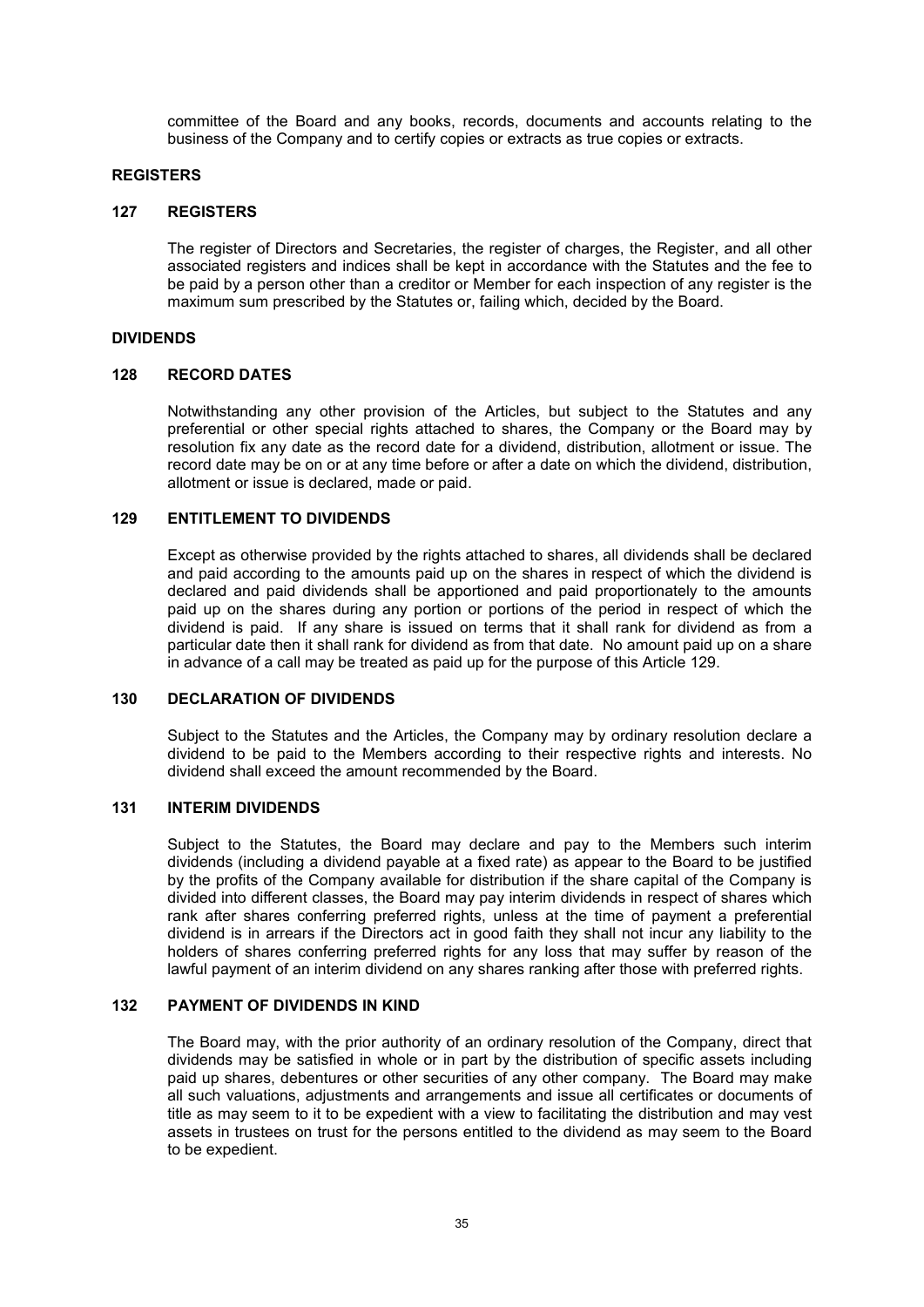## **133 METHOD OF PAYMENT**

The Company may pay any dividend, interest or other amount payable in cash in respect of any share by cheque, dividend warrant or money order or by direct debit or a bank or other funds transfer system or by such other method as the holder or joint holders of the share in respect of which the payment is made may in writing direct in respect of shares in uncertificated form, where the Company is authorised to do so by or on behalf of the holder or joint holders in such manner as the Company shall from time to time consider sufficient, the Company may also pay any such dividend, interest or other amount by means of the relevant system concerned (subject always to the facilities and requirements of that relevant system). Any joint holder may give an effective receipt for a dividend, interest or other amount paid in respect of the share. The Company may send a cheque, warrant or order by post (i) in the case of a sole holder, to his registered address or (ii) in the case of joint holders, to the registered address of the person whose name stands first in the Register or (iii) in the case of a person or persons entitled by transmission to a share, or (iv) in any case, to a person and address that the person or persons entitled to the payment may in writing direct payment of the cheque, warrant or order, the collection of funds from or transfer of funds by a bank in accordance with such direct debit or bank or other transfer or, in respect of shares in uncertificated form, the making of payment in accordance with the facilities and requirements of the relevant system concerned shall be a good discharge to the Company every cheque, warrant or order is sent at the risk of the person entitled to the payment and shall be made payable to or to the order of the person or persons entitled or to such other person as the holder or joint holders may in writing direct. Every such payment made by direct debit or a bank or other funds transfer or by another method at the direction of the holder or joint holders shall be made to the holder or joint holders or to or through such other person as the holder or joint holders may in writing direct, in respect of shares in uncertificated form, every such payment made by means of the relevant system concerned shall be made in such manner as may be consistent with the facilities and requirements of the relevant system concerned. Without prejudice to the generality of the foregoing, in respect of shares in uncertificated form, such payment may include the sending by the Company or by any person on its behalf of an instruction to the operator of the relevant system to credit the cash memorandum account of the holder or joint holders or, if permitted by the Company, of such person as the holder or joint holders may in writing direct. The Company shall not be responsible for any loss of any such cheque, warrant or order and any payment made by direct debit, bank or other funds transfer system or such other method shall be at the sole risk of the holder or joint holders. Without prejudiced to the generality of the foregoing, if any such cheque, warrant or order has or shall be alleged to have been lost, stolen or destroyed, the Directors may, on request of the person entitled to it, issue a replacement cheque, warrant or order subject to compliance with such conditions as to evidence and indemnity and the payment of out of pocket expenses of the Company in connection with the request as the Directors may think fit.

#### **134 CESSATION OF PAYMENT OF DIVIDEND**

If a cheque, warrant or order in respect of a dividend, or other amount payable in respect of a share, is returned undelivered or left uncashed or transfer made by a bank or other funds transfer systems is not accepted on:

- 134.1 two consecutive occasions; or
- 134.2 one occasion and the Board, on making reasonable enquiries, has failed to establish any new address or account of the person concerned,

then the Board may determine that the Company shall cease sending or transferring a dividend, or other amount payable in respect of that share, to the person concerned until he notifies the Company of an address or account to be used for that purpose.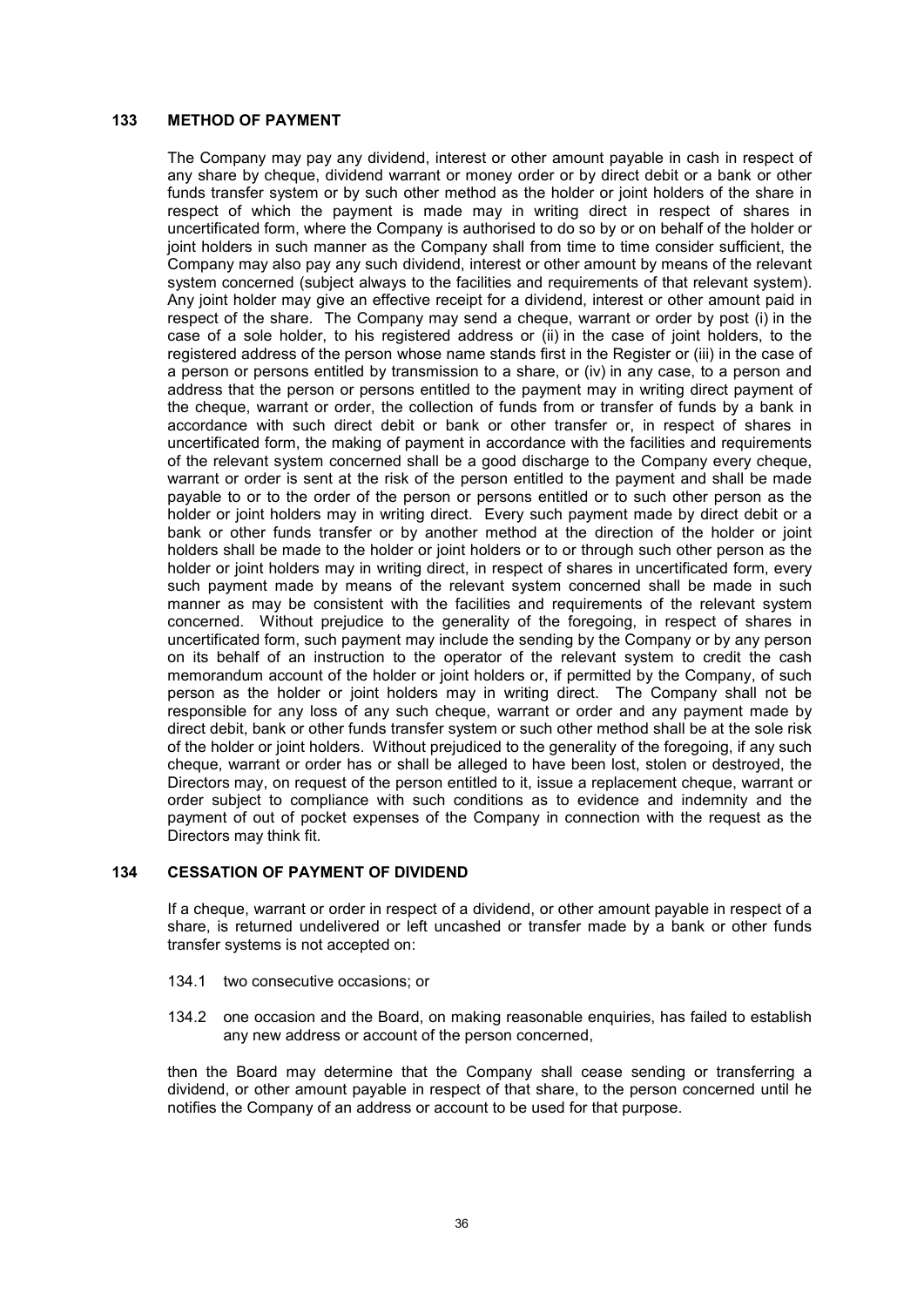#### **135 DIVIDENDS DO NOT BEAR INTEREST**

No unpaid dividend, or other amount payable in respect of a share, bears interest as against the Company unless otherwise provided by the rights attached to the share.

#### **136 DEDUCTION FROM DIVIDEND**

The Board may deduct from any dividend or other amounts payable to a person in respect of a share, either alone or jointly with any other person, all amounts due from him, either alone or jointly with any other person, to the Company on account of calls or otherwise in respect of a share.

#### **137 UNCLAIMED DIVIDENDS**

All unclaimed dividends, interest or other amounts payable by the Company in respect of a share may be invested or otherwise made use of by the Board for the benefit of the Company until claimed and the payment of any unclaimed dividend, interest or other amount payable by the Company in respect of a share into a separate account or the investment of it does not constitute the Company a trustee in respect of it. Any dividend which has remained unclaimed for a period of 12 years from the date it became due for payment is forfeited and ceases to remain owing by the Company.

### **138 DIVIDEND MAY BE WITHHELD**

The Board may withhold payment of a dividend (or part of a dividend) payable to a person entitled by transmission to a share until he has provided any evidence of his right that the Board may reasonably require.

## **139 PAYMENT OF SCRIP DIVIDENDS**

- 139.1 Subject to the Statutes, the Board may, with the prior authority of an ordinary resolution of the Company, allot to those holders of a particular class of shares who have elected to receive them further shares of that class or ordinary shares, in either case paid up (new shares), instead of cash in respect of all or part of a dividend or dividends specified by the resolution, subject to any exclusions, restrictions or other arrangements the Board may in its absolute discretion deem necessary or expedient to deal with legal or practical problems under the laws of, or the requirements of a recognised regulatory body or a stock exchange in, any territory.
- 139.2 Where a resolution under Article 139.1 is to be proposed at a general meeting and the resolution relates in whole or in part to a dividend to be declared at that meeting, then the resolution declaring the dividend is deemed to take effect at the end of that meeting.
- 139.3 A resolution under Article 139.1 may relate to a particular dividend or to all or any dividends declared or paid within a specified period, but that period may not end later than the fifth anniversary of the date of the meeting at which the resolution is passed.
- 139.4 The Board may make any provision it considers appropriate in relation to an allotment made pursuant to this Article 139, including but not limited to:
	- 139.4.1 the giving of notice to holders of the right of election offered to them;
	- 139.4.2 the provision of forms of election (whether in respect of a particular dividend or dividends generally);
	- 139.4.3 determination of the procedure for making and revoking elections;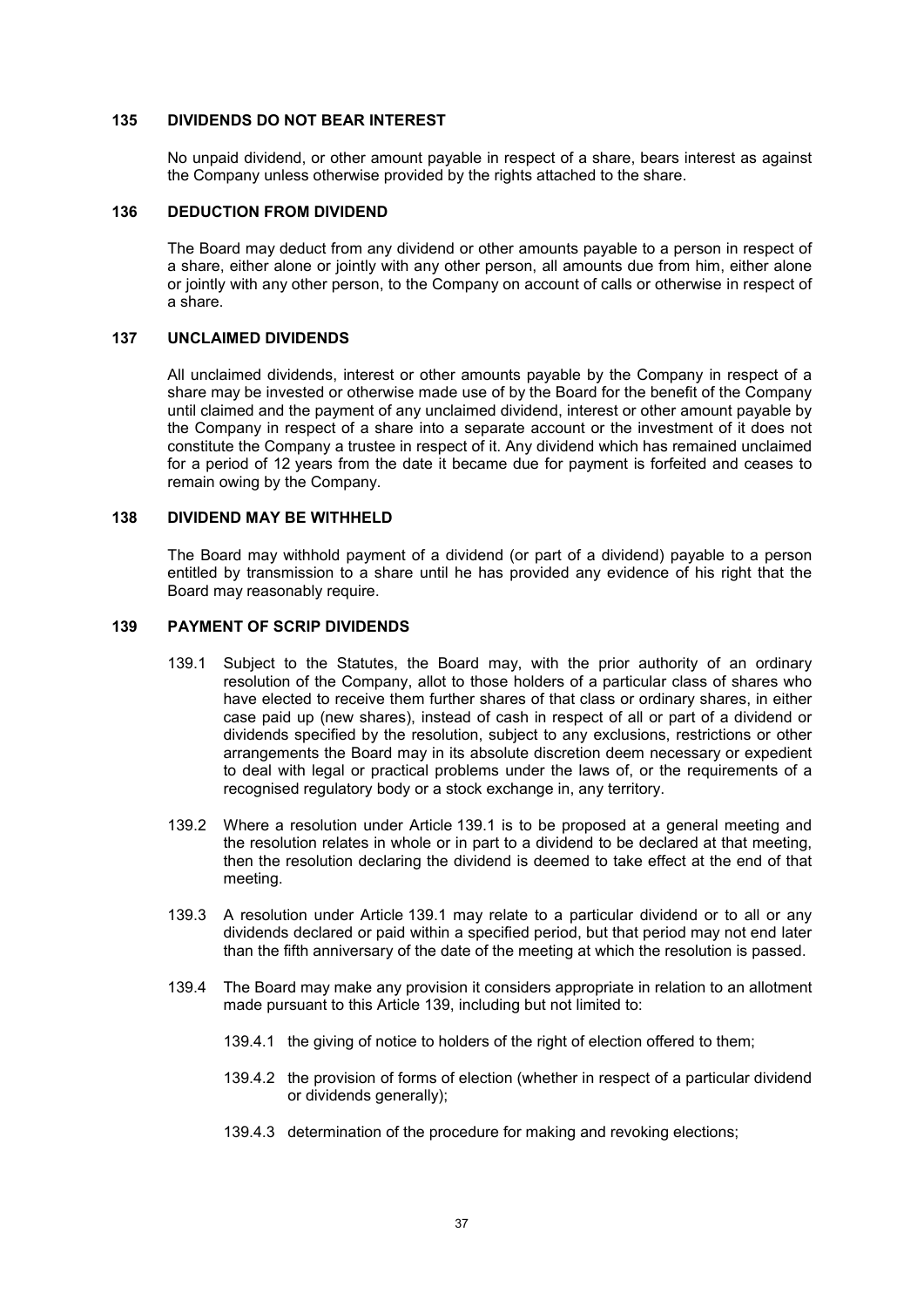- 139.4.4 the place at which, and the latest time by which, forms of election and other relevant documents must be lodged in order to be effective; and
- 139.4.5 the disregarding or rounding up or down or carrying forward of fractional entitlements, in whole or in part, or the accrual of the benefit of fractional entitlements to the Company (rather than to the Members concerned),
- 139.5 The dividend (or that part of the dividend in respect of which a right of election has been offered) is not declared or payable on shares in respect of which an election has been duly made (**"elected shares"**), instead new shares are allotted to the holders of the elected shares on the basis of allotment calculated as in Article 139.4. For that purpose, the Board may resolve to capitalise out of amounts standing to the credit of reserves (including a share premium account, capital redemption reserve and profit and loss account), whether or not available for distribution, a sum equal to the aggregate nominal amount of the new shares to be allotted and apply it in paying up in full the appropriate number of new shares for allotment and distribution to the holders of the elected shares. A resolution of the Board capitalising part of the reserves has the same effect as if the capitalisation had been declared by ordinary resolution of the Company pursuant to Article 141 in relation to the capitalisation the Board may exercise all the powers conferred on it by Article 141 without an ordinary resolution of the Company.
- 139.6 The new shares will rank equally with each other and with every other paid share of the same class in issue on the record date for the dividend in respect of which the right of election has been offered, but they will not rank for a dividend or other distribution or entitlement which has been declared or paid by reference to that record date.

## **RESERVES**

### **140 PROVISION OF RESERVES**

The Board may, before recommending any dividend, set aside out of the profits of the Company (including any premiums received upon the issue of debentures or other securities or rights of the Company) such amounts as it thinks proper as a reserve fund or funds which shall at the discretion of the Board be applicable for any purpose for which the profits of the Company may lawfully be applied. The Board may employ the amounts in the business of the Company or invest the same in such securities (other than the shares of the Company or its holding company) as it may select. The Board may also from time to time carry forward such amounts as it may deem expedient not to distribute.

## **141 CAPITALISATION OF PROFITS AND RESERVES**

Subject to the Statutes, the Board may, with the authority of any ordinary resolution of the Company:

141.1 resolve to capitalise an amount standing to the credit of reserves or to the credit of the profit and loss account and whether or not available for distribution and appropriate the sum resolved to be capitalised to the Members in proportion to the nominal amount of ordinary shares (whether or not paid up) held by them respectively and to apply that sum on their behalf either in or towards paying up the amounts (if any) for the time being unpaid on any shares held by such Members respectively or in paying up in full unissued shares or debentures of the Company of a nominal amount equal to such sum and allot such shares or debentures, paid up, to and amongst such Members in those proportions or partly in one way and partly in the other. Any sums standing to the credit of a share premium account and a capital redemption reserve and profits which are not available for distribution may, for the purposes of this Article 141, only be applied in the paying up of unissued shares to be allotted to Members credited as paid up;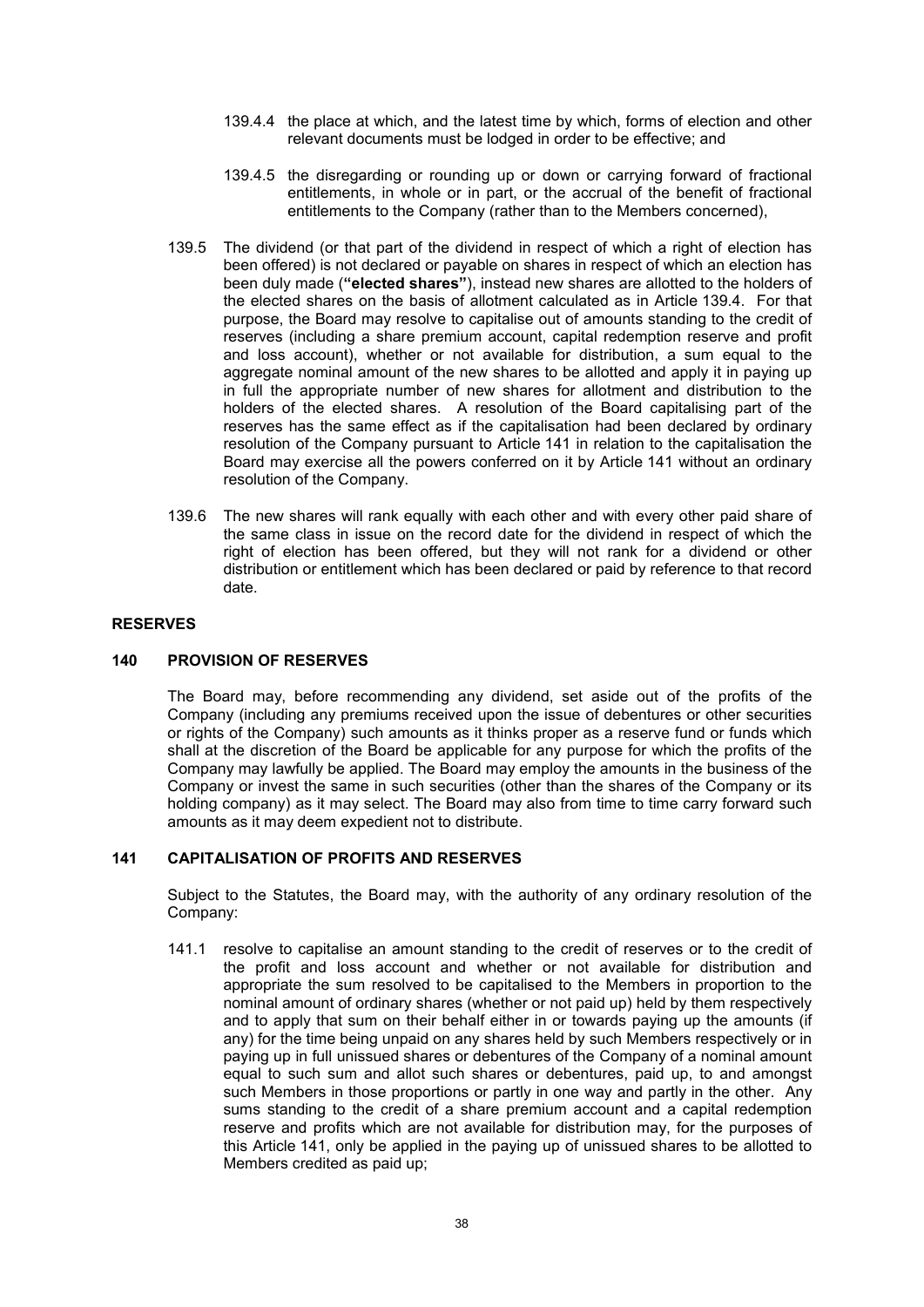- 141.2 make any arrangements it thinks fit to resolve a difficulty arising in the distribution of a capitalised reserve and, in particular, where shares or debentures become distributable in fractions, the Board may deal with the fractions as it thinks fit, including by the issue of certificates in respect of fractional entitlements, disregarding fractions or selling shares or debentures representing the fractions to a person for the best price reasonably obtainable and distributing the net proceeds of the sale in due proportion amongst the Members (except that if the amount due to a Member is less than £3, or such other sum as the Board may decide, the sum may be retained for the benefit of the Company);
- 141.3 authorise a person to enter into, on behalf of all the Members concerned, an agreement with the Company providing for either the allotment to the Members, paid up, of shares or debentures to which they may be entitled on the capitalisation or the payment by the Company on behalf of the Members, by applying their respective proportions of the reserves resolved to be capitalised, of the amounts remaining unpaid on their existing shares. An agreement entered into under this Article 141 is effective and binding on all affected Members; and
- 141.4 generally do all acts and things required to give effect to the resolution.

#### **ACCOUNTS**

### **142 INSPECTION OF ACCOUNTS**

No Member (not being a Director or other officer) has any right of inspecting any account or book or document of the Company, except as conferred by the Statutes or by order of a court of competent jurisdiction or authorised by the Board or by an ordinary resolution of the Company.

### **UNTRACED SHAREHOLDERS**

#### **143 POWER OF SALE**

- 143.1 The Company is entitled to sell at the best price reasonably obtainable any share of a Member or any share to which a person is entitled by transmission if:
	- 143.1.1 during a period of 12 years prior to the date of the publication of the advertisements referred to in Article 143.1.2 (or, if published on different dates, the earlier date) at least three dividends (whether interim or final) in respect of the share in question have been paid and all warrants, orders and cheques in respect of the share sent in the manner authorised by these Articles have been returned undelivered or remained uncashed and no communication has been received by the Company from the Member or person entitled by transmission; and
	- 143.1.2 the Company, on expiry of the period of 12 years, has inserted advertisements in a national daily newspaper and in a newspaper circulating in the area of the registered address of the Member, or other person entitled by transmission, appearing in the Register or the last known address given by the Member or other person, giving notice of its intention to sell the share; and
	- 143.1.3 during the period of three Months following the publication of the advertisements (or, if published on different dates, the later of the two advertisements) and prior to the date of sale the Company has not received any communication from the Member or person entitled by transmission.
- 143.2 If, during the period of 12 years or a further period ending on the date when all the requirements of Article 143.1 have been satisfied, an additional share has been issued in right of that held at the beginning of, or previously so issued during, those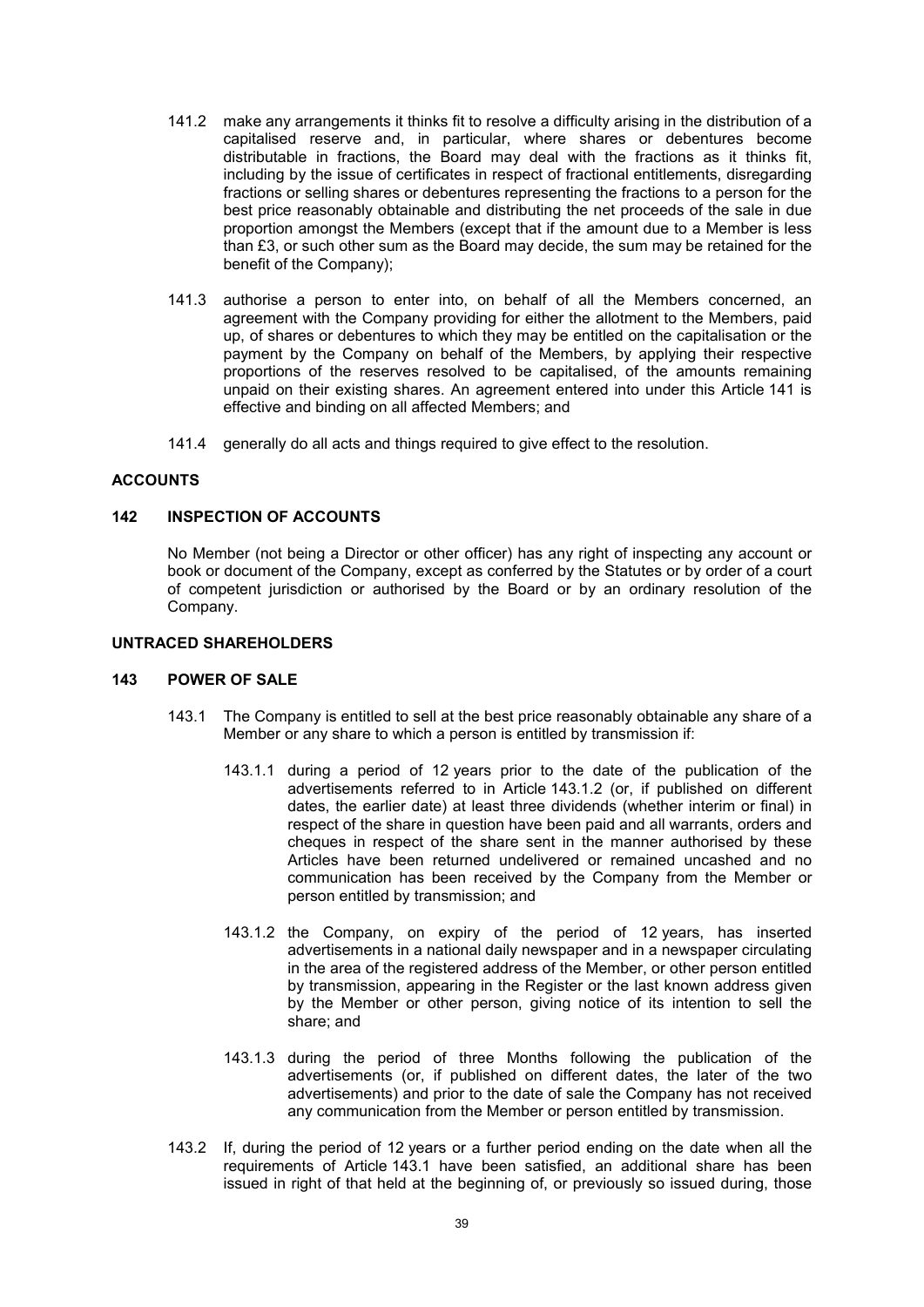periods and all the requirements of Article 143.1 are satisfied in respect of the additional share, the Company is entitled to sell the additional share.

143.3 To give effect to any such sale, the Board may appoint any person to execute as transferor an instrument of transfer of the share and such instrument of transfer shall be as effective as if it had been executed by the holder of or person entitled by transmission to such share The transferee is not bound to see to the application of the purchase money and the tide of the transferee is not affected by any irregularity or invalidity in the proceedings relating to the sale.

## **144 APPLICATION OF PROCEEDS OF SALE**

The net proceeds of sale shall belong to the Company which shall be obliged to account to the Member or other person entitled by transmission for an amount equal to such proceeds and shall enter the name of such Member or other person in the books of the Company as a creditor for such amount. No trust is created and no interest is payable in respect of the debt and the Company is not required to account for any money earned on the net proceeds, which may be employed in the business of the Company or invested as the Directors think fit.

## **NOTICES**

## **145 SERVICE OF NOTICES**

- 145.1 A notice to be given to or by any person pursuant to these Articles shall be in writing (except that a notice convening a meeting of the Board or a committee of the Board need not be in writing), or shall be given using Electronic Communication either (i) to an Electronic Address for the time being notified for that purpose to the persons giving the notice (including publication on a website in accordance with the Statutes), or (ii) by any other means authorised in writing by the person concerned.
- 145.2 In the case of notices or other documents sent by means of Electronic Communication or the publishing of such notices or documents on a website in accordance with the Statutes, the Directors may, in their absolute discretion, make such arrangements in respect of the security of such Electronic Communication or publication as they think fit.
- 145.3 A notice or other document may be given to a Member by the Company personally or by sending it through the post. Any such notice or other document sent by post shall be stamped first or second class and addressed to such Member at the address in the Register or shall be left at that address (or at another address notified by the Member to the Company for that purpose) in an envelope addressed to that Member. Alternatively, a notice or other document may be sent using Electronic Communication to an Electronic Address for the time being notified to the Company by the Member or by any other means authorised by the Member concerned.
- 145.4 The Company may at any time and at its sole discretion choose to send or supply notices, documents and information only in hard copy form to some or all Members.
- 145.5 A notice of a general meeting may, instead of being sent to the Member in any of the ways specified in Article 145.3, be given to a Member by the Company by publishing the notice on a website, provided that the following conditions are met:
	- 145.5.1 the Member and the Company have agreed that notices of general meetings may be accessed by him on a website instead of being sent to the Member in one of the ways specified in Article 145.3 (and has not revoked that agreement), or the Member has been asked by the Company to agree that the Company may send or supply notices, documents and information generally, or the notice, document or information in question, to him by making it available on a website and the Company has not received a response within the period of 28 days beginning on the date on which the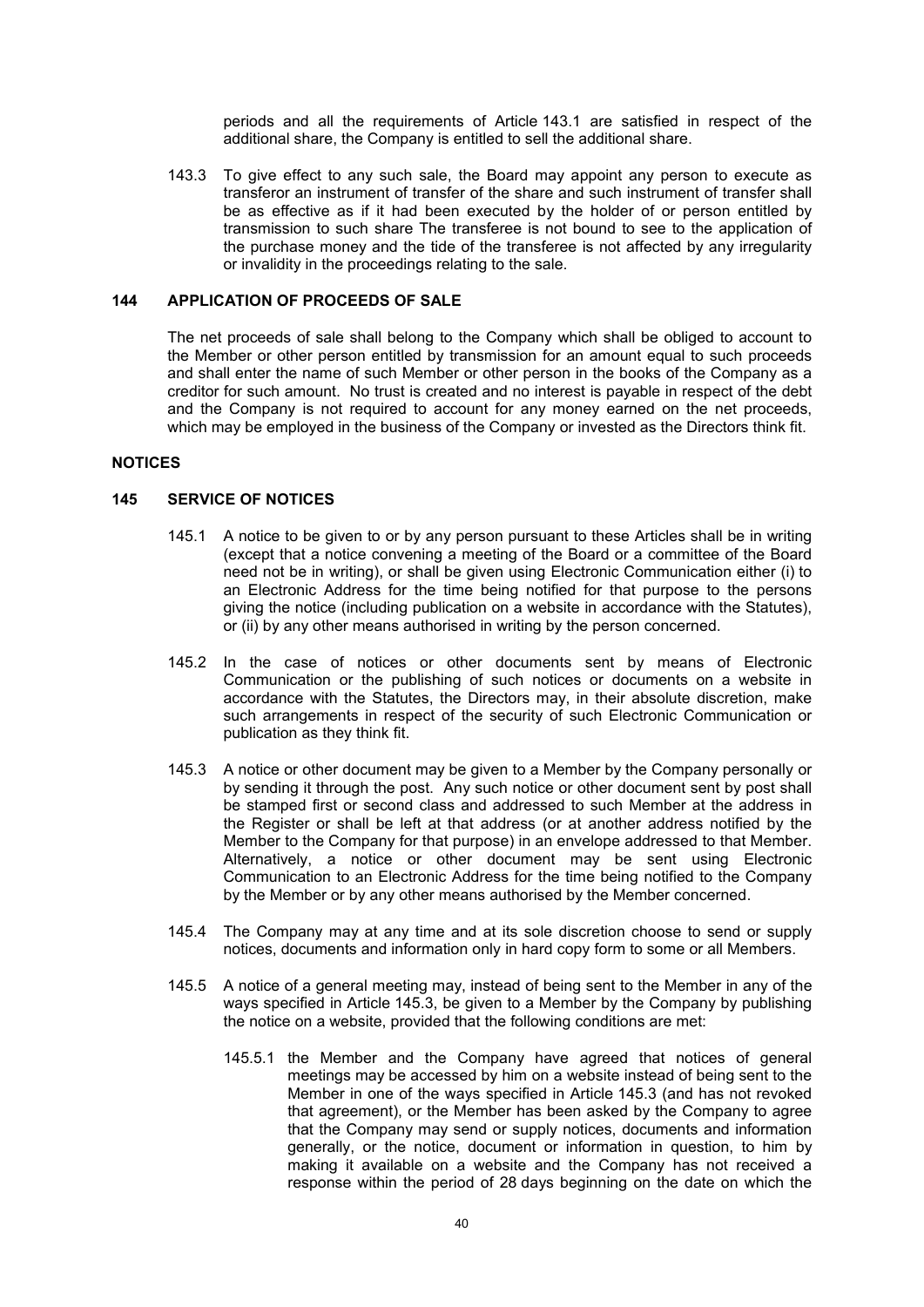Company's request was sent and the member is therefore taken to have so agreed (and has not revoked that agreement); and

- 145.5.2 the Member is notified, in a manner agreed for the time being between the Member and the Company of:
	- 145.5.2.1 the fact that the notice has been published on the website;
	- 145.5.2.2 the address of that website;
	- 145.5.2.3 the place on the website where the notice may be accessed and how that website and the notice may be accessed;
	- 145.5.2.4 a statement that it concerns a notice of general meeting served in accordance with the Act;
	- 145.5.2.5 the place, date and time of the general meeting; and
	- 145.5.2.6 the notice, document or information continues to be published on that website, in the case of a notice of meeting, throughout the period beginning with the date of the notification of availability and ending with the conclusion of the meeting and in all other cases throughout the period specified by any applicable provision of the Statutes, or, if no such period is specified, throughout the period of 28 days beginning with the date on which the notification of availability is sent to the Member, save that if the notice, document or information is made available for part only of that period then failure to make it available throughout that period shall be disregarded where such failure is wholly attributable to circumstances which it would not be reasonable to have expected the Company to prevent or avoid.

#### **146 NOTICE TO JOINT HOLDERS**

In the case of joint holders of a share, a notice or other document shall be given to whichever of them is named first in the Register and notice given in this way is sufficient notice to all the joint holders.

## **147 ADDRESS OUTSIDE THE UNITED KINGDOM**

- 147.1 If any Member (or, in the case of joint holders, the person first named in the Register) has a registered address not within the United Kingdom but (at least 14 days before the notice or other document is given) has given to the Company an address within the United Kingdom at which notices or other documents may be given to him or an Electronic Address to which notices may be sent using Electronic Communication, he is entitled to have notices given to him at, or notices sent to, that address, or Electronic Address as the case may be but otherwise no such Member is entitled to receive any notice or document from the Company.
- 147.2 A Member who has supplied the Company only with an Electronic Address for the purposes of Electronic Communication shall not be entitled to receive notices from the Company if the Directors, in their absolute discretion, determine that to send notices to such an Electronic Address would infringe the laws of another country.

### **148 DEEMED NOTICE**

148.1 A Member present in person or by proxy at a general meeting or a meeting of the holders of a class of shares is deemed to have received due notice of the meeting and, where required, of the purposes for which it was called.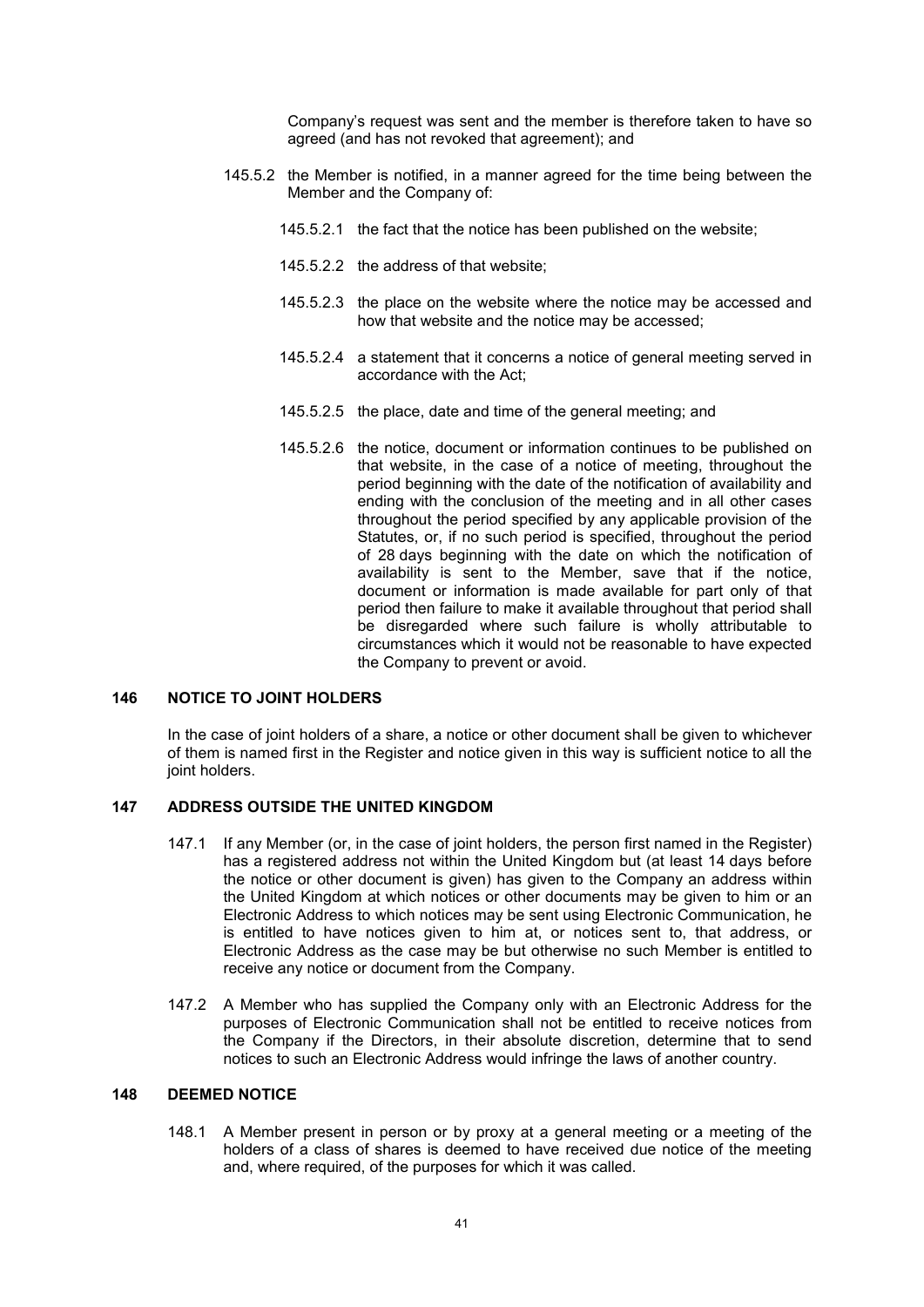- 148.2 Any notice to be given to a Member may be given by reference to the Register as it stands at any time within the period of 21 days before the notice is given, and no change in the Register after that time shall invalidate the giving of the notice.
- 148.3 Every person who becomes entitled to a share shall be bound by any notice in respect of that share which, before his name is entered in the Register, has been given to the person from whom he derives his title, but this Article 148 does not apply to a section 793 notice.

## **149 EVIDENCE OF SERVICE**

- 149.1 Subject to the Statutes, where, by reason of the suspension or curtailment of postal services within the United Kingdom, the Company is unable effectively to give notice of a general meeting, the meeting may be convened by a notice advertised in two national daily newspapers published in the United Kingdom. The Company shall send or supply a copy of the notice to Members in the same manner as it sends or supplies notices under Article 145 if at least seven clear days before the meeting the posting of notices to addresses throughout the United Kingdom again becomes practicable.
- 149.2 Subject to the Statutes, any notice, document or information to be sent or supplied by the Company to the members or any of them, not being a notice to which Article 149.1 applies, shall be sufficiently sent or supplied if sent or supplied by advertisement in at least one national daily newspaper published in the United Kingdom.
- 149.3 Any notice, document or information sent or supplied by the Company to the Members or any of them:
	- 149.3.1 by post, shall be deemed to have been received 24 hours after the time at which the envelope containing the notice, document or information was posted unless it was sent by second class post or there is only one class of post, or it was sent by air mail to an address outside the United Kingdom, in which case it shall be deemed to have been received 48 hours after it was posted. Proof that the envelope was properly addressed, prepaid and posted shall be conclusive evidence that the notice, document or information was sent;
	- 149.3.2 by advertisement, shall be deemed to have been received on the day on which the advertisement appears;
	- 149.3.3 by Electronic Means, shall be deemed to have been received 24 hours after it was sent. Proof that a notice, document or information in Electronic Form was addressed to the electronic address provided by the Member for the purpose of receiving communications from the Company shall be conclusive evidence that the notice, document or information was sent unless the Company is aware that there has been a failure of delivery of such notice or document following at least two attempts in which case such notice or document shall be sent to the Member at his registered address or address for service in the United Kingdom within 48 hours of the original Electronic Communication;
	- 149.3.4 by making it available on a website, shall be deemed to have been received on the date on which notification of availability on the website is deemed to have been received in accordance with this Article 149 or, if later, the date on which it is first made available on the website,
- 149.4 If on three consecutive occasions notices, documents or information sent or supplied to a Member have been returned undelivered, the member shall not be entitled to receive any subsequent notice, document or information until he has supplied to the Company (or its agent) a new registered address, or a postal address within the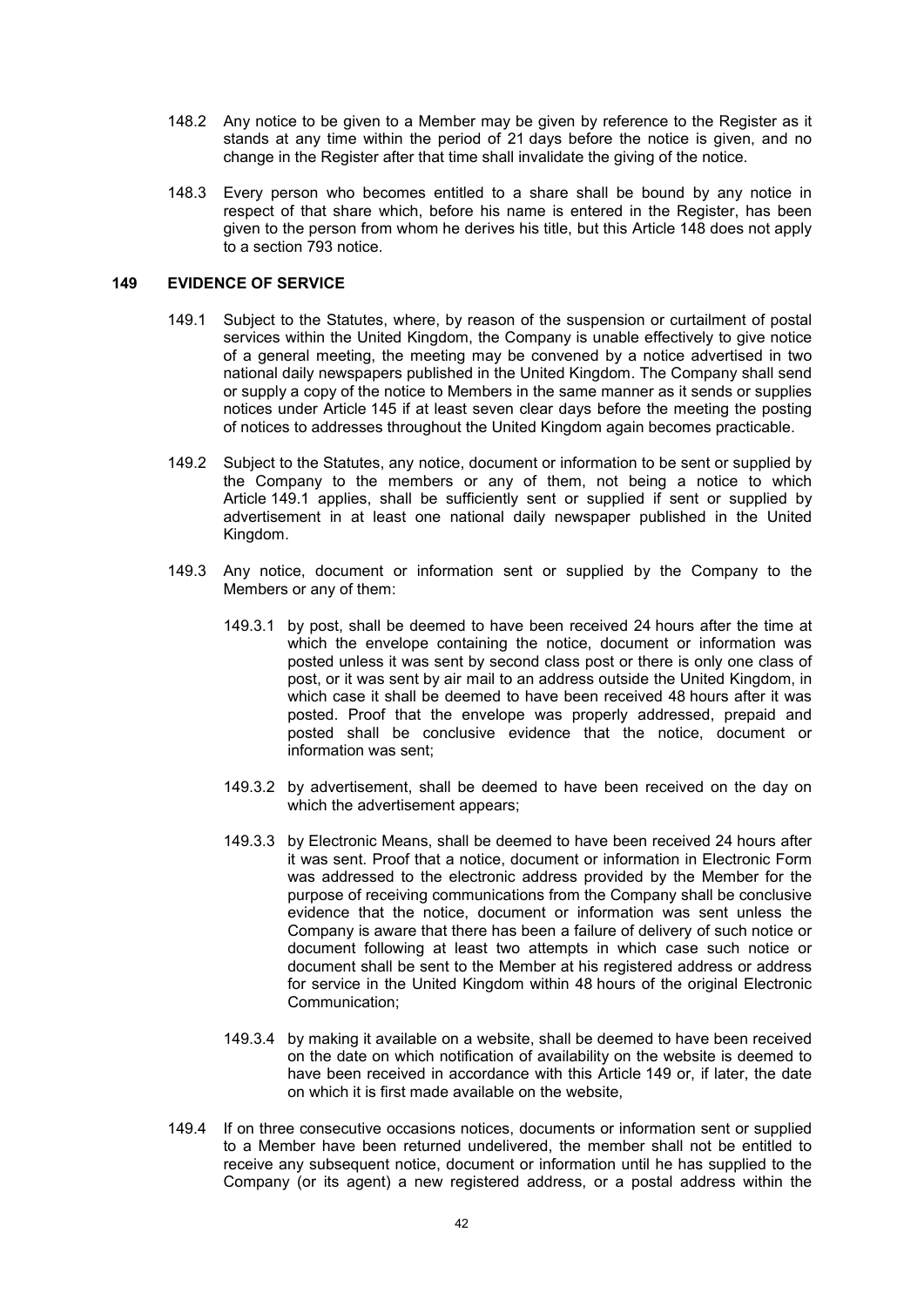United Kingdom, or (without prejudice to Article 147) shall have informed the Company, in such manner as may be specified by the Company, of an electronic address. For the purposes of this Article 149, references to notices, documents or information include references to a cheque or other instrument of payment, but nothing in this Article 149 shall entitle the Company to cease sending any cheque or other instrument of payment for any dividend, unless it is otherwise so entitled under these Articles.

149.5 If on at least two consecutive occasions the Company has attempted to send notices or documents in Electronic Form to an Electronic Address for the time being notified to the Company by a Member for that purpose but the Company is aware that there has been a failure of delivery of such notice or document, then the Company shall thereafter send notices or documents through the post to such member at his registered address or his address for the service of notices by post, in which case the provisions of Article 149.3.1 shall apply.

## **150 NOTICE BINDING ON TRANSFEREES ETC.**

A person who becomes entitled by transmission to a share, transfer or otherwise is bound by a notice in respect of that share which, before his name is entered in the Register, has been properly served on a person from whom he derives his title.

## **151 NOTICE IN CASE OF ENTITLEMENT BY TRANSMISSION**

Where a person is entitled by transmission to a share, the Company may give a notice or other document to that person as if he were the holder of a share by addressing it to him by name or by the title of representative of the deceased or trustee of the bankrupt Member (or by similar designation) at an address in the United Kingdom supplied for that purpose by the person claiming to be entitled by transmission. Until an address has been supplied, a notice or other document may be given in any manner in which it might have been given if the death or bankruptcy or other event had not occurred The giving of notice in accordance with this Article 151 is sufficient notice to all other persons interested in the share.

## **WINDING UP AND INDEMNITY**

#### **152 WINDING UP**

If the Company shall be wound up (whether the liquidation is voluntary, under supervision or by the Court) the liquidator may, with the authority of a special resolution and any sanction required by law, divide among the Members in kind the whole or any part of the assets of the Company and whether or not the assets consist of property of one kind or of different kinds and may for this purpose set such value as he deems fair on any class or classes of property and may determine on the basis of that valuation and in accordance with the then existing rights of Members how such division shall be earned out as between the Members or different classes of Members. The liquidator may, with the same authority, vest any part of the assets in trustees upon such trusts for the benefit of Members as the liquidator shall think fit but so that no Member shall be compelled to accept any asset in respect of which there is a liability or potential liability.

#### **153 INDEMNITY**

- 153.1 Subject to the Statutes and without prejudice to any indemnity to which he may otherwise be entitled, every Director, or a director of an associated company, Secretary or manager of the Company shall be entitled to be indemnified by the Company against all costs, charges, losses, expenses and liabilities incurred by him:
	- 153.1.1 in the execution and discharge of his duties or the exercise of his powers, authorities and discretions, including any liability incurred by him in defending any proceedings, civil or criminal, which relate to anything done or omitted or alleged to have been done or omitted by him as an officer or